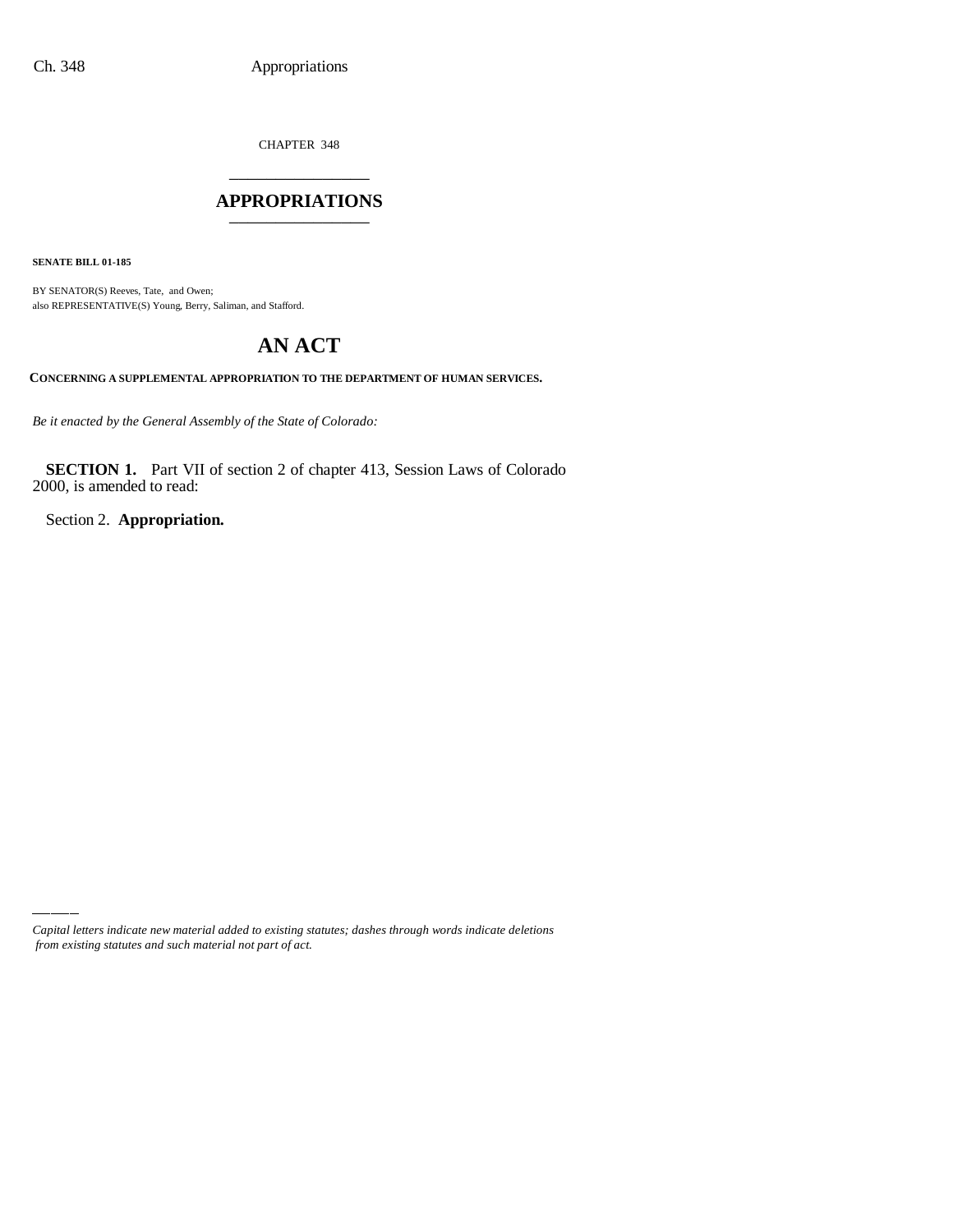|                 |       |             | <b>APPROPRIATION FROM</b> |              |               |              |  |
|-----------------|-------|-------------|---------------------------|--------------|---------------|--------------|--|
|                 |       |             | <b>GENERAL</b>            |              | <b>CASH</b>   |              |  |
| ITEM &          |       | GENERAL     | <b>FUND</b>               | <b>CASH</b>  | <b>FUNDS</b>  | FEDERAL.     |  |
| <b>SUBTOTAL</b> | TOTAL | <b>FUND</b> | <b>EXEMPT</b>             | <b>FUNDS</b> | <b>EXEMPT</b> | <b>FUNDS</b> |  |
|                 |       |             |                           |              |               |              |  |

**PART VII DEPARTMENT OF HUMAN SERVICES**

| (1) EXECUTIVE DIRECTOR'S OFFICE <sup>68</sup> |                       |
|-----------------------------------------------|-----------------------|
| Personal Services <sup>69</sup>               | 7.128.404             |
|                                               | $(116.1$ FTE)         |
| Health, Life, and Dental                      | <del>10,545,300</del> |
|                                               | 9.579.081             |
| Short-term Disability                         | 75,052                |
| Salary Survey and Senior                      |                       |
| <b>Executive Service</b>                      | 6,770,945             |
| <b>Anniversary Increases</b>                  | 2,626,536             |
| Shift Differential                            | 2,481,368             |
| Workers' Compensation                         | 5,691,710             |
| Operating Expenses <sup>69</sup>              | 990,776               |
|                                               | 1,025,535             |
| Legal Services for 20,104                     |                       |
| hours                                         | 1,122,004             |
|                                               |                       |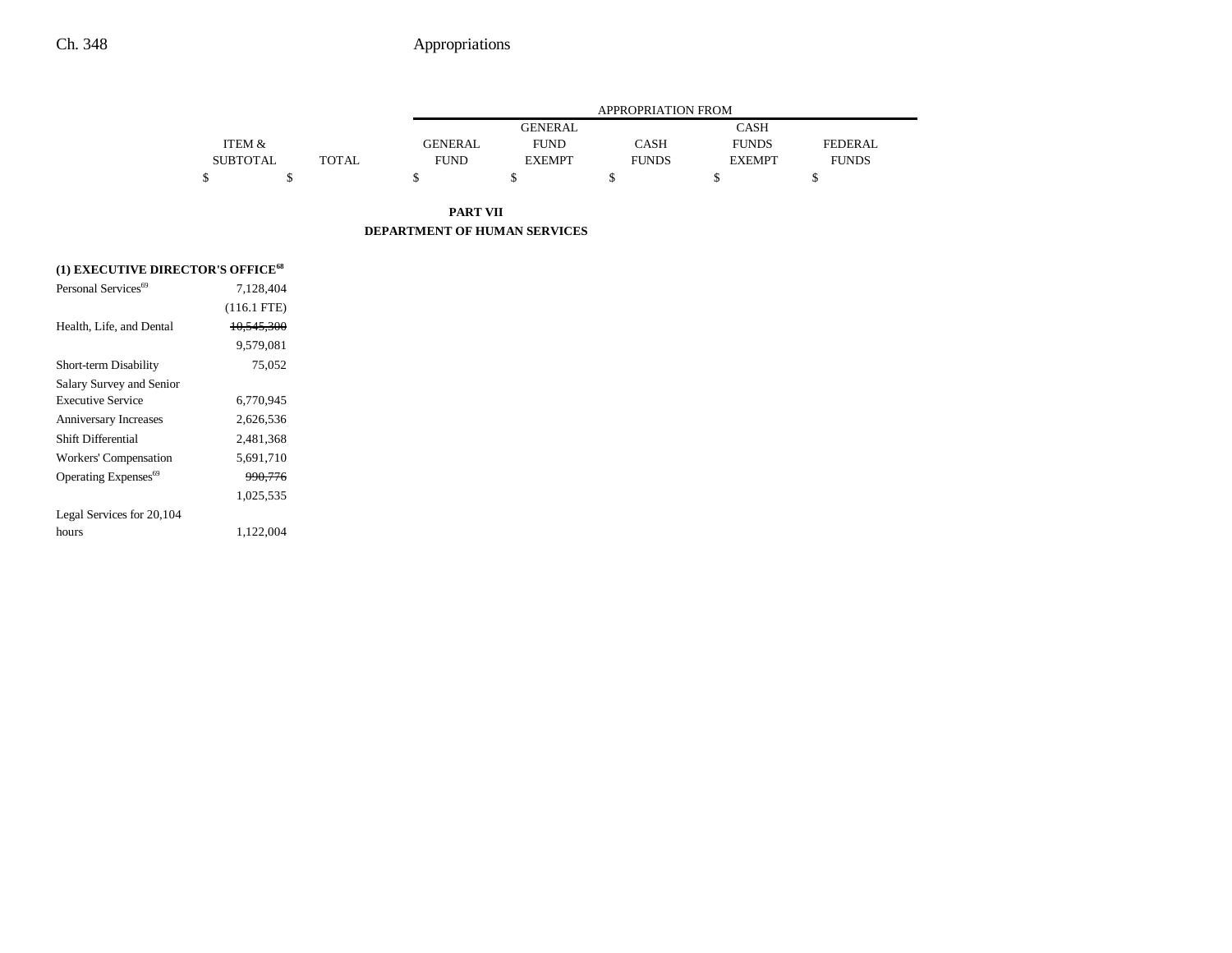| Administrative Law Judge                |                |            |               |                      |                         |                          |
|-----------------------------------------|----------------|------------|---------------|----------------------|-------------------------|--------------------------|
| Services for $8,003$ 5,901              |                |            |               |                      |                         |                          |
| hours                                   | 760,853        |            |               |                      |                         |                          |
|                                         | 560,853        |            |               |                      |                         |                          |
| Payment to Risk Management              |                |            |               |                      |                         |                          |
| and Property Funds                      | 777,556        |            |               |                      |                         |                          |
| <b>Staff Training</b>                   | 99,512         |            |               |                      |                         |                          |
| Injury Prevention Program <sup>70</sup> | 218,250        |            |               |                      |                         |                          |
| Workers' Compensation                   |                |            |               |                      |                         |                          |
| Self-Insurance Program                  | 380,990        |            |               |                      |                         |                          |
| Juvenile Parole Board <sup>71</sup>     | 178,502        |            |               |                      |                         |                          |
|                                         | 179,154        |            |               |                      |                         |                          |
|                                         | $(2.8$ FTE $)$ |            |               |                      |                         |                          |
| DD Council                              | 786,146        |            |               |                      |                         |                          |
|                                         | $(6.0$ FTE)    |            |               |                      |                         |                          |
| Western Slope Military                  |                |            |               |                      |                         |                          |
| Veteran's Cemetery Fund                 | 115,000        |            |               |                      |                         |                          |
|                                         |                | 40,748,904 | 23,451,638(M) | 370,591*             | 10,509,824 <sup>b</sup> | $6,416,851$ <sup>e</sup> |
|                                         |                | 39,618,096 | 22,720,340(M) | 365,905 <sup>a</sup> | $10,264,456^{\circ}$    | $6,267,395$ <sup>c</sup> |

<sup>a</sup> Of this amount, it is estimated that \$143,640 shall be from patient cash collected by the Mental Health Institutes, and \$226,951 \$222,265 shall be from various sources of cash funds.

 $b$  Of this amount, it is estimated that  $\frac{68,801,093(7)}{88,810,406(7)}$  shall be from Medicaid funds appropriated to the Department of Health Care Policy and Financing, \$101,808(T) shall be from the Department of Health Care Policy and Financing, \$430,233 shall be from patient cash collected by the Mental Health Institutes, \$21,000(T) \$21,000 shall be from moneys in the Conferences and Training Fund, \$5,859(T) shall be from federal community housing funds to cover departmental indirect costs, and \$1,149,831 \$901,009 shall be from various sources of exempt cash funds.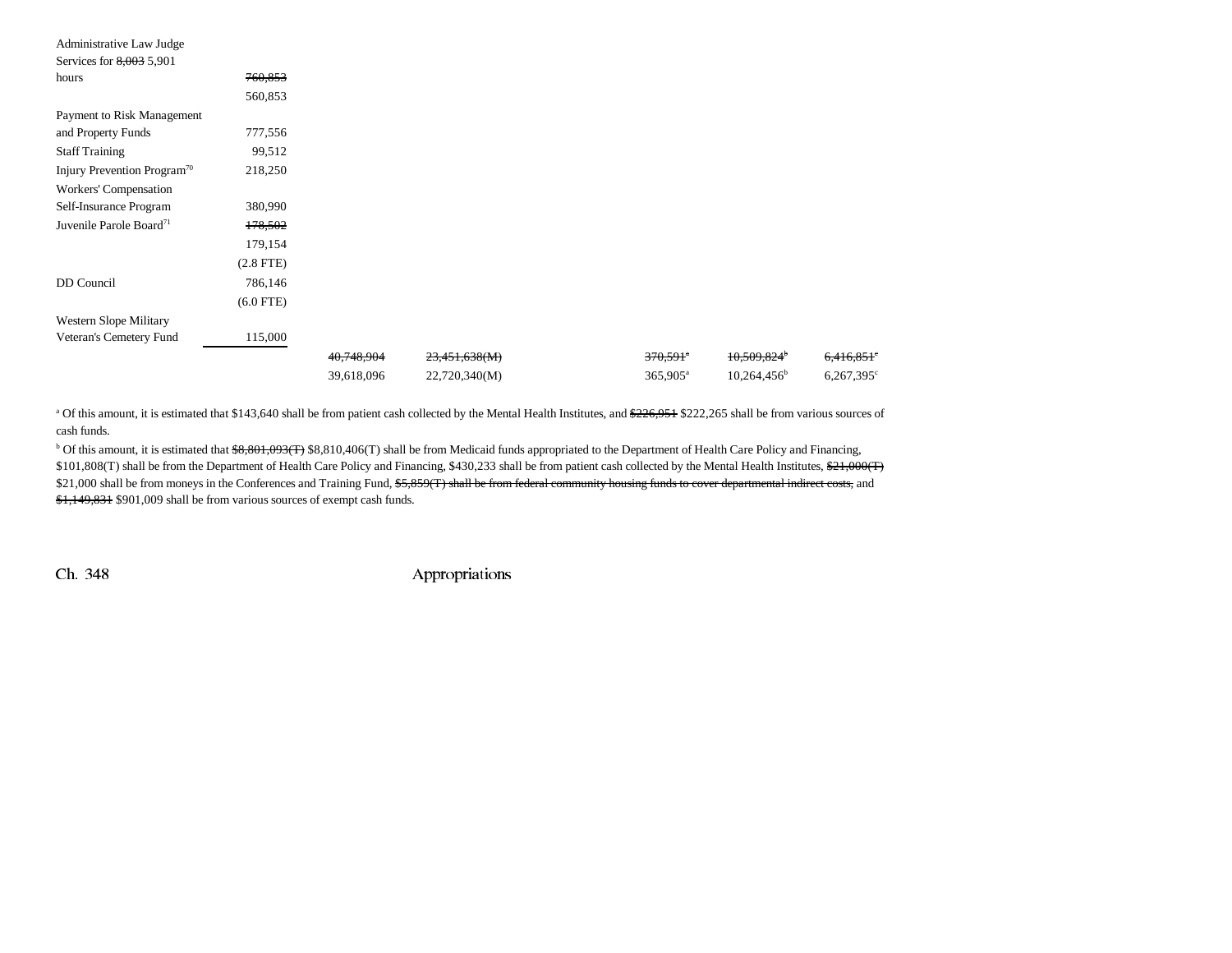|                 |              | APPROPRIATION FROM |                |              |               |                |  |
|-----------------|--------------|--------------------|----------------|--------------|---------------|----------------|--|
|                 |              |                    | <b>GENERAL</b> |              | CASH          |                |  |
| ITEM &          |              | <b>GENERAL</b>     | <b>FUND</b>    | CASH         | <b>FUNDS</b>  | <b>FEDERAL</b> |  |
| <b>SUBTOTAL</b> | <b>TOTAL</b> | FUND               | <b>EXEMPT</b>  | <b>FUNDS</b> | <b>EXEMPT</b> | <b>FUNDS</b>   |  |
| \$              |              |                    |                |              |               |                |  |

<sup>c</sup> Of this amount, it is estimated that \$1,740,647 shall be from federal indirect cost recoveries, \$475,225 shall be from the Temporary Assistance to FOR Needy Families Block Grant, \$1,130,953 shall be from Section 110 vocational rehabilitation funds, \$240,443 shall be from the Substance Abuse Prevention and Treatment Block Grant, and \$2,829,583 \$2,680,127 shall be from various sources of federal funds.

# **(2) OFFICE OF INFORMATION TECHNOLOGY SERVICES16, 72**

| <b>Personal Services</b>         | 5,296,538             |  |
|----------------------------------|-----------------------|--|
|                                  | $(87.2$ FTE)          |  |
| <b>Operating Expenses</b>        | 476.189               |  |
|                                  | 488,008               |  |
| Purchase of Services from        |                       |  |
| Computer Center                  | 4.287.959             |  |
| <b>Telecommunication Systems</b> |                       |  |
| <b>Lease Payments</b>            | 243,326               |  |
| Microcomputer Lease              |                       |  |
| Payments                         | 863,669               |  |
| Colorado Trails                  | <del>12.268.369</del> |  |
|                                  | 12.269.827            |  |
|                                  | (23.0 FTE)            |  |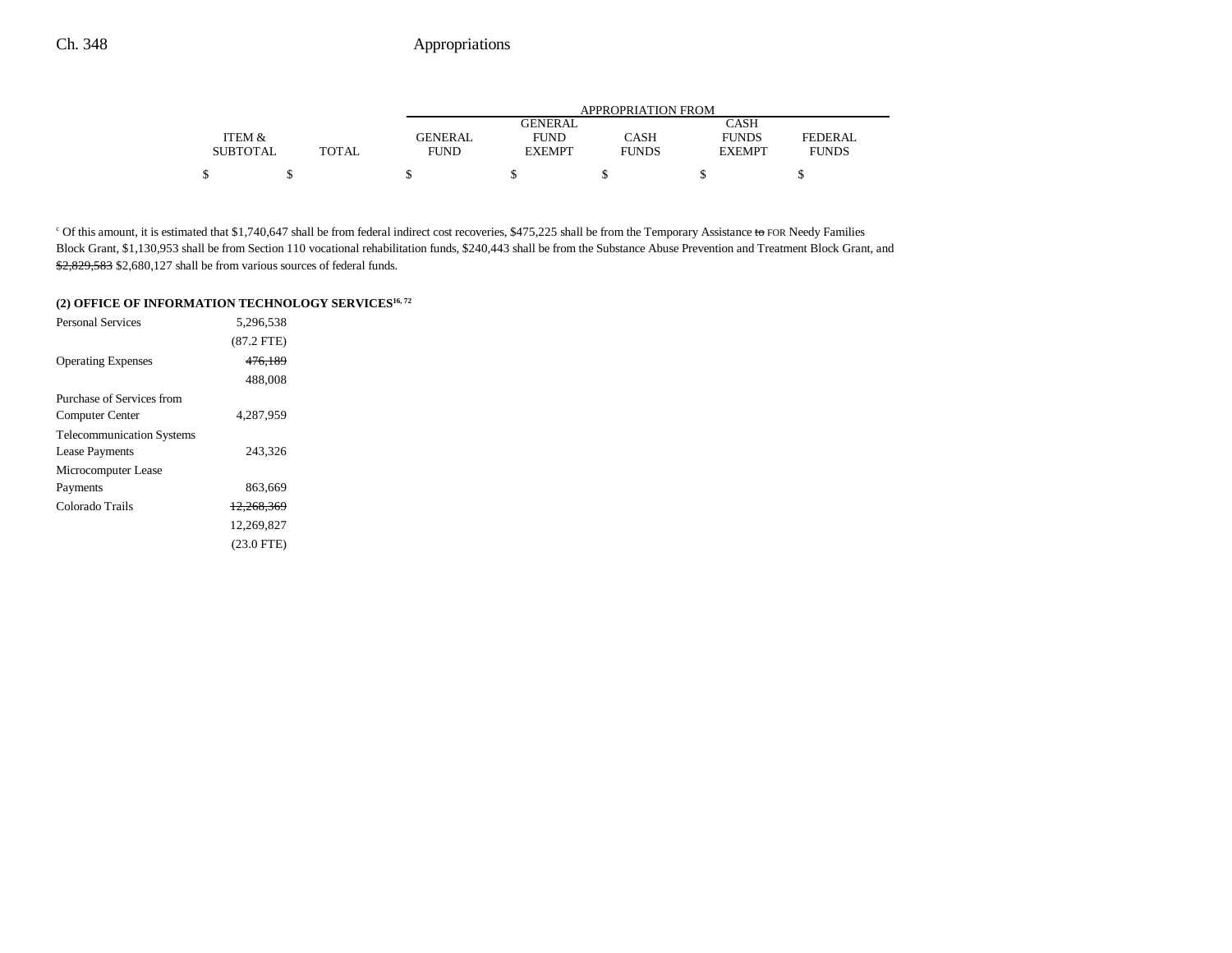| <b>Client-Oriented Information</b> |              |            |                   |                   |                        |                           |
|------------------------------------|--------------|------------|-------------------|-------------------|------------------------|---------------------------|
| Network                            | 1,881,289    |            |                   |                   |                        |                           |
|                                    | 1,889,065    |            |                   |                   |                        |                           |
|                                    | $(24.0$ FTE) |            |                   |                   |                        |                           |
| County Financial                   |              |            |                   |                   |                        |                           |
| Management System                  | 1,372,159    |            |                   |                   |                        |                           |
| Food Stamp Information             |              |            |                   |                   |                        |                           |
| System                             | 1,179,522    |            |                   |                   |                        |                           |
|                                    | 1,135,767    |            |                   |                   |                        |                           |
|                                    | $(15.0$ FTE) |            |                   |                   |                        |                           |
| <b>Health Information</b>          |              |            |                   |                   |                        |                           |
| Management System                  | 799,295      |            |                   |                   |                        |                           |
| Client Index Project               | 213,956      |            |                   |                   |                        |                           |
| National Aging Program             |              |            |                   |                   |                        |                           |
| <b>Information System</b>          | 90,506       |            |                   |                   |                        |                           |
|                                    | 93,985       |            |                   |                   |                        |                           |
| Colorado Benefits                  |              |            |                   |                   |                        |                           |
| Management System                  |              |            |                   |                   |                        |                           |
| $(CBMS)^{37, 38}$                  | 9,642,456    |            |                   |                   |                        |                           |
|                                    | 9,194,027    |            |                   |                   |                        |                           |
|                                    | $(30.0$ FTE) |            |                   |                   |                        |                           |
| <b>BROOMFIELD COUNTY</b>           |              |            |                   |                   |                        |                           |
| START-UP COSTS72a                  | 1,295,604    |            |                   |                   |                        |                           |
|                                    |              | 38,615,233 | $18,635,300(M)^4$ | 840,568           | 3,894,088 <sup>e</sup> | $15,245,277$ <sup>d</sup> |
|                                    |              | 39,443,185 | $19,072,214(M)^a$ | $839,059^{\rm b}$ | 3,899,170 <sup>c</sup> | 15,632,742 <sup>d</sup>   |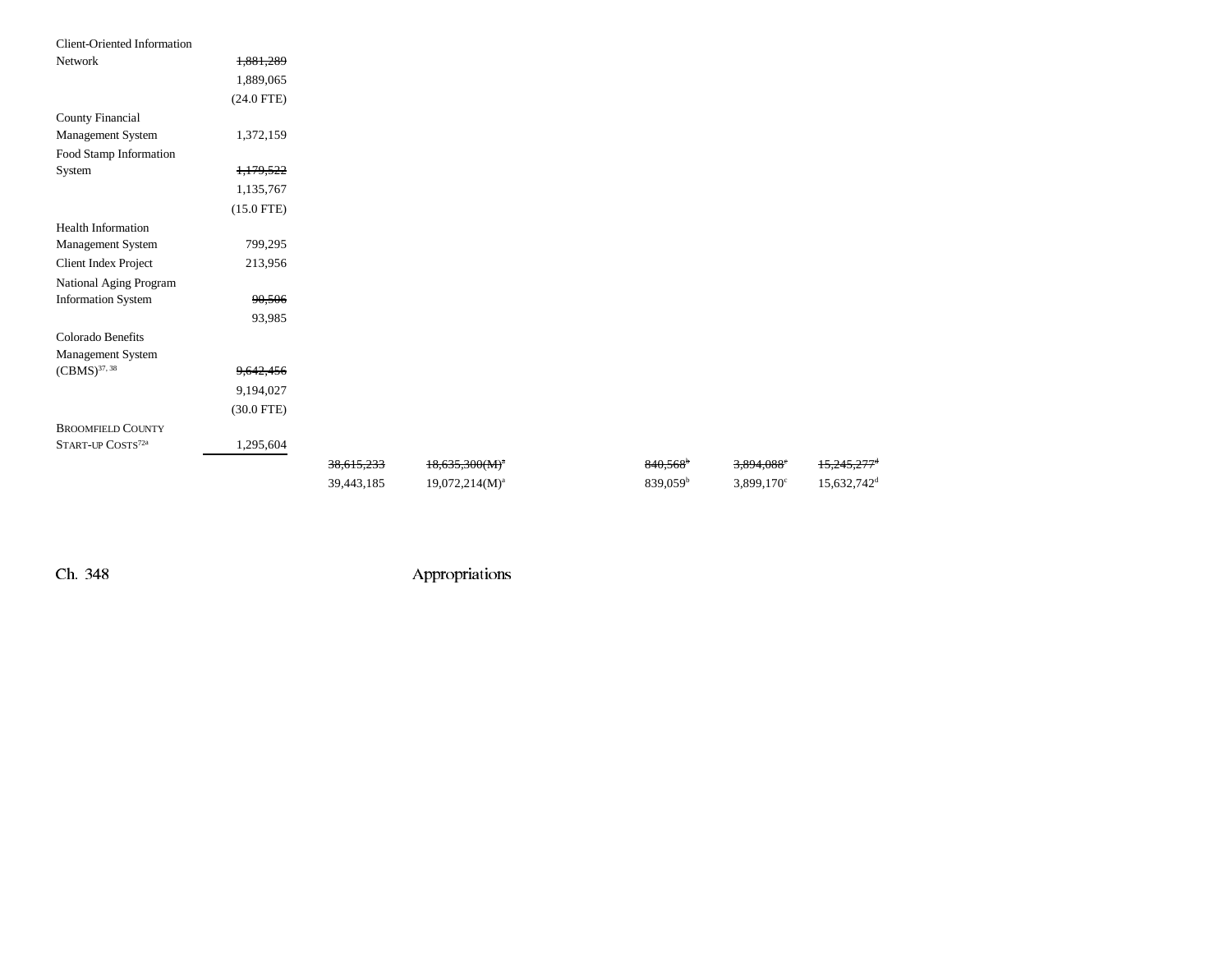|                 |       |                | APPROPRIATION FROM |              |               |              |  |
|-----------------|-------|----------------|--------------------|--------------|---------------|--------------|--|
|                 |       |                | <b>GENERAL</b>     |              | CASH          |              |  |
| ITEM &          |       | <b>GENERAL</b> | <b>FUND</b>        | CASH         | <b>FUNDS</b>  | FEDERAL      |  |
| <b>SUBTOTAL</b> | TOTAL | <b>FUND</b>    | <b>EXEMPT</b>      | <b>FUNDS</b> | <b>EXEMPT</b> | <b>FUNDS</b> |  |
|                 |       |                |                    |              |               |              |  |

<sup>a</sup> Of this amount, \$2,558,160 is appropriated pursuant to a final court order for Case #94-M-1417. This amount is exempt from the statutory limit on state General Fund appropriations pursuant to Section 24-75-201.1 (1) (a) (III) (B), C.R.S.

<sup>b</sup> This amount shall be from various sources of cash funds.

<sup>c</sup> Of this amount, it is estimated that  $\frac{63}{649}$ ,  $\frac{768}{10}$  \$3,654,850(T) shall be from the Department of Health Care Policy and Financing (including  $\frac{63}{63}$ ,  $\frac{485}{609}$  \$3,490,424 from Medicaid cash funds), \$236,650 shall be from patient revenues collected by the Mental Health Institutes, \$5,048(T) shall be transferred from the Judicial Department for the Alcohol and Drug Driving Safety Program, and \$2,622(T) shall be from the Department of Regulatory Agencies.

<sup>d</sup> Of this amount, it is estimated that \$5,294,946 shall be from the Temporary Assistance for Needy Families Block Grant, \$102,081 shall be from the Substance Abuse Prevention and Treatment Block Grant, \$43,294 shall be from federal indirect cost recoveries, and \$9,804,956 \$10,192,421 shall be from various sources of federal funds.

#### **(3) OFFICE OF OPERATIONS**

| <b>Personal Services</b>  | 20,729,735           |  |
|---------------------------|----------------------|--|
|                           | 20,718,735           |  |
|                           | $(517.4$ FTE)        |  |
| <b>Operating Expenses</b> | 2.540.497            |  |
|                           | 2,567,215            |  |
| Vehicle Lease Payments    | <del>1.673.350</del> |  |
|                           | 1,423,350            |  |
| <b>Leased Space</b>       | 3,507,735            |  |
|                           |                      |  |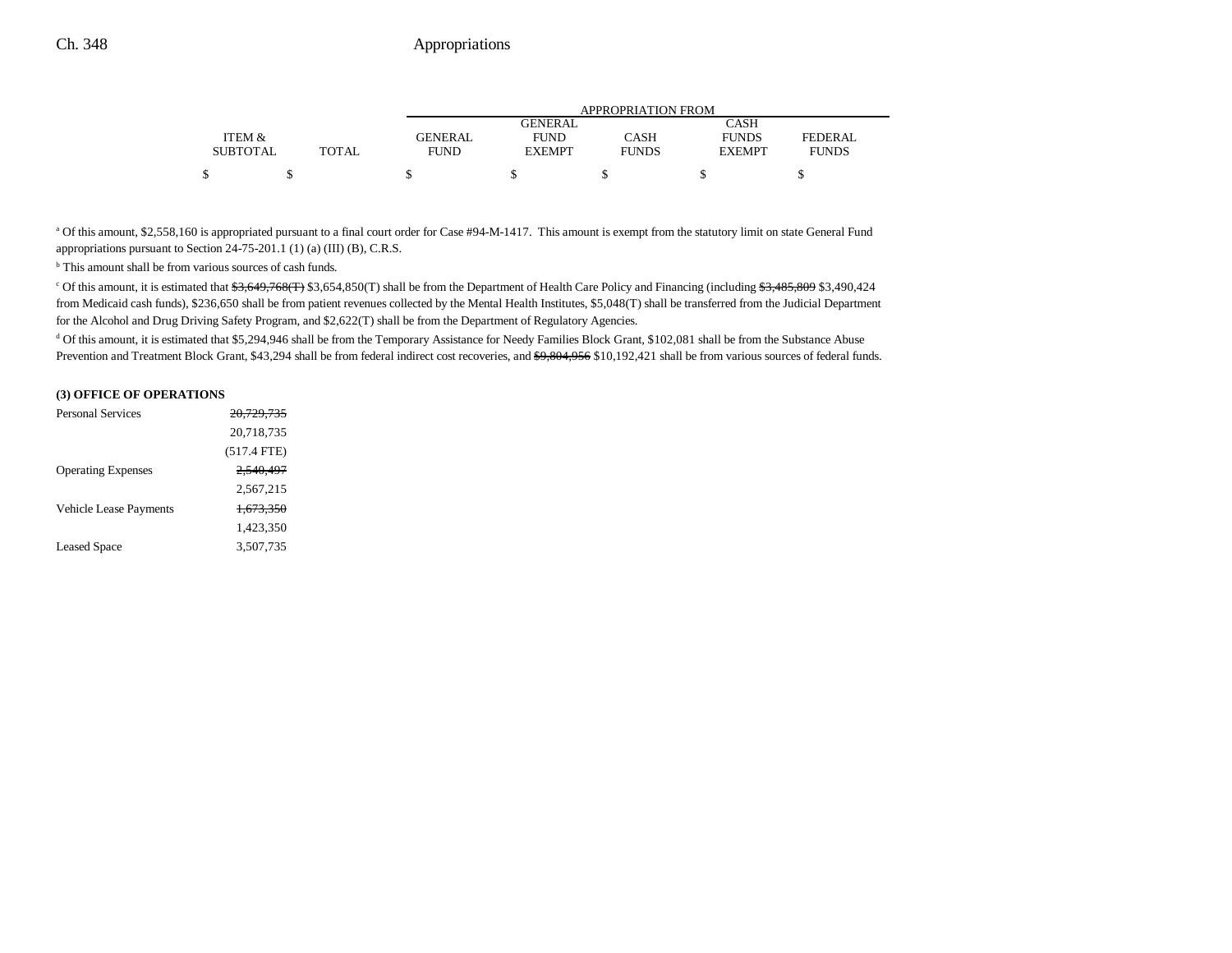| Capitol Complex Leased       |             |              |               |                        |                         |                     |
|------------------------------|-------------|--------------|---------------|------------------------|-------------------------|---------------------|
| Space                        | 566,516     |              |               |                        |                         |                     |
| Utilities <sup>73</sup>      | 4,376,019   |              |               |                        |                         |                     |
|                              | 5,122,676   |              |               |                        |                         |                     |
| <b>Buildings and Grounds</b> |             |              |               |                        |                         |                     |
| Rental                       | 769,446     |              |               |                        |                         |                     |
|                              | $(6.5$ FTE) |              |               |                        |                         |                     |
| State Garage Fund            | 543,908     |              |               |                        |                         |                     |
|                              | $(2.1$ FTE) |              |               |                        |                         |                     |
|                              |             | 34, 707, 206 | 18,932,069(M) | $659,362$ <sup>a</sup> | 11,797,690 <sup>b</sup> | $3,318,085^{\circ}$ |
|                              |             | 35,219,581   | 19,386,896(M) | 3,574,981 <sup>a</sup> | 8,939,619 <sup>b</sup>  |                     |

<sup>a</sup> Of this amount, it is estimated that  $\frac{6410,366}{83,325,985}$  shall be from patient cash collected by the Mental Health Institutes, INSTITUTES (INCLUDING \$2,915,619 FROM REVENUE EARNED FROM MENTAL HEALTH COMMUNITY CAPITATION), \$224,741 shall be from the Buildings and Grounds Fund, and \$24,255 shall be from various sources of cash funds.

<sup>b</sup> Of this amount, it is estimated that \$5,715,202(T) \$5,772,750(T) shall be from Medicaid funds appropriated to the Department of Health Care Policy and Financing, \$4,089,040 \$1,173,421 shall be from patient cash collected by the Mental Health Institutes (including \$2,915,619(T) from revenue earned from Mental Health Community Capitation), INSTITUTES, \$760,037(T) shall be from the Department of Corrections, \$544,705 shall be from reserves in the Buildings and Grounds Fund, \$543,908 shall be from moneys in the State Garage Fund collected from other state agencies, and \$144,798 shall be from various sources of exempt cash funds.

<sup>c</sup> Of this amount, it is estimated that \$1,067,441 shall be from Section 110 vocational rehabilitation funds, \$755,979 shall be from the Social Security Administration for disability determination services, \$253,686 shall be from the Substance Abuse Prevention and Treatment Block Grant, \$112,895 shall be from the Temporary Assistance to FOR Needy Families Block Grant, \$26,736 shall be from developmental disabilities assistance funds, and \$1,101,348 shall be from various sources of federal funds.

#### **(4) COUNTY ADMINISTRATION**

| <b>County Administration</b>                       | 43,527,612 | 14,078,929(M)  | $17,150,752$ <sup>a</sup> | 12,297,931 <sup>t</sup> |
|----------------------------------------------------|------------|----------------|---------------------------|-------------------------|
| County Contingency<br>payments pursuant to Section |            |                |                           |                         |
| 26-1-126, C.R.S.                                   | 18,308,460 | 18,308,460     |                           |                         |
| Ch. 348                                            |            | Appropriations |                           |                         |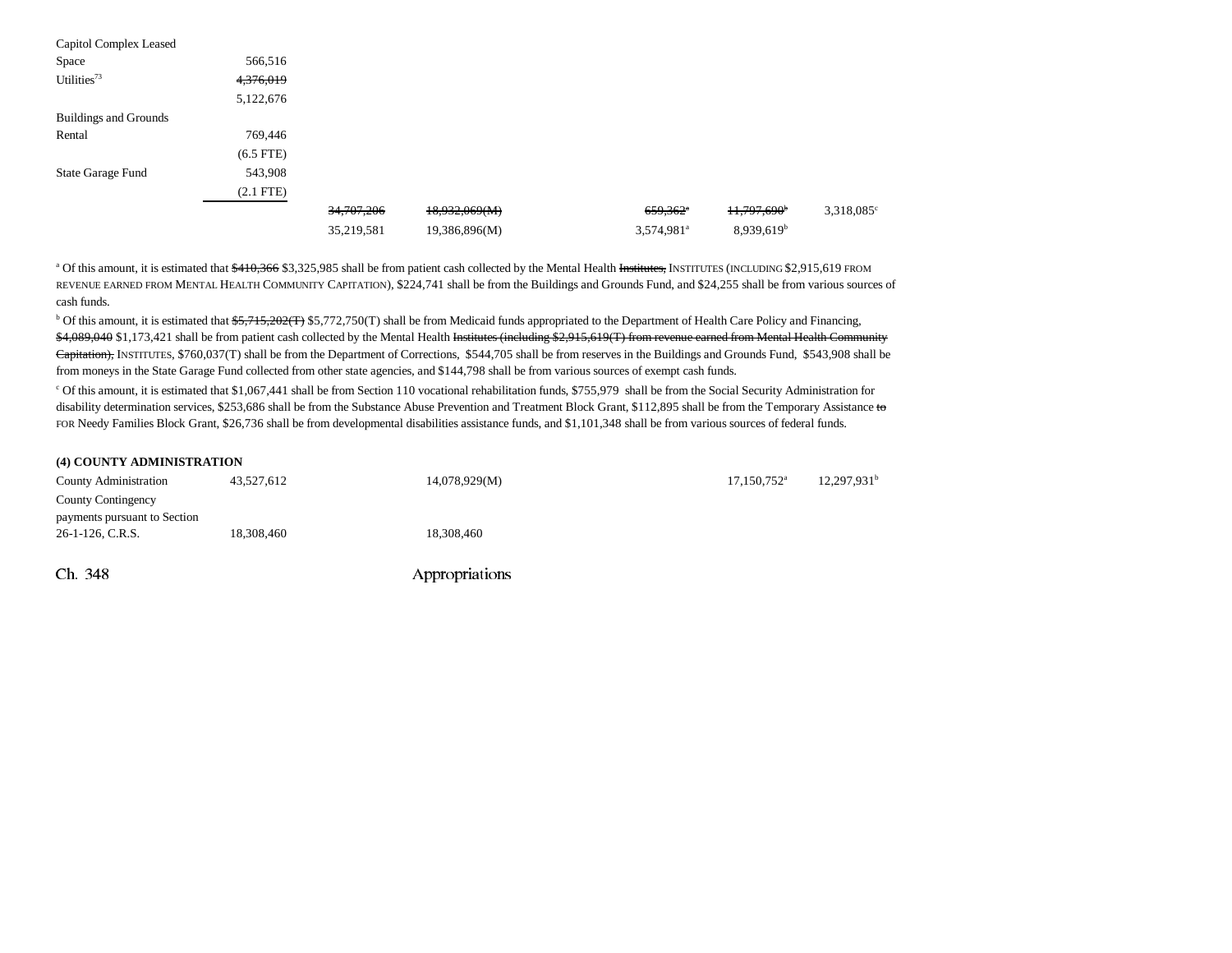|                                                      |                           |    |            |    |                                               | <b>APPROPRIATION FROM</b> |                                                                        |                          |                                       |  |                         |
|------------------------------------------------------|---------------------------|----|------------|----|-----------------------------------------------|---------------------------|------------------------------------------------------------------------|--------------------------|---------------------------------------|--|-------------------------|
|                                                      | ITEM &<br><b>SUBTOTAL</b> |    |            |    | <b>GENERAL</b><br><b>TOTAL</b><br><b>FUND</b> |                           | GENERAL<br><b>CASH</b><br><b>FUND</b><br><b>EXEMPT</b><br><b>FUNDS</b> |                          | CASH<br><b>FUNDS</b><br><b>EXEMPT</b> |  | FEDERAL<br><b>FUNDS</b> |
|                                                      | \$                        | \$ |            | \$ | \$                                            | \$                        | \$                                                                     |                          | \$                                    |  |                         |
| County Share of Offsetting<br>Revenues <sup>74</sup> | 6,201,999                 |    |            |    |                                               |                           |                                                                        | $6,201,999$ <sup>c</sup> |                                       |  |                         |
| County Incentive Payments <sup>75</sup>              | 4,109,357                 |    |            |    |                                               |                           |                                                                        | $4,109,357$ <sup>d</sup> |                                       |  |                         |
|                                                      |                           |    | 72,147,428 |    |                                               |                           |                                                                        |                          |                                       |  |                         |

a Of this amount, \$8,465,600(L) shall be from local funds and \$8,685,152(T) shall be from Medicaid funds appropriated to the Department of Health Care Policy and Financing.

b Of this amount, it is estimated that \$1,969,370 shall be from the Title XX Social Services Block Grant and \$10,328,561 shall be from various sources of federal funds.

c This amount shall be from the county's share of offsetting cash funds exempt revenues, including retained child support collections, retained fraud refunds, state revenue intercepts, and other refunds.

d This amount shall be from the State's share of retained child support collections and fraud refunds.

## **(5) SELF-SUFFICIENCY**

| (A) Administration        |              |
|---------------------------|--------------|
| <b>Personal Services</b>  | 2.243.288    |
|                           | $(32.8$ FTE) |
| <b>Operating Expenses</b> | 130.247      |
|                           | 133,525      |
|                           | 273.535      |

2,373,535 782,042 782,042 782,042 115,707(T)<sup>a</sup> 1,475,786<sup>b</sup>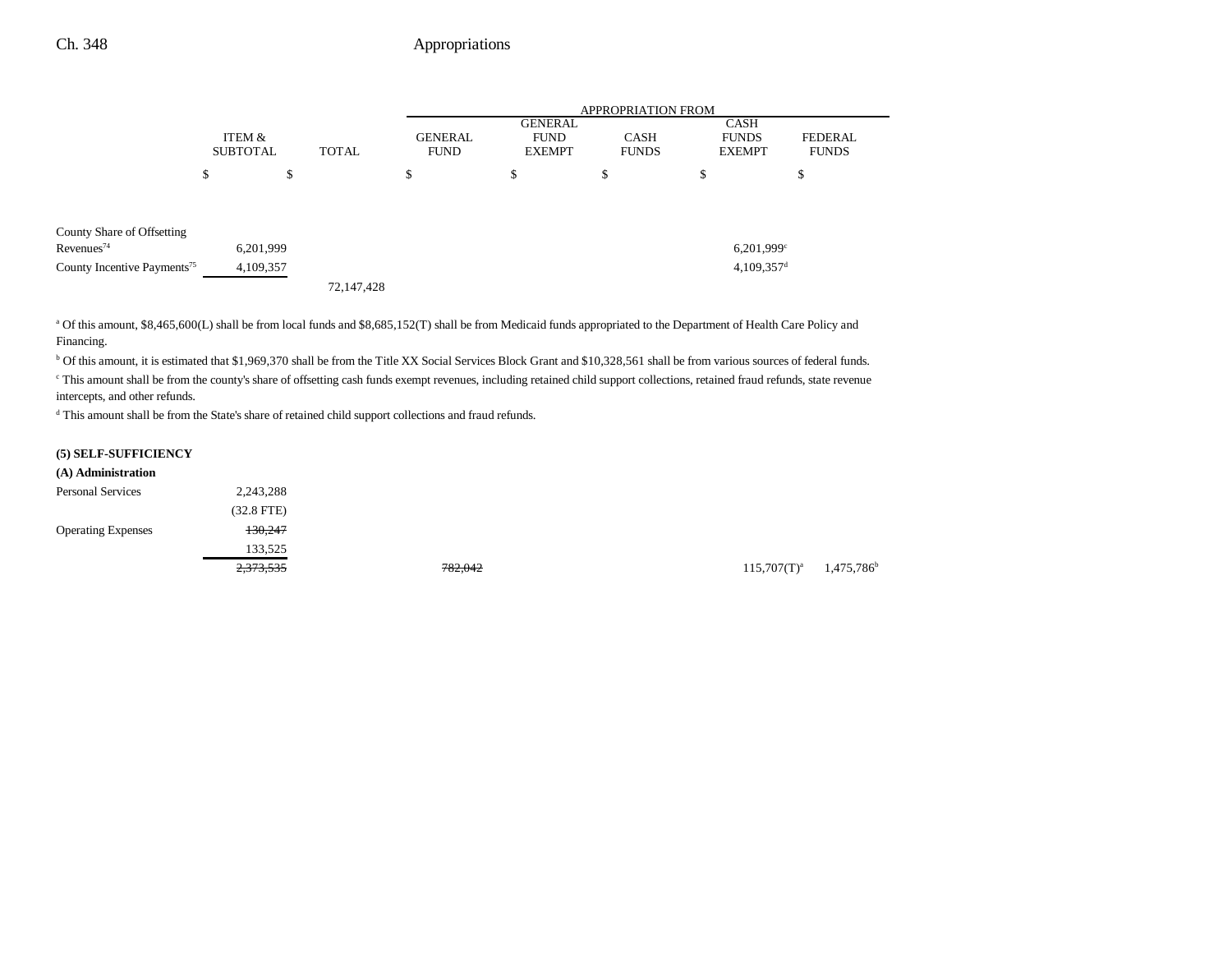2,376,813 785,320

#### a This amount shall be from various sources.

<sup>b</sup> This amount shall OF THIS AMOUNT, \$645,627 SHALL be from the Temporary Assistance for Needy Families Block Grant. GRANT, \$506,528 SHALL BE FROM THE U.S. DEPARTMENT OF AGRICULTURE, AND \$323,631 SHALL BE FROM TITLE IV-D OF THE SOCIAL SECURITY ACT.

## **(B) Adult Assistance Programs50**

| Old Age Pension Program <sup>76,</sup> |                      |           |                         |                      |
|----------------------------------------|----------------------|-----------|-------------------------|----------------------|
| 77,78                                  | 52.124.979           |           | 51,554,133 <sup>a</sup> | 570,846 <sup>b</sup> |
|                                        | 52,066,125           |           | 51,495,279 <sup>a</sup> |                      |
| Aid to the Needy Disabled              |                      |           |                         |                      |
| <b>State Supplemental Grant</b>        |                      |           |                         |                      |
| Program for an average of              |                      |           |                         |                      |
| $4,246$ 4,372 recipients with          |                      |           |                         |                      |
| an average monthly payment             |                      |           |                         |                      |
| not to exceed \$64.65 \$65.70          | <del>3,343,956</del> | 2,498,604 |                         | 845,352°             |
|                                        | 3,496,631            | 2,612,560 |                         | 884,071 <sup>c</sup> |
| Aid to the Blind State                 |                      |           |                         |                      |
| Supplemental Grant Program             |                      |           |                         |                      |
| for an average of 21 recipients        |                      |           |                         |                      |
| with an average monthly                |                      |           |                         |                      |
| payment not to exceed \$71.07          |                      |           |                         |                      |
| \$65.20                                | 17,910               | 14,012    |                         | $3,898$ <sup>d</sup> |
|                                        | 16,431               | 12,829    |                         | 3,602 <sup>d</sup>   |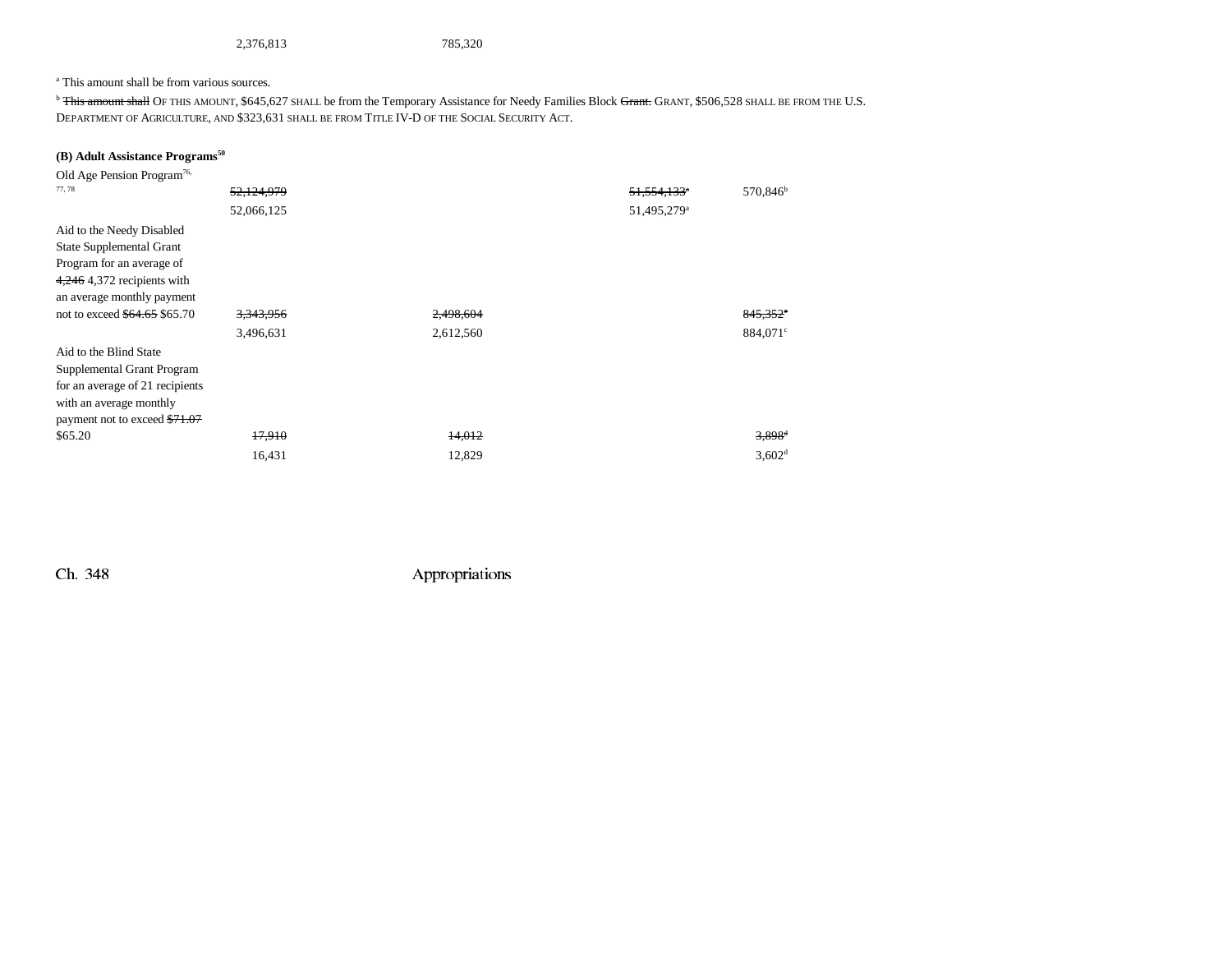|                                                                                                                                                 |                           |              |                               |                                                | APPROPRIATION FROM   |                                       |                                |
|-------------------------------------------------------------------------------------------------------------------------------------------------|---------------------------|--------------|-------------------------------|------------------------------------------------|----------------------|---------------------------------------|--------------------------------|
|                                                                                                                                                 | ITEM &<br><b>SUBTOTAL</b> | <b>TOTAL</b> | <b>GENERAL</b><br><b>FUND</b> | <b>GENERAL</b><br><b>FUND</b><br><b>EXEMPT</b> | CASH<br><b>FUNDS</b> | CASH<br><b>FUNDS</b><br><b>EXEMPT</b> | <b>FEDERAL</b><br><b>FUNDS</b> |
|                                                                                                                                                 | \$<br>\$                  |              | \$                            | \$                                             | \$                   | \$                                    | \$                             |
|                                                                                                                                                 |                           |              |                               |                                                |                      |                                       |                                |
| Aid to the Needy Disabled<br>State-only Grant Program for<br>an average of 4,484 recipients<br>with an average monthly<br>payment not to exceed |                           |              |                               |                                                |                      |                                       |                                |
| \$246.7779                                                                                                                                      | 13,283,066                |              | 8,374,288                     |                                                |                      | 4,908,778 <sup>e</sup>                |                                |
|                                                                                                                                                 | 13,284,580                |              | 8,375,802                     |                                                |                      |                                       |                                |
| <b>Burial Reimbursements for</b><br>Aid to the Needy Disabled<br>and Aid to the Blind<br>recipients                                             | 508,000                   |              | 402,985                       |                                                |                      | $105,015$ <sup>f</sup>                |                                |
| Medically Correctable Pilot                                                                                                                     |                           |              |                               |                                                |                      |                                       |                                |
| Program<br>Home Care Allowance                                                                                                                  | 307,145<br>16,475,675     |              | 307,145                       |                                                |                      | $16,475,675$ (T) <sup>8</sup>         |                                |
|                                                                                                                                                 | 15,824,980                |              |                               |                                                |                      | $15,824,980(T)^{g}$                   |                                |
| <b>Adult Foster Care</b>                                                                                                                        | 435,110                   |              |                               |                                                |                      | $435,110(T)^8$                        |                                |
|                                                                                                                                                 | 343,525                   |              |                               |                                                |                      | $343,525(T)^{g}$                      |                                |
|                                                                                                                                                 | 86,495,841                |              |                               |                                                |                      |                                       |                                |
|                                                                                                                                                 | 85,847,417                |              |                               |                                                |                      |                                       |                                |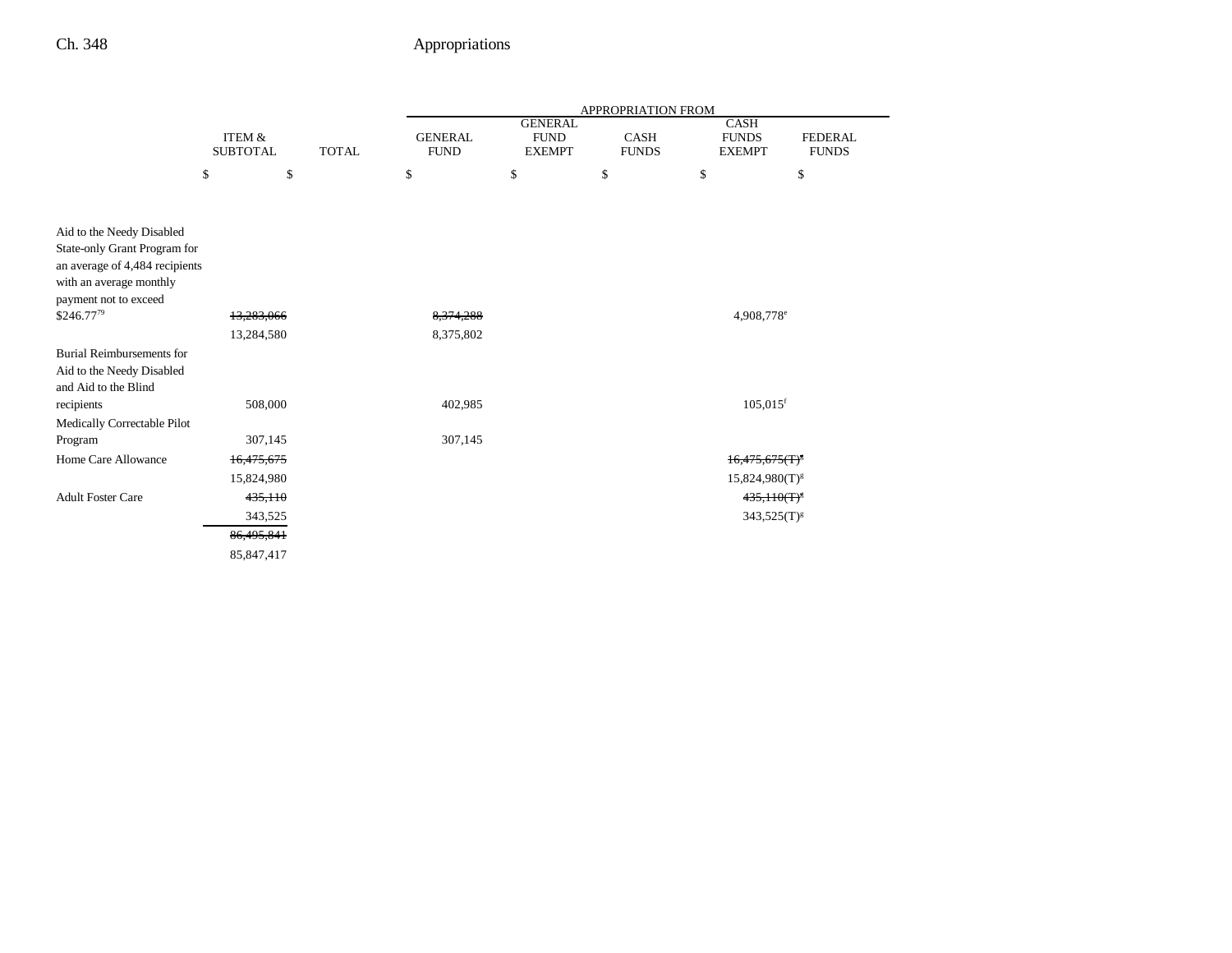<sup>a</sup> This amount shall be from the Old Age Pension Fund. For purposes of complying with the limitation on state fiscal year spending imposed by Article X, Section 20 of the State Constitution these moneys are included for informational purposes as they are continuously appropriated by Article XXIV of the State Constitution.

b Of this amount, \$505,905 shall be from cash funds exempt revenues, including refunds and state revenue intercepts, and \$64,941(T) shall be from the Department of Health Care Policy and Financing.

<sup>c</sup> Of this amount, \$624,651(L) \$653,140(L) shall be from local funds and \$220,701 \$230,931 shall be from cash funds exempt revenues, including refunds and state revenue intercepts.

<sup>d</sup> Of this amount, \$3,503(L) \$3,207(L) shall be from local funds and \$395 shall be from cash funds exempt revenues, including refunds and state revenue intercepts.

e Of this amount, \$2,629,070 shall be from federal interim assistance reimbursement payments, \$186,136 shall be from other refunds and \$2,093,572(L) shall be from local funds.

f Of this amount, \$100,744(L) shall be from local funds and \$4,271 shall be from cash funds exempt revenues, including refunds.

<sup>g</sup> These amounts shall be from the Department of Health Care Policy and Financing.

#### **(C) Colorado Works Program**

| County Block Grants <sup>80</sup>    | 162,891,614 | 5.302.972  | 28,218,180 <sup>e</sup> | $129.370.462^b$          |
|--------------------------------------|-------------|------------|-------------------------|--------------------------|
|                                      |             |            | 28,658,180 <sup>a</sup> | 134,233,434 <sup>b</sup> |
| <b>Reimbursement to Counties</b>     |             |            |                         |                          |
| Related to Reduction in Prior        |             |            |                         |                          |
| Year Federal Temporary               |             |            |                         |                          |
| <b>Assistance for Needy Families</b> |             |            |                         |                          |
| Maintenance of Effort                |             |            |                         |                          |
| Requirement                          | 5,524,726   |            |                         | 5,524,726 <sup>b</sup>   |
| Case Management System               | 296,302     | 148,151(M) |                         | $148,151^{\rm b}$        |
| Short-term Works Emergency           |             |            |                         |                          |
| Fund                                 | 3,000,000   |            |                         | $3,000,000$ <sup>b</sup> |
| <b>County Reserve Accounts</b>       | 72,677,146  |            |                         | 72,677,146 <sup>b</sup>  |
|                                      | 84,790,328  |            |                         | 84,790,328 <sup>b</sup>  |
| <b>County Training</b>               | 500,000     |            |                         | 500,000 <sup>b</sup>     |
| Works Program Evaluation             | 1,500,000   |            |                         | 1,500,000 <sup>b</sup>   |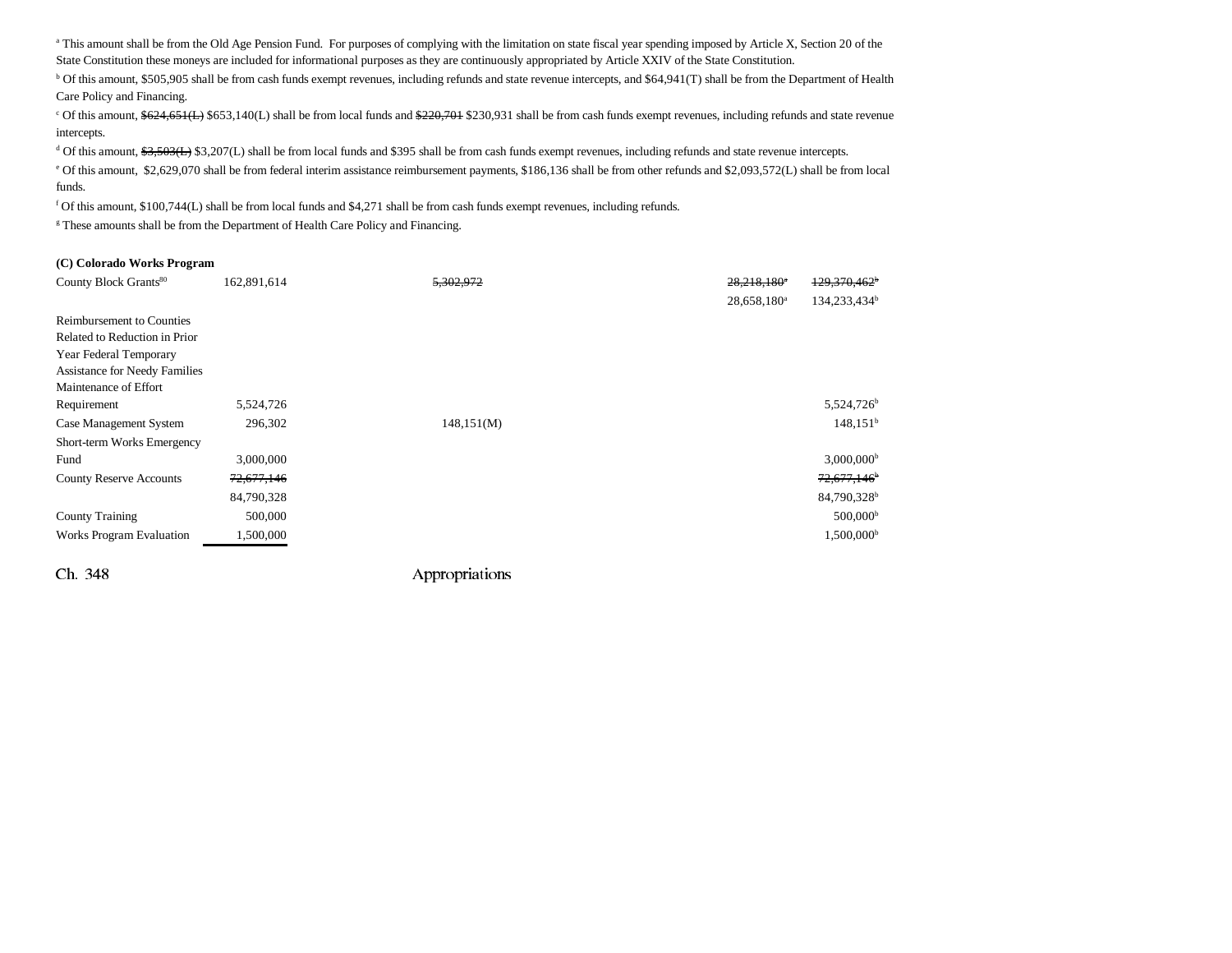|                           |       |                               | <b>APPROPRIATION FROM</b>    |                             |                               |                                |  |  |
|---------------------------|-------|-------------------------------|------------------------------|-----------------------------|-------------------------------|--------------------------------|--|--|
|                           |       |                               | <b>GENERAL</b>               |                             | <b>CASH</b>                   |                                |  |  |
| ITEM &<br><b>SUBTOTAL</b> | TOTAL | <b>GENERAL</b><br><b>FUND</b> | <b>FUND</b><br><b>EXEMPT</b> | <b>CASH</b><br><b>FUNDS</b> | <b>FUNDS</b><br><b>EXEMPT</b> | <b>FEDERAL</b><br><b>FUNDS</b> |  |  |
|                           |       |                               |                              |                             |                               |                                |  |  |
| \$<br>¢<br>Φ              |       | \$                            | \$                           | \$                          | \$                            | \$                             |  |  |
|                           |       |                               |                              |                             |                               |                                |  |  |
|                           |       |                               |                              |                             |                               |                                |  |  |
| 246, 389, 788             |       |                               |                              |                             |                               |                                |  |  |
| 258,502,970               |       |                               |                              |                             |                               |                                |  |  |

<sup>a</sup> Of this amount, \$23,718,180(L) shall be from local funds and \$4,500,000 \$4,940,000 is estimated to be from the State's share of cash funds exempt revenues, including retained child support collections, retained fraud refunds, state revenue intercepts, and other refunds. Of the amount appropriated from local funds, \$6,201,999 \$6,600,000 is estimated to be from the local share of cash funds exempt revenues, including retained child support collections, fraud refunds, state revenue intercepts, and other refunds. b These amounts shall be from the Temporary Assistance for Needy Families Block Grant.

#### **(D) Special Purpose Welfare Programs**

| (1) Low Income Energy            |            |                          |                         |
|----------------------------------|------------|--------------------------|-------------------------|
| Assistance Program <sup>81</sup> | 19,494,654 | $+625.000^*$             | <del>17,869,654</del> * |
|                                  | 39.253.440 | $2.500.000$ <sup>a</sup> | 36.753.440 <sup>b</sup> |
|                                  | (4.6 FTE)  |                          |                         |

(2) Food Stamp Job Search Units

| Program Costs | 2,014,297   |
|---------------|-------------|
|               | 2.015.083   |
|               | $(6.2$ FTE) |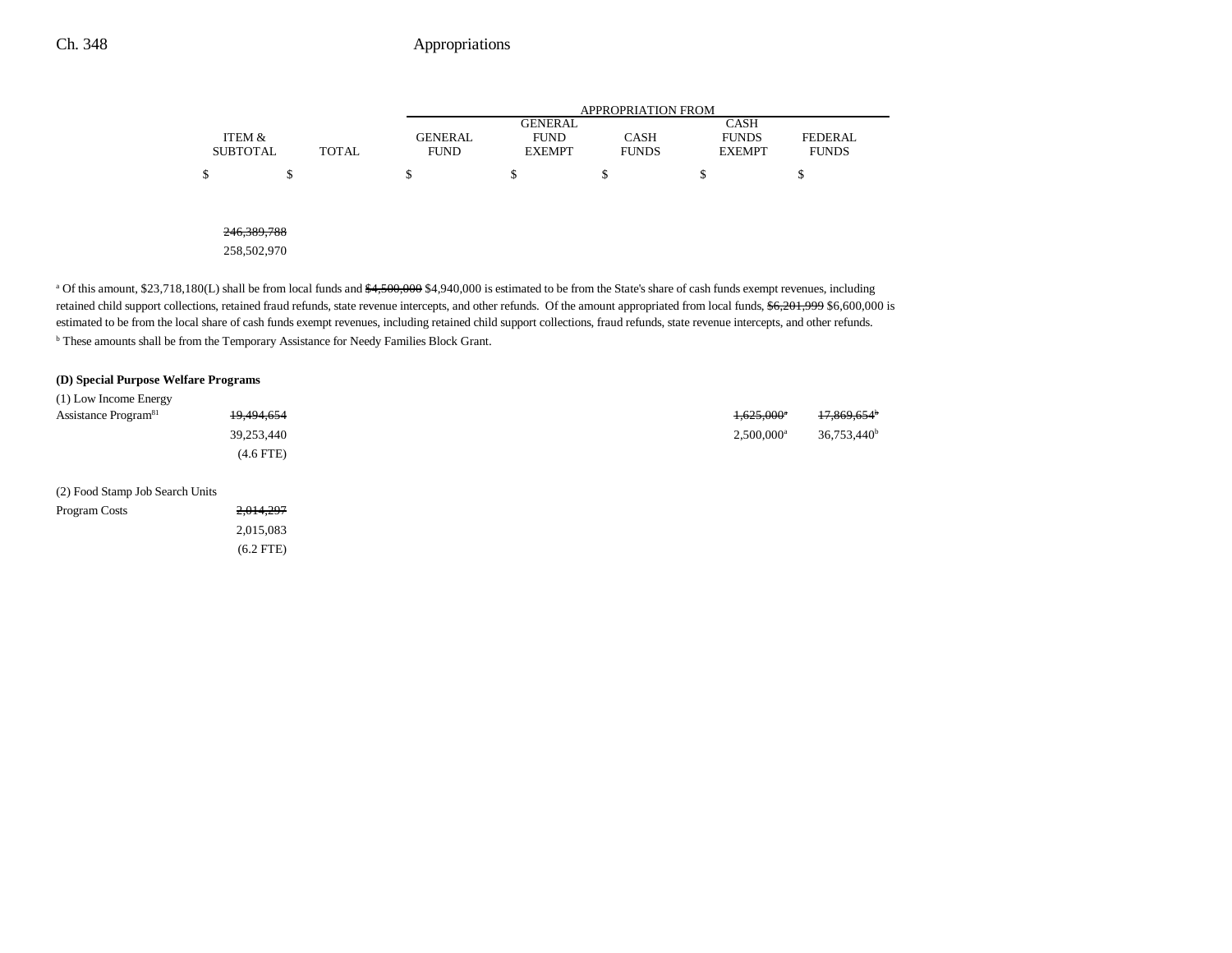| Dependent Care and           |             |            |             |                           |                          |
|------------------------------|-------------|------------|-------------|---------------------------|--------------------------|
| <b>Supportive Services</b>   | 198,226     |            |             |                           |                          |
|                              | 2,212,523   | 381,964(M) |             | 390,085°                  | $1,440,474$ <sup>d</sup> |
|                              | 2,213,309   | 382,357(M) |             |                           | 1,440,867 <sup>d</sup>   |
| (3) Food Distribution        |             |            |             |                           |                          |
| Program                      | 519,054     | 243,953(M) | $115,146^e$ |                           | $159,955$ <sup>d</sup>   |
|                              | 520,914     | 244,883(M) |             |                           | $160,885$ <sup>d</sup>   |
|                              | $(8.5$ FTE) |            |             |                           |                          |
|                              |             |            |             |                           |                          |
| (4) Supportive Housing and   |             |            |             |                           |                          |
| Homeless Program             | 4,629,740   |            |             |                           | 4,629,740 <sup>f</sup>   |
|                              | 4,635,934   |            |             |                           | 4,635,934f               |
|                              |             |            |             |                           | $(11.5$ FTE)             |
| (5) Low-Income Telephone     |             |            |             |                           |                          |
| Assistance Program           | 83,978      |            |             | $83,978(T)^{g}$           |                          |
|                              |             |            |             | $(0.9$ FTE)               |                          |
| (6) Emergency Assistance for |             |            |             |                           |                          |
| Legal Immigrants             | 500,000     | 500,000    |             |                           |                          |
|                              | 100,000     | 100,000    |             |                           |                          |
| (7) Income Tax Offset        | 32,922      | 16,461(M)  |             |                           | $16,461$ <sup>d</sup>    |
|                              |             |            |             |                           | 16,461                   |
|                              |             |            |             |                           |                          |
| (8) Electronic Benefits      |             |            |             |                           |                          |
| <b>Transfer Service</b>      | 2,185,016   | 856,708(M) |             | $448,062(L)$ <sup>h</sup> | 880,246 <sup>i</sup>     |
|                              | $(5.0$ FTE) |            |             |                           |                          |
|                              | 29,657,887  |            |             |                           |                          |
|                              | 49,025,513  |            |             |                           |                          |
|                              |             |            |             |                           |                          |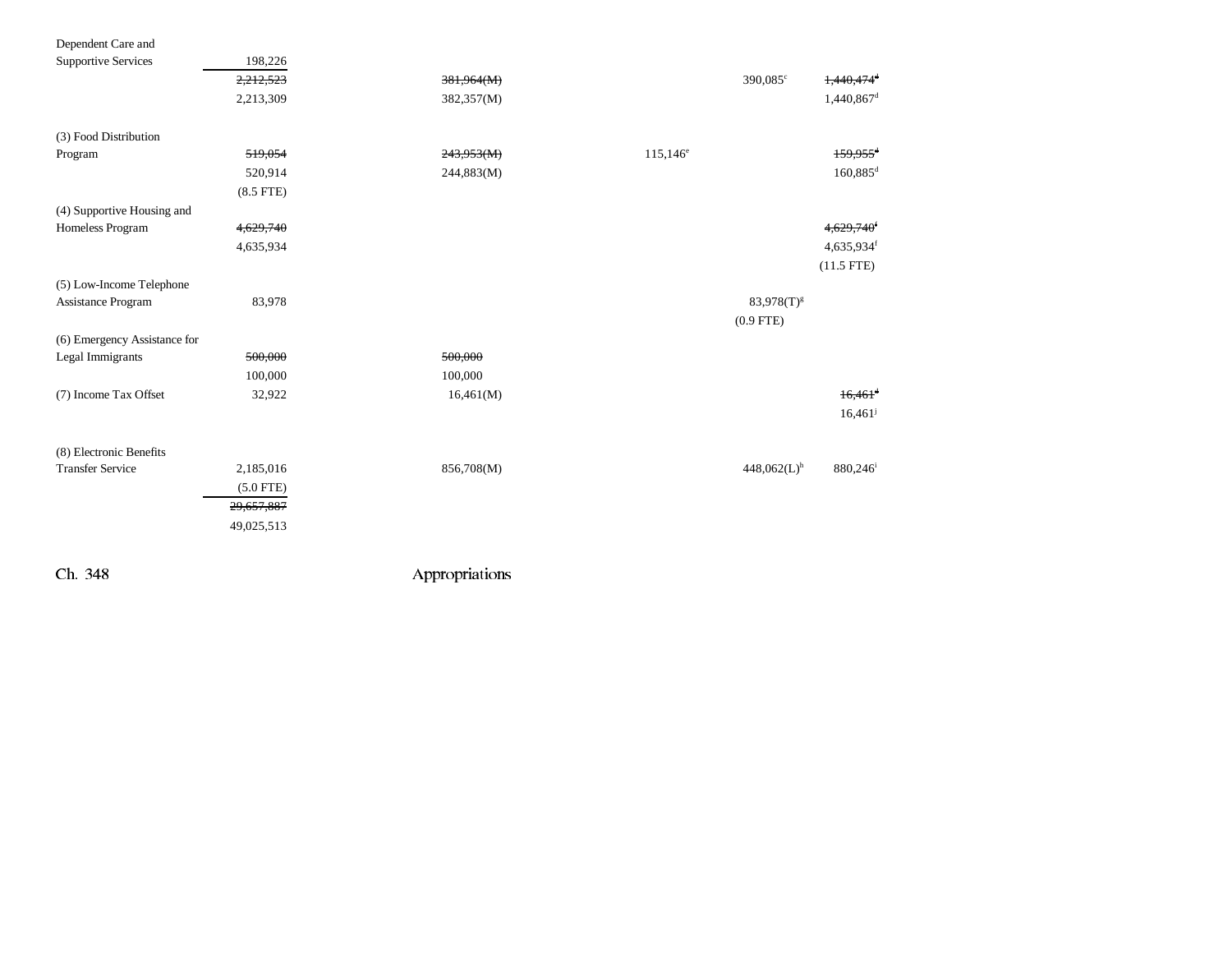|                 |       | APPROPRIATION FROM |               |              |               |                |  |
|-----------------|-------|--------------------|---------------|--------------|---------------|----------------|--|
|                 |       |                    | GENERAL       |              | <b>CASH</b>   |                |  |
| ITEM &          |       | GENERAL            | <b>FUND</b>   | CASH         | <b>FUNDS</b>  | <b>FEDERAL</b> |  |
| <b>SUBTOTAL</b> | TOTAL | <b>FUND</b>        | <b>EXEMPT</b> | <b>FUNDS</b> | <b>EXEMPT</b> | <b>FUNDS</b>   |  |
|                 |       |                    |               |              |               |                |  |
|                 |       |                    |               |              |               |                |  |

a This amount shall be from the Colorado Energy Assistance Foundation.

<sup>b</sup> Of this amount, \$16,369,654 \$35,253,440 shall be from the federal Office of Energy Assistance and \$1,500,000 shall be from the Temporary Assistance to FOR Needy Families Block Grant.

 $\degree$  Of this amount, \$290,085(L) shall be from county matching funds, and \$100,000 shall be from in-kind donations.

d These amounts shall be from the U.S. Department of Agriculture.

e This amount shall be from recipient agencies.

f This amount shall be from the U.S. Department of Housing and Urban Development.

<sup>g</sup> This amount shall be from the Department of Regulatory Agencies.

<sup>h</sup> This amount shall be from local funds.

<sup>i</sup> Of this amount, \$730,103 shall be from the U.S. Department of Agriculture and \$150,143 shall be from the Temporary Assistance to FOR Needy Families Block Grant.

j OF THIS AMOUNT, \$13,666 SHALL BE FROM THE TEMPORARY ASSISTANCE FOR NEEDY FAMILIES BLOCK GRANT AND \$2,795 SHALL BE FROM VARIOUS SOURCES OF FEDERAL FUNDS.

#### **(E) Aging and Adult Services Division**

| Administration | <del>582,409</del> | 206,204(M) | 376,205              |
|----------------|--------------------|------------|----------------------|
|                | 587,252            | 207,899(M) | 379,353 <sup>e</sup> |
|                | $(7.0$ FTE)        |            |                      |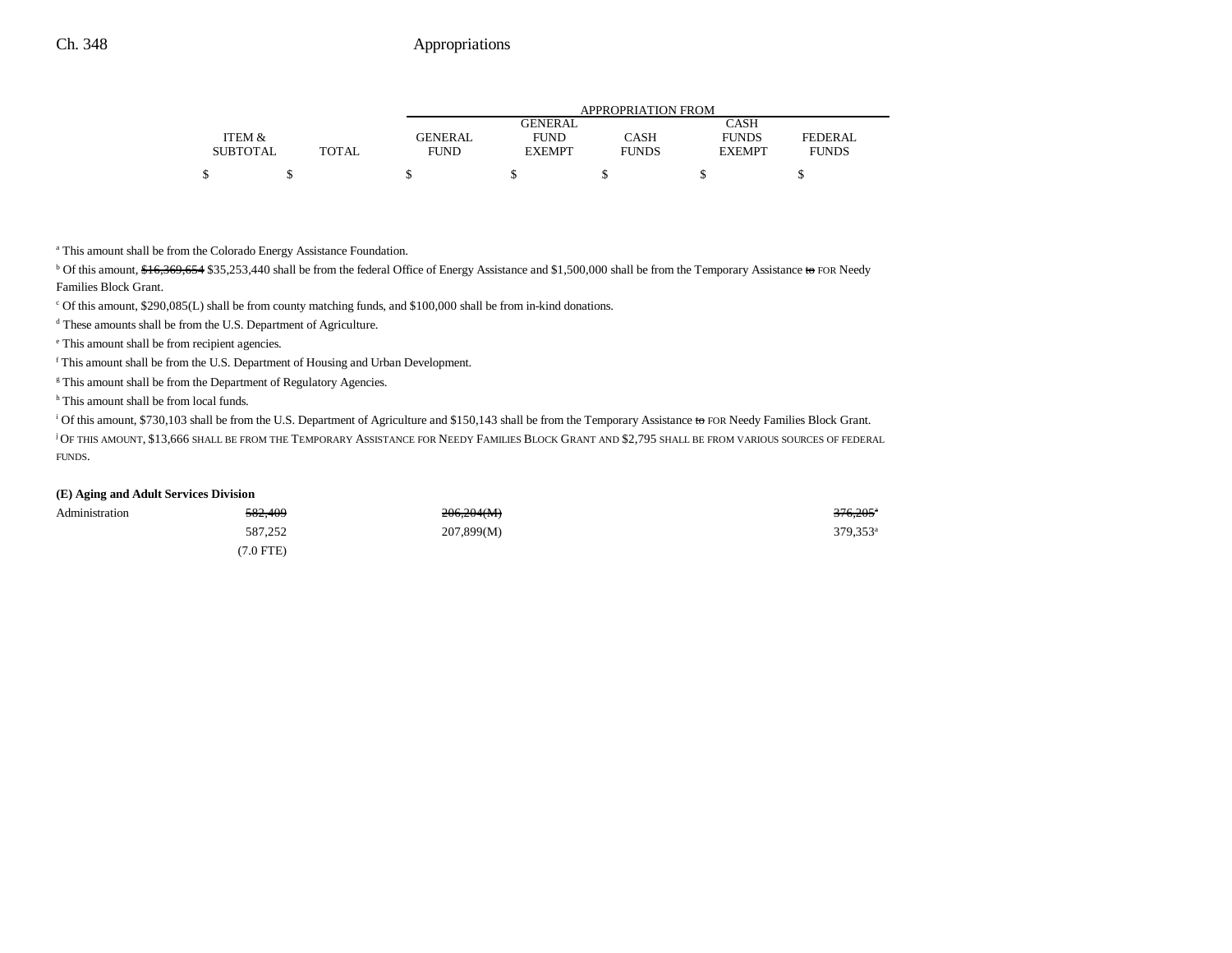## Colorado Commission on

| Aging                            | 68,423      | 25,586(M)  | $42,837$ <sup>a</sup>                                 |
|----------------------------------|-------------|------------|-------------------------------------------------------|
|                                  | 70,520      | 26,362(M)  | $44,158^{\circ}$                                      |
|                                  | $(1.0$ FTE) |            |                                                       |
| Senior Community Services        |             |            |                                                       |
| Employment                       | 856,655     |            | $856,655$ <sup>b</sup>                                |
|                                  | 859,119     |            | 859,119 <sup>b</sup>                                  |
| <b>Community Services Grants</b> | 11,320,297  | 448,196(M) | 7,619,329 <sup>a</sup><br>$3,252,772(L)$ <sup>c</sup> |
| State-funding for Senior         |             |            |                                                       |
| Services <sup>82, 83</sup>       | 922,294     | 922,294    |                                                       |
| Area Agencies on Aging           |             |            |                                                       |
| Administration                   | 755,327     |            | 755,327 <sup>a</sup>                                  |
|                                  | 14,505,405  |            |                                                       |
|                                  | 14,514,809  |            |                                                       |

a These amounts shall be from Title III of the Older Americans Act.

b This amount shall be from Title V of the Older Americans Act.

 $\,^{\mathrm{c}}$  This amount, shown for informational purposes only, shall be from local funds.

#### **(F) Child Support Enforcement** Automated Child Support

| Automated Child Support          |              |              |                  |                      |                     |
|----------------------------------|--------------|--------------|------------------|----------------------|---------------------|
| Enforcement System <sup>84</sup> | 10,644,867   | 3,534,255(M) | $85,000^{\rm a}$ | 165.000 <sup>b</sup> | $6,860,612$ °       |
|                                  | $(37.9$ FTE) |              |                  |                      |                     |
| <b>Child Support Enforcement</b> | 1,876,280    | 637,935(M)   |                  |                      | $1,238,345^{\circ}$ |
|                                  | $(24.5$ FTE) |              |                  |                      |                     |
|                                  | 12,521,147   |              |                  |                      |                     |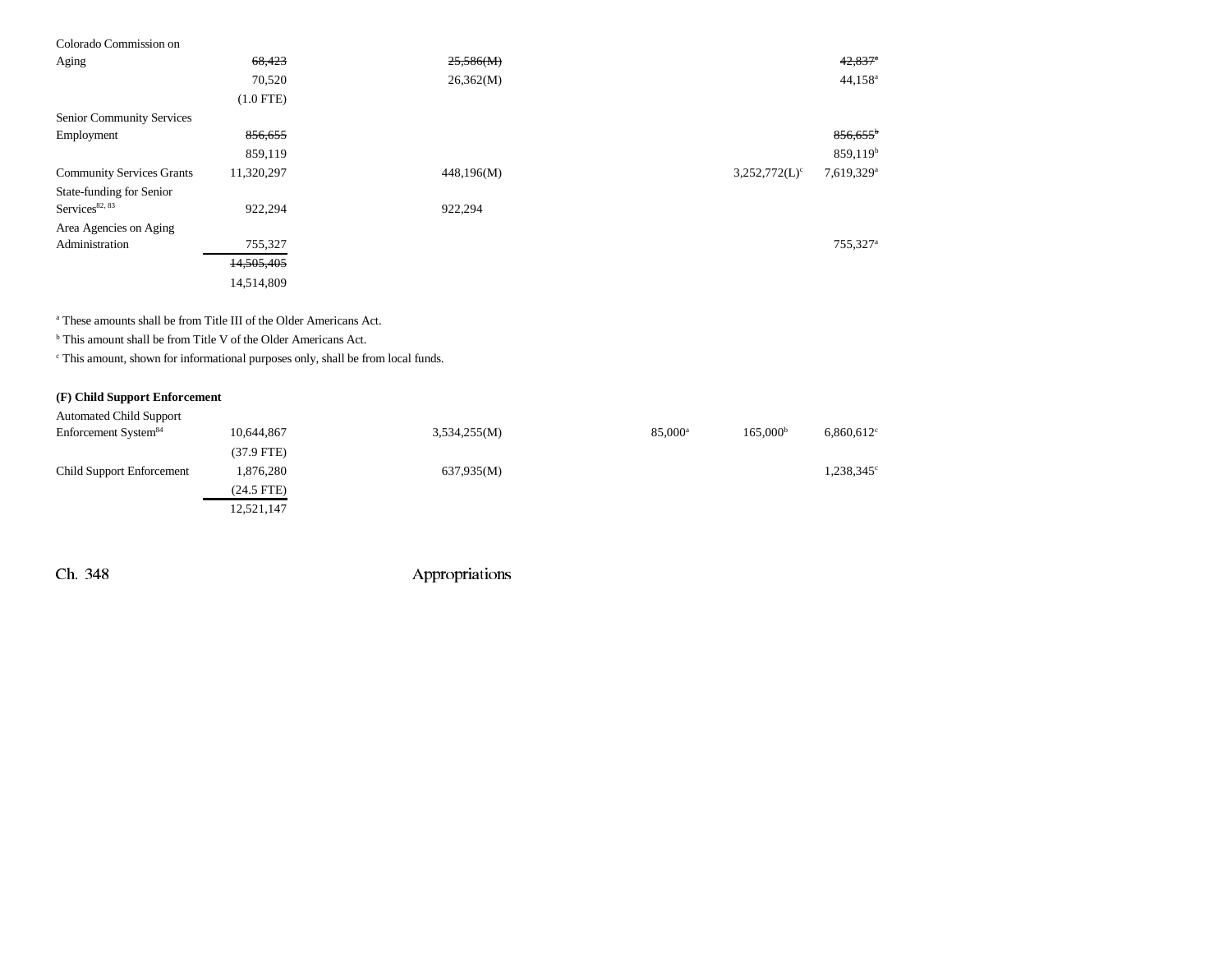|                 |              |                | <b>APPROPRIATION FROM</b> |              |               |              |  |
|-----------------|--------------|----------------|---------------------------|--------------|---------------|--------------|--|
|                 |              |                | GENERAL                   |              | CASH          |              |  |
| ITEM &          |              | <b>GENERAL</b> | <b>FUND</b>               | CASH         | <b>FUNDS</b>  | FEDERAL      |  |
| <b>SUBTOTAL</b> | <b>TOTAL</b> | FUND           | <b>EXEMPT</b>             | <b>FUNDS</b> | <b>EXEMPT</b> | <b>FUNDS</b> |  |
| \$              |              |                |                           |              |               |              |  |
|                 |              |                |                           |              |               |              |  |

<sup>a</sup> This amount shall be from the state's share of revenues earned on funds in the Family Support Registry.

b This amount shall be from the federal government's share of revenues earned on funds in the Family Support Registry.

 $\,^{\mathrm{c}}$  These amounts shall be from Title IV-D of the Social Security Act.

#### 391,943,603

422,788,669

#### **(6) OFFICE OF ADULT AND VETERANS SERVICES**

| (A) Administration | 795.878      | 564,744 | $121,143(T)^{a}$ | 109.991 <sup>b</sup> |
|--------------------|--------------|---------|------------------|----------------------|
|                    | $(12.5$ FTE) |         |                  |                      |

<sup>a</sup> This amount shall be from the Department of Health Care Policy and Financing.

<sup>b</sup> This amount shall be from federal indirect cost recoveries.

795,878

**(7) CHILDREN, YOUTH AND FAMILIES (A) Child Welfare85, 86**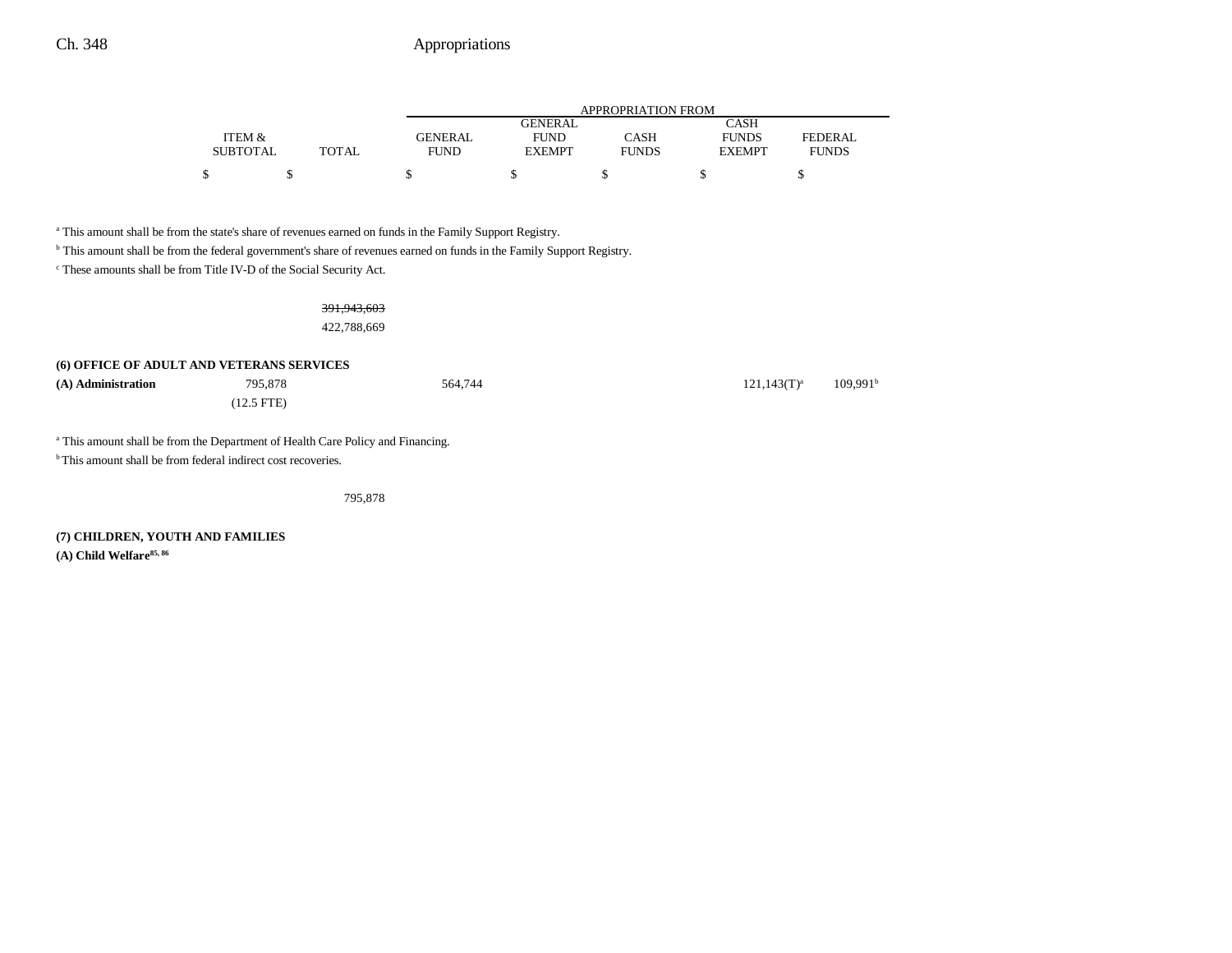| Child Welfare Administration                                          | 1,871,124      | 1,458,106(M) | $50,692(T)^a$            | $362,326$ <sup>b</sup>    |
|-----------------------------------------------------------------------|----------------|--------------|--------------------------|---------------------------|
|                                                                       | 1,871,678      | 1,458,549(M) |                          | $362,437$ <sup>b</sup>    |
|                                                                       | $(28.0$ FTE)   |              |                          |                           |
| Child Welfare Services <sup>87</sup>                                  |                |              |                          |                           |
| ${\rm S}{\rm E}{\rm RV}{\rm I}{\rm C}{\rm E}{\rm S}^{37,\,87{\rm b}}$ | 248,583,043    | 100,876,223  | 94,322,594°              | 53,384,226 <sup>d</sup>   |
|                                                                       | 263,056,077    | 102,859,298  | 105,085,042 <sup>c</sup> | $55,111,737$ <sup>d</sup> |
| Family and Children's                                                 |                |              |                          |                           |
| Programs                                                              | 42,564,610     | 26,664,653   | 11,858,280 <sup>e</sup>  | 4,041,677f                |
|                                                                       | $(3.0$ FTE)    |              |                          |                           |
| <b>Independent Living Program</b>                                     | 400,579        |              |                          | $400,579$ <sup>f</sup>    |
| Family Preservation/Family                                            |                |              |                          |                           |
| <b>Support Program</b>                                                | 3,401,231      |              | 850,307 <sup>g</sup>     | $2,550,924$ <sup>h</sup>  |
|                                                                       | $(2.0$ FTE $)$ |              |                          |                           |
| <b>Expedited Permanency</b>                                           |                |              |                          |                           |
| <b>Planning Project</b>                                               | 4,207,891      |              | $4,207,891$ <sup>i</sup> |                           |
| <b>Evaluation of Performance</b>                                      |                |              |                          |                           |
| <b>Agreement Pilot Projects</b>                                       | 400,000        |              | $200,000$ <sup>i</sup>   | $200,000$ <sup>f</sup>    |
|                                                                       | 301,428,478    |              |                          |                           |
|                                                                       | 315,902,066    |              |                          |                           |

<sup>a</sup> This amount shall be from Medicaid funds appropriated to the Department of Health Care Policy and Financing.

b This amount shall be from Title IV-E of the Social Security Act.

<sup>c</sup> Of this amount, \$54,873,382(T) \$64,097,537(T) shall be from Medicaid funds appropriated to the Department of Health Care Policy and Financing, and \$39,449,212(L) \$40,987,505(L) shall be from local funds.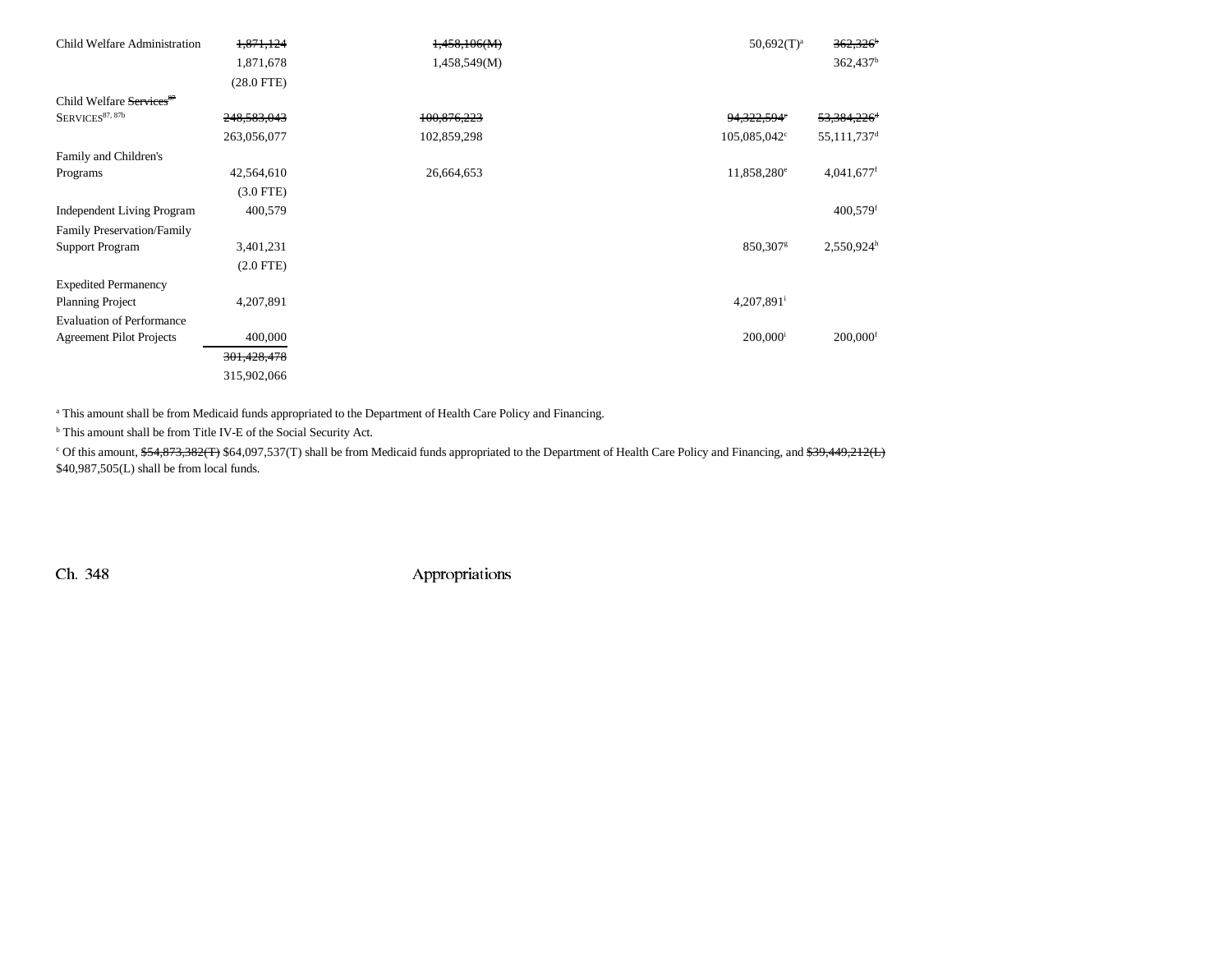|                 |              | APPROPRIATION FROM |                |              |               |              |  |
|-----------------|--------------|--------------------|----------------|--------------|---------------|--------------|--|
|                 |              |                    | <b>GENERAL</b> |              | CASH          |              |  |
| ITEM &          |              | GENERAL            | <b>FUND</b>    | CASH         | <b>FUNDS</b>  | FEDERAL      |  |
| <b>SUBTOTAL</b> | <b>TOTAL</b> | <b>FUND</b>        | <b>EXEMPT</b>  | <b>FUNDS</b> | <b>EXEMPT</b> | <b>FUNDS</b> |  |
| \$              |              |                    |                |              |               |              |  |

<sup>d</sup> Of this amount, \$26,822,712 \$28,550,223 shall be from Title IV-E of the Social Security Act, \$22,690,313 shall be from the Title XX Social Services Block Grant, and \$3,871,201 shall be from various sources of federal funds. OF THE AMOUNT FROM THE TITLE XX SOCIAL SERVICES BLOCK GRANT, \$523,889 SHALL BE FROM FEDERAL TEMPORARY ASSISTANCE FOR NEEDY FAMILIES BLOCK GRANT FUNDS THAT HAVE BEEN TRANSFERRED TO PROGRAMS FUNDED BY TITLE XX OF THE FEDERAL SOCIAL SECURITY ACT, AS AUTHORIZED UNDER FEDERAL LAW.

e Of this amount, \$8,118,915 shall be from reserves in the Family Issues Cash Fund pursuant to Section 26-5.3-106 (1.5), C.R.S., and \$3,739,365(L) shall be from local funds.

f These amounts shall be from Title IV-E of the Social Security Act.

g Of this amount, \$351,914 shall be from reserves in the Family Issues Cash Fund pursuant to Section 26-5.3-106 (1.5), C.R.S., and \$498,393(L) shall be from local funds.

h This amount shall be from Title IV-B of the Social Security Act.

i These amounts shall be from reserves in the Family Issues Cash Fund pursuant to Section 26-5.3-106 (1.5), C.R.S.

## **(B) Child Care**

| Child Care Licensing and              |              |              |                      |                                             |
|---------------------------------------|--------------|--------------|----------------------|---------------------------------------------|
| Administration                        | 4,378,292    | 2,016,792(M) | 350,919 <sup>a</sup> | $2,010,581$ <sup>+</sup>                    |
|                                       | 4,391,680    | 2,028,841(M) |                      | $2,011,920$ <sup>t</sup>                    |
|                                       | $(56.5$ FTE) |              |                      |                                             |
| Child Care Assistance                 |              |              |                      |                                             |
| <b>Program</b> PROGRAM <sup>87c</sup> | 63,461,667   | 15,549,911   |                      | 39,869,268 <sup>e</sup><br>$8,042,488(L)^c$ |
|                                       | 68, 383, 269 |              |                      | $44,790,870$ <sup>c</sup>                   |
|                                       |              |              |                      |                                             |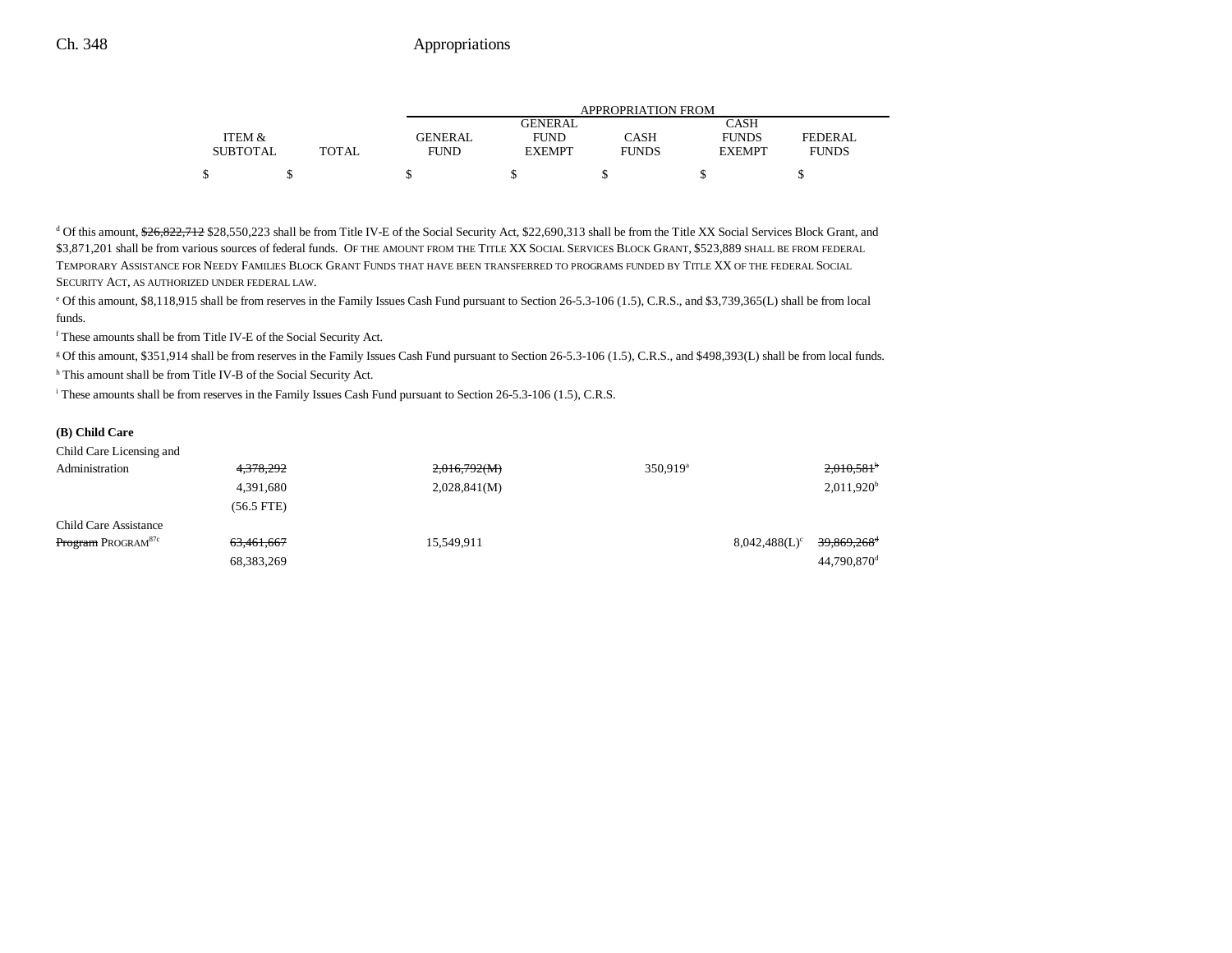| Child Care Grants <sup>87a</sup>   | 6.416.704             |         | 6,416,704     |
|------------------------------------|-----------------------|---------|---------------|
| Mental Health Early                |                       |         |               |
| Intervention Program <sup>88</sup> | 390,213               | 351,192 | $39,021(L)^c$ |
|                                    | <del>74,646,876</del> |         |               |
|                                    | 79,581,866            |         |               |

<sup>a</sup> It is estimated that of this amount, \$339,959 shall be from the Child Care Licensing Cash Fund created in Section 26-6-105, C.R.S. and \$10,960 shall be from the Child Care Cash Fund created in Section 26-6-114, C.R.S.

<sup>b</sup> Of this amount, \$1,875,022 \$1,876,361 shall be from Child Care Development Funds and \$135,559 shall be from Title IV-E of the Social Security Act.

c These amounts shall be from local funds.

<sup>d</sup> Of this amount, \$38,869,268 shall be from Child Care Development Funds and \$1,000,000 \$5,921,602 shall be from the Title XX Social Services Block Grant. OF THE amount from the Title XX Social Services Block Grant, \$4,921,602 shall be from federal Temporary Assistance for Needy Families Block Grant Funds that have been transferred to programs funded by Title XX of the federal Social Security Act, as authorized under federal law.

e This amount shall be from Child Care Development Funds.

## **(C) Special Purpose Welfare Programs**

| <b>Quality Improvement Unit</b> | 2,119,061    | 1,695,249(M) |                        |                       | $423,812$ <sup>*</sup> |
|---------------------------------|--------------|--------------|------------------------|-----------------------|------------------------|
|                                 | 2,127,920    | 1,702,337(M) |                        |                       | 425,583 <sup>a</sup>   |
|                                 | $(31.0$ FTE) |              |                        |                       |                        |
| Child Welfare Staff Training    | 882,546      | 519,800(M)   |                        | $37,230(L)^{b}$       | 325,516 <sup>c</sup>   |
|                                 | 885,235      | 522,489(M)   |                        |                       |                        |
| Child Abuse Grant               | 257,539      |              |                        |                       | $257,539$ <sup>d</sup> |
|                                 |              |              |                        |                       | $(3.0$ FTE)            |
| Child Abuse Registry            | 255,026      |              | $248,912$ <sup>e</sup> | $6,114$ <sup>f</sup>  |                        |
|                                 | 274,896      |              | 251,506 <sup>e</sup>   | $23,390$ <sup>f</sup> |                        |
|                                 |              |              | $(3.0$ FTE)            |                       |                        |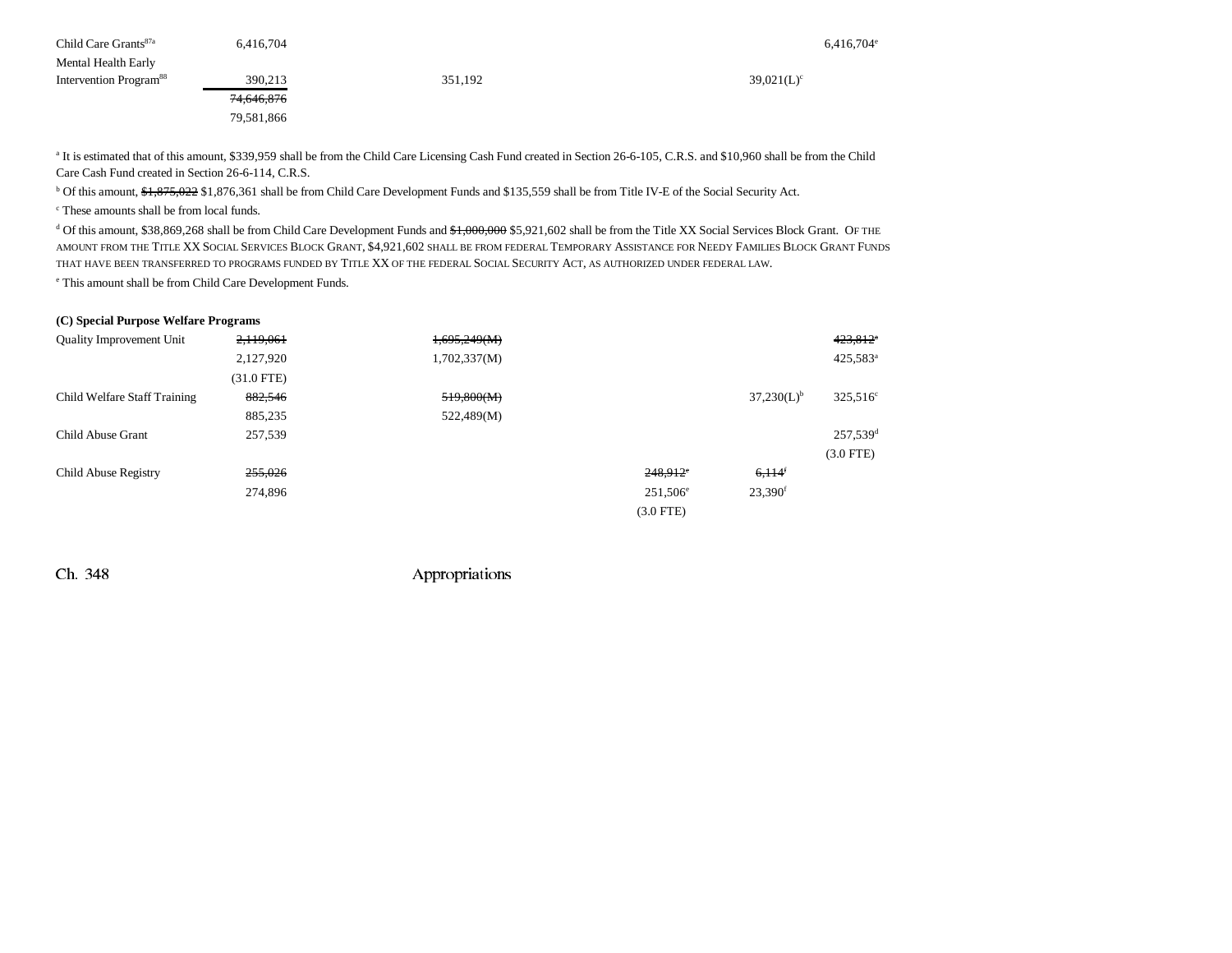|                                 |                           |        |                                |         |                                                | APPROPRIATION FROM          |                                              |                                |
|---------------------------------|---------------------------|--------|--------------------------------|---------|------------------------------------------------|-----------------------------|----------------------------------------------|--------------------------------|
|                                 | ITEM &<br><b>SUBTOTAL</b> |        | <b>GENERAL</b><br><b>TOTAL</b> |         | <b>GENERAL</b><br><b>FUND</b><br><b>EXEMPT</b> | <b>CASH</b><br><b>FUNDS</b> | <b>CASH</b><br><b>FUNDS</b><br><b>EXEMPT</b> | <b>FEDERAL</b><br><b>FUNDS</b> |
|                                 | \$                        | \$     |                                | \$      | \$                                             | \$                          | \$                                           | \$                             |
|                                 |                           |        |                                |         |                                                |                             |                                              |                                |
| Domestic Abuse Program          |                           |        |                                |         |                                                |                             |                                              |                                |
| Fund                            | 400,000                   |        |                                | 400,000 |                                                |                             |                                              |                                |
| Domestic Abuse Program          | 972,244                   |        |                                |         |                                                |                             |                                              | 972,244 <sup>g</sup>           |
|                                 |                           |        |                                |         |                                                |                             |                                              | $(2.0$ FTE $)$                 |
| <b>Indian Center</b>            |                           | 25,709 |                                | 25,709  |                                                |                             |                                              |                                |
| <b>Adoptive Family Resource</b> |                           |        |                                |         |                                                |                             |                                              |                                |
| Registry                        |                           | 56,205 |                                |         |                                                |                             |                                              | $56,205^h$                     |
|                                 | 4,968,330                 |        |                                |         |                                                |                             |                                              |                                |
|                                 | 4,999,748                 |        |                                |         |                                                |                             |                                              |                                |

a These amounts THIS AMOUNT shall be from Title IV-E of the Social Security Act.

<sup>b</sup> This amount shall be from local funds.

c Of this amount, \$255,716 shall be from the Title XX Social Services Block Grant and \$69,800 shall be from Title IV-E of the Social Security Act.

d This amount shall be from the National Center for Child Abuse.

e This amount shall be from the Child Abuse Registry Cash Fund.

f This amount shall be from reserves in the Child Abuse Registry Cash Fund.

g This amount shall be from donations to the Colorado Domestic Abuse Program and from reserves in the Domestic Abuse Program Fund.

h This amount shall be from gifts, grants or donations.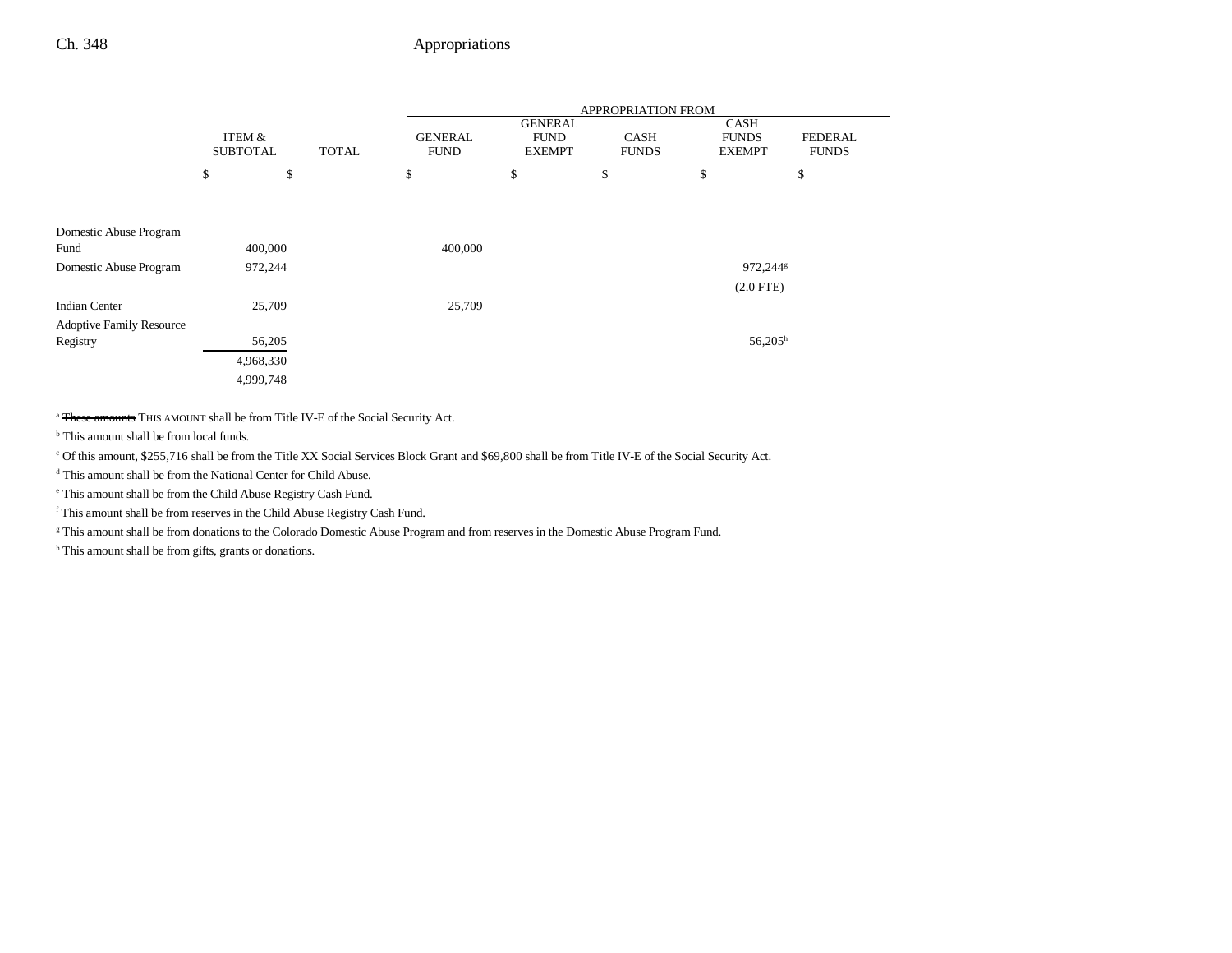## 381,043,684

400,483,680

# **(8) DIVISION OF YOUTH CORRECTIONS9, 10, 16**

| $(A)$ Administration <sup>89</sup> |           |              |               |
|------------------------------------|-----------|--------------|---------------|
| <b>Personal Services</b>           | 1,217,843 | 1,217,843    |               |
|                                    |           | $(17.0$ FTE) |               |
| <b>Operating Expenses</b>          | 33,236    | 33,236       |               |
|                                    | 38,854    | 38,854       |               |
| Victim Assistance                  | 22,187    |              | $22,187(T)^a$ |
|                                    |           |              | $(0.5$ FTE)   |
|                                    | 1,273,266 |              |               |
|                                    | 1,278,884 |              |               |
|                                    |           |              |               |

<sup>a</sup> This amount shall be from State Victims Assistance and Law Enforcement funds appropriated to the Department of Public Safety, Division of Criminal Justice.

| (B) Institutional Programs    |            |                |                    |                      |
|-------------------------------|------------|----------------|--------------------|----------------------|
| <b>Personal Services</b>      | 28,404,115 | 28,404,115     |                    |                      |
|                               |            | $(682.9$ FTE)  |                    |                      |
| <b>Operating Expenses</b>     | 3,028,995  | 1,628,422      | $1,266,577(T)^{a}$ | 133,996 <sup>b</sup> |
|                               | 3,039,641  | 1,639,068      |                    |                      |
| <b>Medical Services</b>       | 4,438,396  | 4,438,396      |                    |                      |
|                               | 4,943,647  | 4,943,647      |                    |                      |
|                               |            | $(39.2$ FTE)   |                    |                      |
| <b>Enhanced Mental Health</b> |            |                |                    |                      |
| Services at Lookout           |            |                |                    |                      |
| $M$ ountain $90$              | 718,264    | 718,264        |                    |                      |
| Ch 348                        |            | Appropriations |                    |                      |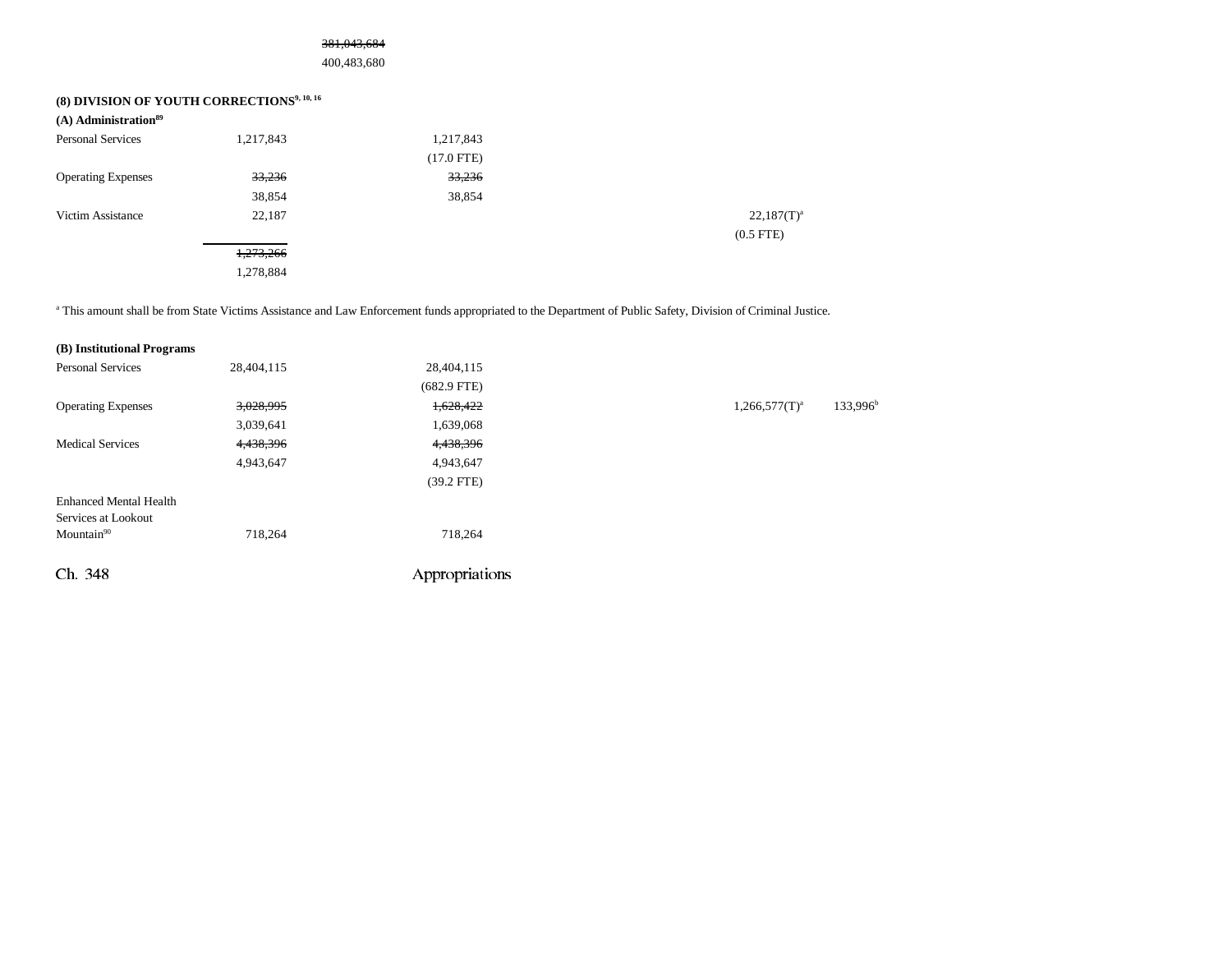|                                            |                 |              |                |                               | APPROPRIATION FROM |                           |                |
|--------------------------------------------|-----------------|--------------|----------------|-------------------------------|--------------------|---------------------------|----------------|
|                                            | ITEM &          |              | <b>GENERAL</b> | <b>GENERAL</b><br><b>FUND</b> | CASH               | CASH<br><b>FUNDS</b>      | <b>FEDERAL</b> |
|                                            | <b>SUBTOTAL</b> | <b>TOTAL</b> | <b>FUND</b>    | <b>EXEMPT</b>                 | <b>FUNDS</b>       | <b>EXEMPT</b>             | <b>FUNDS</b>   |
|                                            | \$<br>\$        |              | \$             | \$                            | \$                 | \$                        | \$             |
|                                            |                 |              |                |                               |                    |                           |                |
| <b>Enhanced Mental Health</b>              |                 |              |                |                               |                    |                           |                |
| Services Pilot for Detention <sup>90</sup> | 246,086         |              | 246,086        |                               |                    |                           |                |
| <b>Educational Programs</b>                | 4,692,178       |              | 4,346,874      |                               |                    | $345,304(T)$ <sup>c</sup> |                |
|                                            | 4,734,945       |              | 4,389,641      |                               |                    |                           |                |
|                                            |                 |              | $(33.3$ FTE)   |                               |                    | $(2.5$ FTE $)$            |                |
| Prevention/Intervention                    |                 |              |                |                               |                    |                           |                |
| Services                                   | 121,442         |              |                |                               |                    | $121,442(T)^{d}$          |                |
|                                            |                 |              |                |                               |                    | $(2.0$ FTE $)$            |                |
| <b>Denver Foundation Grant</b>             | 4,887           |              |                |                               |                    | $4,887$ <sup>e</sup>      |                |
| Governor's Job Training                    |                 |              |                |                               |                    |                           |                |
| Office Grant                               | 67,049          |              |                |                               |                    | $67,049(T)$ <sup>f</sup>  |                |
| <b>Sexually Transmitted Disease</b>        |                 |              |                |                               |                    |                           |                |
| <b>Education Grant</b>                     | 30,000          |              |                |                               |                    | $30,000(T)^{g}$           |                |
|                                            | 41,751,412      |              |                |                               |                    |                           |                |
|                                            | 42,305,189      |              |                |                               |                    |                           |                |

a This amount shall be from the Department of Education for the federal school breakfast and lunch program.

b This amount shall be from Title IV-E of the Social Security Act.

c This amount shall be from the Department of Education.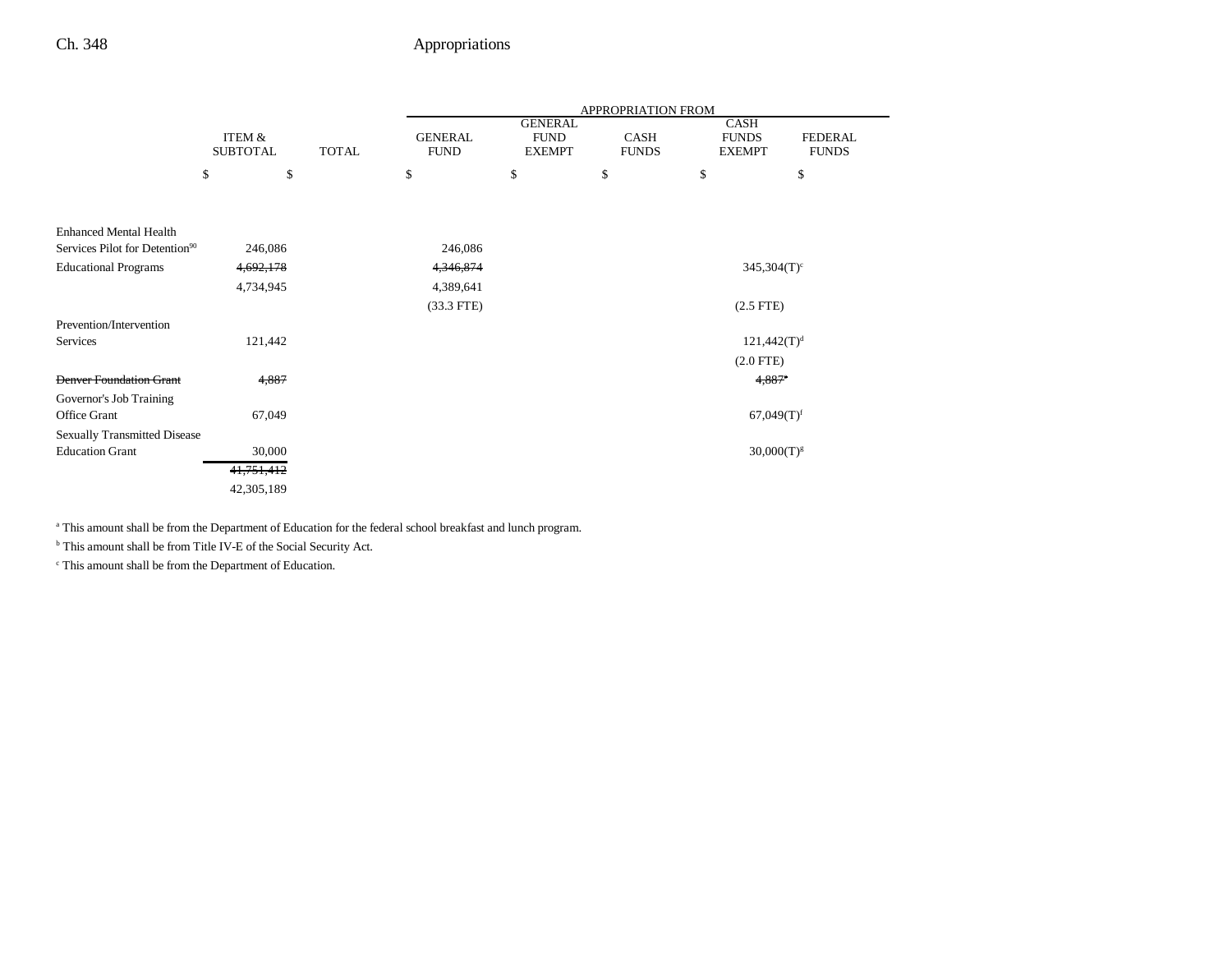d This amount shall be from the Alcohol and Drug Abuse Division.

## e This amount shall be from private foundation grants.

f This amount shall be from the Department of Labor and Employment.

 $^\mathrm{g}$  This amount shall be from the Department of Public Health and Environment.

## **(C) Community Programs**

| <b>Personal Services</b>                  | 6,049,943  | 6,049,943     |                   |                  |
|-------------------------------------------|------------|---------------|-------------------|------------------|
|                                           |            | $(115.2$ FTE) |                   |                  |
| <b>Operating Expenses</b>                 | 335,628    | 335,628       |                   |                  |
|                                           | 369,139    | 369,139       |                   |                  |
| Capital Outlay                            | 50,349     | 50,349        |                   |                  |
| Purchase of Contract                      |            |               |                   |                  |
| Placements <sup>91, 92</sup>              | 45,124,915 | 33,624,667    | $11,420,933(T)^a$ | $79,315^{\rm b}$ |
|                                           | 44,233,648 | 32,858,156    | $11,296,177(T)^a$ |                  |
| City and County of Denver                 |            |               |                   |                  |
| Case Management                           | 234,471    | 234,471       |                   |                  |
| Juvenile Boot Camp <sup>93</sup>          | 2,767,339  | 2,767,339     |                   |                  |
|                                           | 1,932,735  | 1,932,735     |                   |                  |
| S.B. 91-94 Programs <sup>92, 94, 95</sup> | 11,838,574 | 11,838,574    |                   |                  |
| Parole Program Services <sup>71, 92</sup> | 3,525,311  | 3,525,311     |                   |                  |
| Intensive Aftercare Program <sup>95</sup> | 100,000    |               |                   | 100,000          |
|                                           | 70,026,530 |               |                   |                  |
|                                           | 68,334,170 |               |                   |                  |
|                                           |            |               |                   |                  |

<sup>a</sup> This amount shall be from Medicaid funds appropriated to the Department of Health Care Policy and Financing.

b This amount shall be from Title IV-E of the Social Security Act.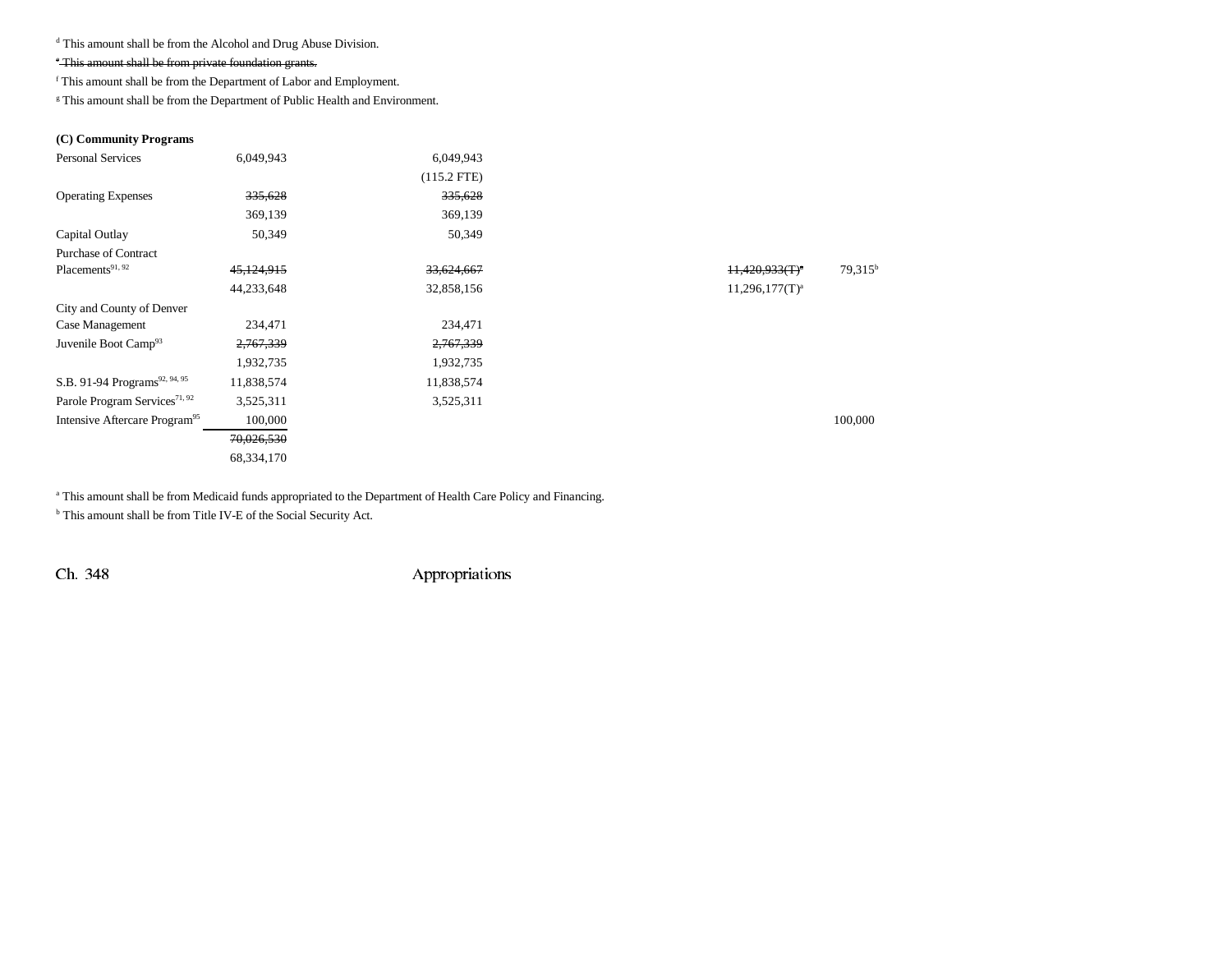|                 |       |             | APPROPRIATION FROM |              |               |                |  |  |
|-----------------|-------|-------------|--------------------|--------------|---------------|----------------|--|--|
|                 |       |             | GENERAL            |              | CASH          |                |  |  |
| ITEM &          |       | GENERAL     | <b>FUND</b>        | CASH         | <b>FUNDS</b>  | <b>FEDERAL</b> |  |  |
| <b>SUBTOTAL</b> | TOTAL | <b>FUND</b> | <b>EXEMPT</b>      | <b>FUNDS</b> | <b>EXEMPT</b> | <b>FUNDS</b>   |  |  |
|                 |       |             |                    |              |               |                |  |  |

113,051,208

111,918,243

## **(9) HEALTH AND REHABILITATION SERVICES**

| (A) Office of Health and Rehabilitation |              |         |                          |                        |
|-----------------------------------------|--------------|---------|--------------------------|------------------------|
| (1) Administration                      |              |         |                          |                        |
| <b>Personal Services</b>                | 3,412,118    |         |                          |                        |
|                                         | $(50.9$ FTE) |         |                          |                        |
| <b>Operating Expenses</b>               | 307,655      |         |                          |                        |
|                                         | 334,200      |         |                          |                        |
| Federal Programs and Grants             | 396,368      |         |                          |                        |
|                                         | 397,244      |         |                          |                        |
|                                         | $(3.0$ FTE)  |         |                          |                        |
| Training                                | 87,551       |         |                          |                        |
| Mental Health Data Analysis             |              |         |                          |                        |
| Contracts <sup>96</sup>                 | 72,818       |         |                          |                        |
| Performance Monitoring and              |              |         |                          |                        |
| Evaluation                              | 41,216       |         |                          |                        |
|                                         | 4,317,726    | 870,514 | $2,831,413$ <sup>e</sup> | $615,799$ <sup>b</sup> |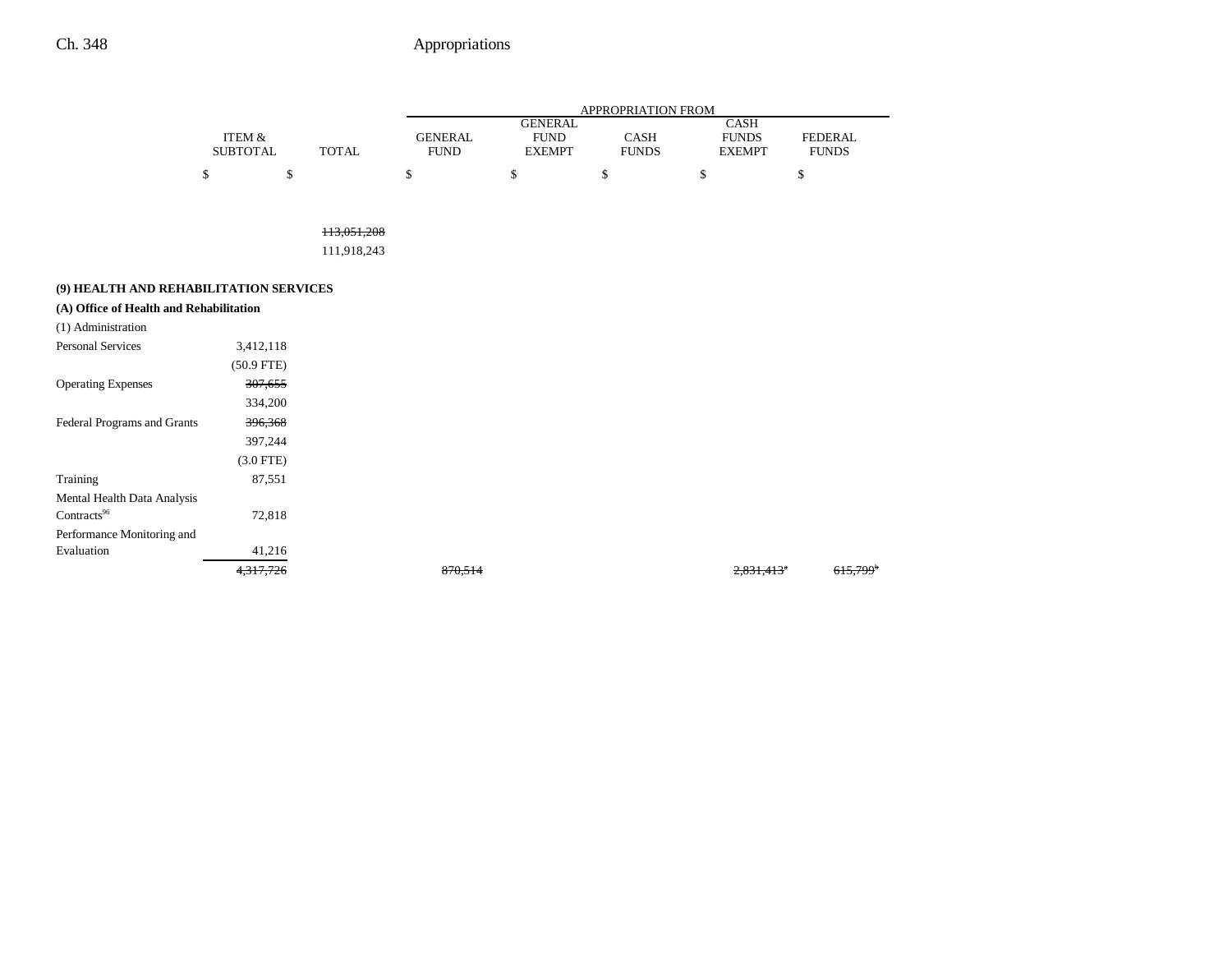| 879,008<br>2,849,464 <sup>a</sup><br>4,345,147 | $616,675^{\rm b}$ |
|------------------------------------------------|-------------------|
|------------------------------------------------|-------------------|

<sup>a</sup> Of this amount, \$2,743,075(T) \$2,760,404(T) shall be from Medicaid funds appropriated to the Department of Health Care Policy and Financing, and \$88,338 \$89,060 shall be from patient revenues earned by the Mental Health Institutes.

<sup>b</sup> Of this amount, \$305,524 \$184,831 shall be from the Mental Health Services Block Grant, \$34,600 shall be from the Substance Abuse Prevention and Treatment Block Grant, and \$275,675 \$397,244 shall be from various sources of federal funds.

| (2) Mental Health Community Programs <sup>10, 97, 98</sup>                                     |                |                |                                |
|------------------------------------------------------------------------------------------------|----------------|----------------|--------------------------------|
| Mental Health Capitation <sup>40, 41,</sup><br>55, 56, 57, 58,                                 | 134,662,096    |                | $134,662,096(T)^a$             |
| Medicaid Anti-Psychotic<br>Pharmaceuticals <sup>59</sup>                                       | 17,388,373     |                | $17,388,373(T)^{a}$            |
| Services for Target Clients <sup>99,</sup><br>100                                              | 25,511,756     | 18,592,219     | $2,137,980^b$<br>$4,781,557$ ° |
| Services for Non-Target<br>Clients                                                             | 679,799        | 679,799        |                                |
| Goebel Lawsuit Settlement <sup>101</sup>                                                       | 5,810,930      | 5,654,514      | $156,416(T)^{d}$               |
|                                                                                                | 6,802,266      | 6,645,850      |                                |
|                                                                                                | $(2.0$ FTE $)$ |                |                                |
| Eastern Regional Acute<br>Treatment Unit <sup>102</sup><br><b>Enhanced Mental Health Pilot</b> | 217,486        | 217,486        |                                |
| Services for Detained                                                                          |                |                |                                |
| Youth <sup>103</sup>                                                                           | 516,000        | 516,000        |                                |
| Children at Risk of Out-of-                                                                    |                |                |                                |
| Home Placement                                                                                 | 226,545        | 226,545        |                                |
| <b>Assertive Community</b><br>Treatment Programs <sup>104</sup>                                | 1,184,000      | 592,000        | $592,000(L)^e$                 |
|                                                                                                |                |                |                                |
| Ch. 348                                                                                        |                | Appropriations |                                |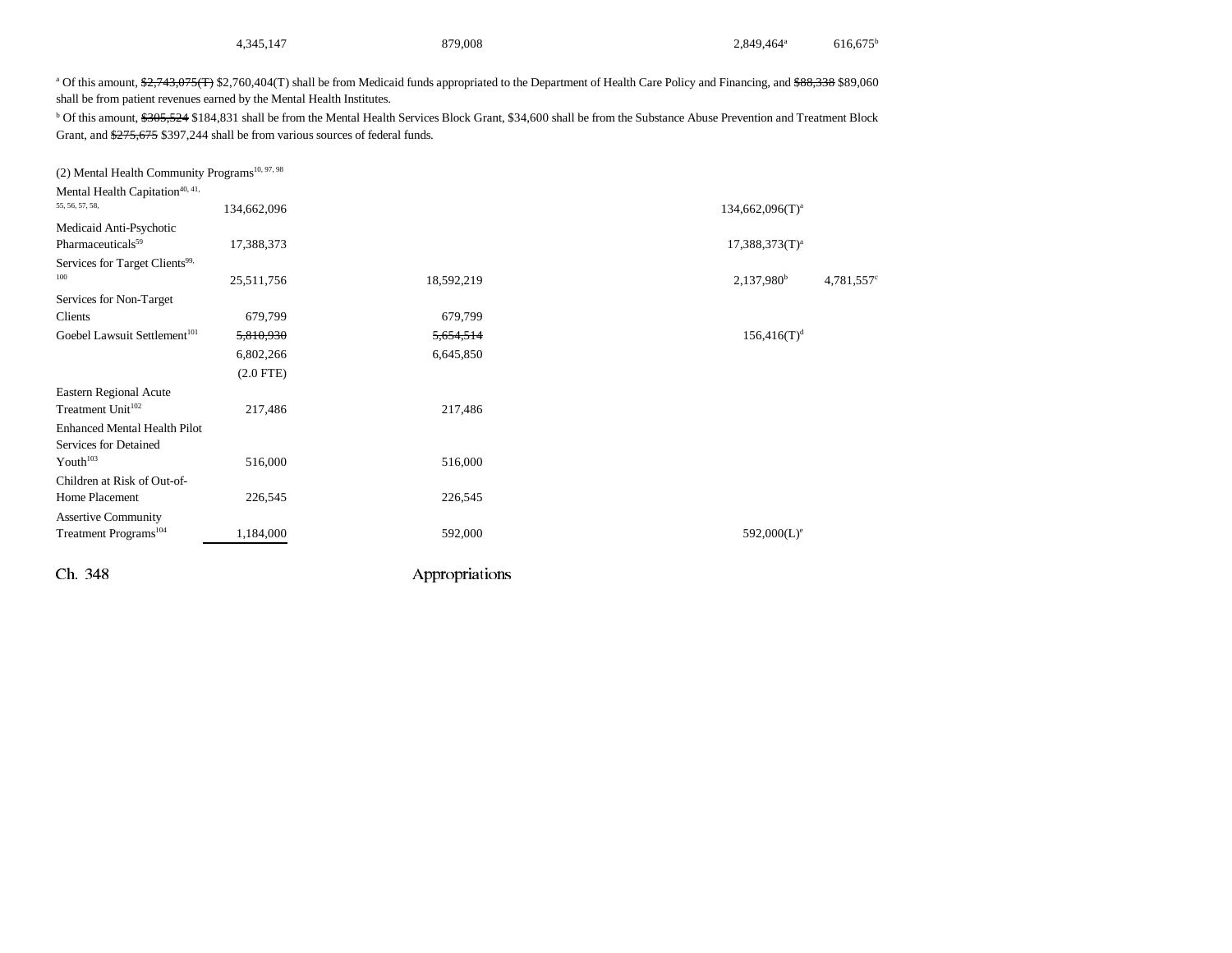|                 |       | APPROPRIATION FROM |               |              |               |              |  |
|-----------------|-------|--------------------|---------------|--------------|---------------|--------------|--|
|                 |       |                    | GENERAL       |              | CASH          |              |  |
| ITEM &          |       | <b>GENERAL</b>     | <b>FUND</b>   | CASH         | <b>FUNDS</b>  | FEDERAL.     |  |
| <b>SUBTOTAL</b> | TOTAL | <b>FUND</b>        | <b>EXEMPT</b> | <b>FUNDS</b> | <b>EXEMPT</b> | <b>FUNDS</b> |  |
| S               |       |                    |               |              |               |              |  |

186,196,985

187,188,321

<sup>a</sup> These amounts shall be from Medicaid funds appropriated to the Department of Health Care Policy and Financing.

b Of this amount, \$1,614,730(T) shall be from the Division of Vocational Rehabilitation and \$523,250(L) shall be from local matching funds.

c Of this amount, it is estimated that \$4,378,166 shall be from the Mental Health Services Block Grant and \$403,391 shall be from the Homeless Prevention Block Grant.

d This amount shall be from the Division of Vocational Rehabilitation.

e This amount shall be from local matching funds.

(3) Community Services for Persons with Developmental Disabilities

| Community Programs <sup>10, 105, 106</sup> | 239,782,930 | 24,229,831 | 215,553,099 <sup>*</sup> |
|--------------------------------------------|-------------|------------|--------------------------|
|                                            | 239,479,149 |            | 215,249,318 <sup>a</sup> |
| Family Support Pilot <sup>107</sup>        | 61.244      | 58,182     | 3.062 <sup>b</sup>       |
| Preventive Dental Hygiene <sup>108</sup>   | 68,165      | 64.757     | $3,408(L)^c$             |
|                                            | 239,912,339 |            |                          |
|                                            | 239,608,558 |            |                          |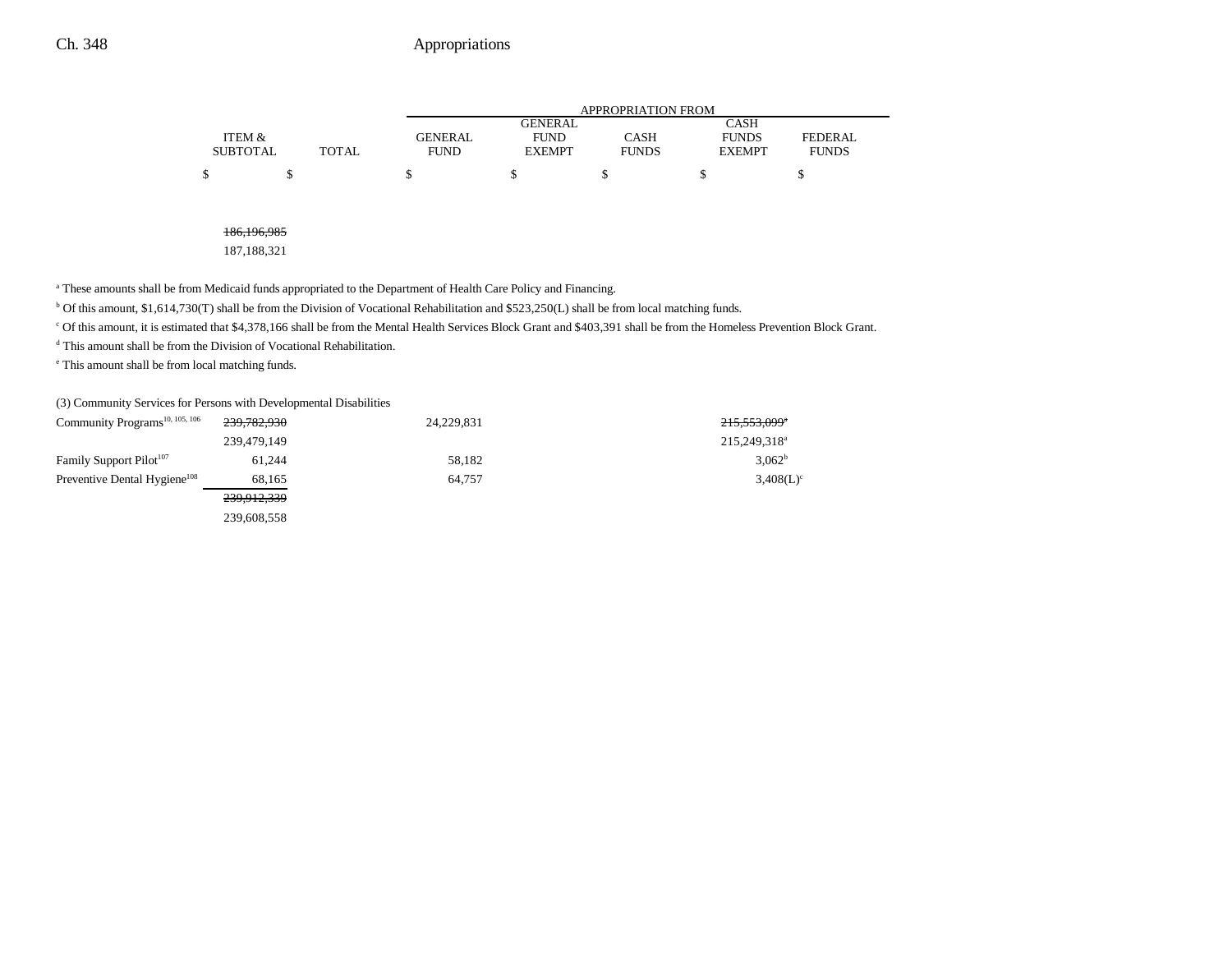<sup>a</sup> Of this amount, \$188,414,933(T) \$188,140,691(T) shall be from Medicaid funds appropriated to the Department of Health Care Policy and Financing, \$19,458,552 \$19,432,739 shall be from client cash sources,  $\frac{1}{2}$ ,  $\frac{1}{2}$ ,  $\frac{1}{2}$ ,  $\frac{1}{2}$ ,  $\frac{1}{2}$ ,  $\frac{1}{2}$ ,  $\frac{1}{2}$ ,  $\frac{1}{2}$ ,  $\frac{1}{2}$ ,  $\frac{1}{2}$ ,  $\frac{1}{2}$ ,  $\frac{1}{2}$ ,  $\frac{1}{2}$ ,  $\frac{1}{2}$ ,  $\frac{1}{2}$ ,  $\frac{1}{2}$ , Rehabilitation.

b This amount shall be from client cash revenues.

c This amount shall be from local funds.

#### **(B) Division of Vocational Rehabilitation**<sup>10</sup>

| Rehabilitation Programs -                 |               |              |                        |                       |                         |
|-------------------------------------------|---------------|--------------|------------------------|-----------------------|-------------------------|
| <b>General Fund Match</b>                 | 21,705,024    | 4,611,141(M) |                        |                       | 17,093,883 <sup>*</sup> |
|                                           | 21,714,893    | 4,613,217(M) |                        |                       | 17,101,676 <sup>a</sup> |
|                                           | $(225.0$ FTE) |              |                        |                       |                         |
| Rehabilitation Programs -                 |               |              |                        |                       |                         |
| Local Funds Match <sup>109, 110</sup>     | 10,902,905    |              | 1,563,332 <sup>b</sup> | 759,366°              | 8,580,207 <sup>d</sup>  |
|                                           |               |              | $1,663,332^b$          | 659,366 <sup>c</sup>  |                         |
|                                           | $(9.0$ FTE)   |              |                        |                       |                         |
| <b>Business Enterprise Program</b>        |               |              |                        |                       |                         |
| for the Blind                             | 581,843       |              | 123,934°               |                       | 457,909                 |
|                                           | 583,060       |              | $124,189^e$            |                       | 458,871                 |
|                                           | $(5.0$ FTE)   |              |                        |                       |                         |
| <b>Business Enterprise Program</b>        |               |              |                        |                       |                         |
| Operated Stands and                       |               |              |                        |                       |                         |
| Leasehold Improvements                    | 685,000       |              | 550,000 <sup>e</sup>   | $35,000$ <sup>f</sup> | 100,000                 |
| Independent Living Grants <sup>110a</sup> | 1,294,674     | 357,204      |                        | $93,630(L)^{g}$       | 843,840                 |
|                                           |               |              |                        |                       | $(0.5$ FTE $)$          |
| <b>Rehabilitation Teaching</b>            |               |              |                        |                       |                         |
| Program                                   | 294,071       | 294,071      |                        |                       |                         |
|                                           |               | $(5.2$ FTE)  |                        |                       |                         |
|                                           |               |              |                        |                       |                         |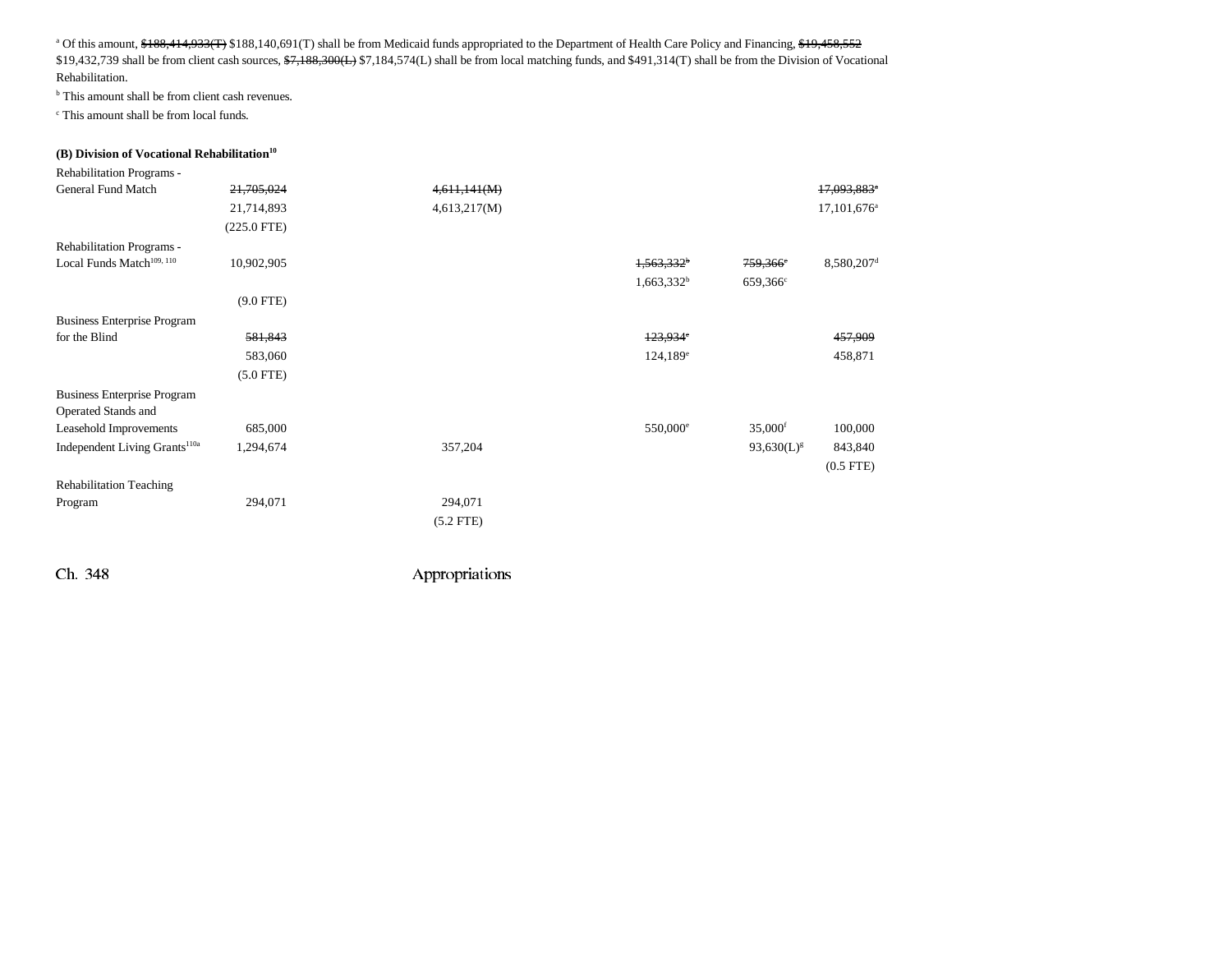|                              |                           |              |                               | <b>APPROPRIATION FROM</b>                      |                             |                                       |                         |  |  |
|------------------------------|---------------------------|--------------|-------------------------------|------------------------------------------------|-----------------------------|---------------------------------------|-------------------------|--|--|
|                              | ITEM &<br><b>SUBTOTAL</b> | <b>TOTAL</b> | <b>GENERAL</b><br><b>FUND</b> | <b>GENERAL</b><br><b>FUND</b><br><b>EXEMPT</b> | <b>CASH</b><br><b>FUNDS</b> | CASH<br><b>FUNDS</b><br><b>EXEMPT</b> | FEDERAL<br><b>FUNDS</b> |  |  |
|                              | \$                        | \$           | \$                            | \$                                             | \$                          | \$                                    | \$                      |  |  |
|                              |                           |              |                               |                                                |                             |                                       |                         |  |  |
| Appointment of Legal         |                           |              |                               |                                                |                             |                                       |                         |  |  |
| Interpreters for the Hearing |                           |              |                               |                                                |                             |                                       |                         |  |  |
| Impaired                     | 67,763                    |              | 67,763                        |                                                |                             |                                       |                         |  |  |
| Aid to the Blind Treatment   | 3,000                     |              | 2,400                         |                                                |                             |                                       | $600(L)$ <sup>h</sup>   |  |  |
|                              | 35,534,280                |              |                               |                                                |                             |                                       |                         |  |  |
|                              | 35,545,366                |              |                               |                                                |                             |                                       |                         |  |  |

a This amount shall be from Section 110 and Section 203 vocational rehabilitation funds.

<sup>b</sup> This amount shall be from school districts and other local matching funds.

<sup>c</sup> Of this amount, IT IS ESTIMATED THAT \$100,000(T) shall be from the Department of Education on behalf of school districts, \$159,750(L) shall be from local matching

funds, \$374,616(T) shall be from the Office of Health and Rehabilitation, and \$125,000 shall be from private donations.

<sup>d</sup> This amount shall be from Section 110 vocational rehabilitation funds.

e These amounts shall be from the Business Enterprise Cash Fund.

f This amount shall be from reserves in the Business Enterprise Cash Fund.

<sup>g</sup> This amount shall be from recipients of Independent Living Grants.

h This amount shall be from county Aid to the Blind Treatment Program funds.

#### **(C) Alcohol and Drug Abuse Division9**

(1) Administration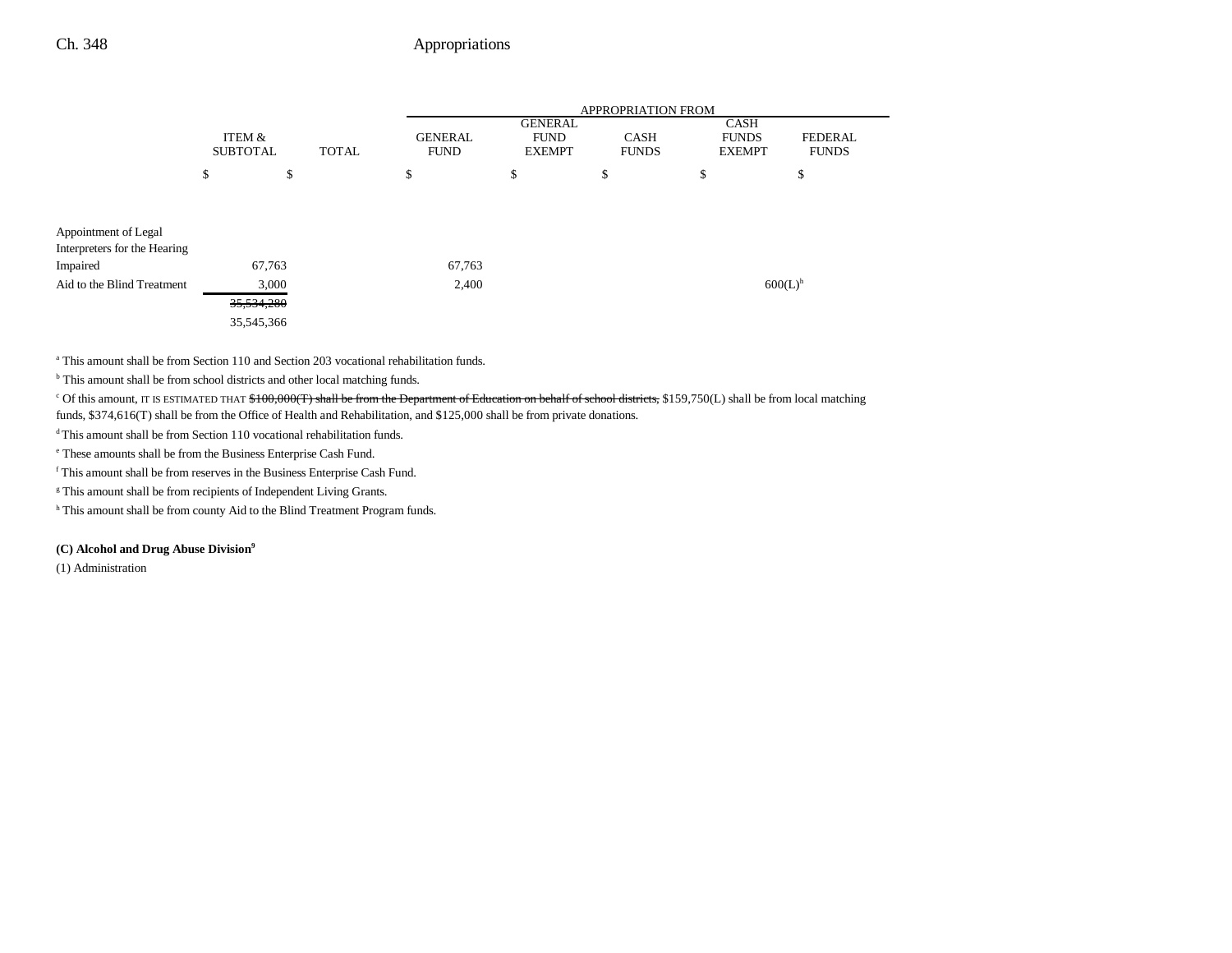| <b>Personal Services</b>        | 1,514,955    |        |                   |                                               |
|---------------------------------|--------------|--------|-------------------|-----------------------------------------------|
|                                 | $(23.7$ FTE) |        |                   |                                               |
| <b>Operating Expenses</b>       | 241,749      |        |                   |                                               |
|                                 | 247,335      |        |                   |                                               |
| Data Collection Grant           | 63,199       |        |                   |                                               |
|                                 | $(1.1$ FTE)  |        |                   |                                               |
| <b>Other Federal Grants</b>     | 332,215      |        |                   |                                               |
|                                 | $(5.7$ FTE)  |        |                   |                                               |
| <b>Indirect Cost Assessment</b> | 243,723      |        |                   |                                               |
|                                 | 2,395,841    | 72,958 | $108,995^{\rm a}$ | $313,960^{\rm b}$<br>$1,899,928$ <sup>c</sup> |
|                                 | 2,401,427    | 78,544 |                   |                                               |

<sup>a</sup> Of this amount, it is estimated that \$5,000 shall be from the Alcohol Counselor Training Fund pursuant to Section 25-1-211, C.R.S., \$27,978 shall be from the Law Enforcement Assistance Fund pursuant to Section 43-4-402 (2), C.R.S., \$61,017 shall be from the Drug Offender Surcharge Fund pursuant to Section 18-19-103, C.R.S., and \$15,000 shall be from the Persistent Drunk Driver Cash Fund, pursuant to Section 42-3-130.5, C.R.S.

<sup>b</sup> Of this amount, \$309,960(T) shall be transferred from the Judicial Department for the Alcohol and Drug Driving Safety Program and \$4,000 shall be from reserves in the Law Enforcement Assistance Fund.

<sup>c</sup> Of this amount, it is estimated that \$1,504,514 shall be from the Substance Abuse Prevention and Treatment Block Grant. GRANT AND \$395,414 SHALL BE FROM VARIOUS SOURCES OF FEDERAL FUNDS.

| $(2)$ Community Programs <sup>10, 111</sup> |  |
|---------------------------------------------|--|
| (A) Treatment Contracts                     |  |

| $(21)$ realisement commutes             |            |           |                          |                |                        |
|-----------------------------------------|------------|-----------|--------------------------|----------------|------------------------|
| Detox/SheIter <sup>112</sup>            | 7,056,668  | 5,111,403 |                          |                | $1,945,265^{\circ}$    |
| Case Management for                     |            |           |                          |                |                        |
| Chronic Detox Clients                   | 356.616    | 2,226     |                          |                | 354.390 <sup>a</sup>   |
| Treatment Contracts <sup>113, 114</sup> | 12,044,923 | 2,820,513 | $1.218.954^{\mathrm{b}}$ | $227.275(T)^c$ | 7,778,181 <sup>a</sup> |
|                                         | 19,458,207 |           |                          |                |                        |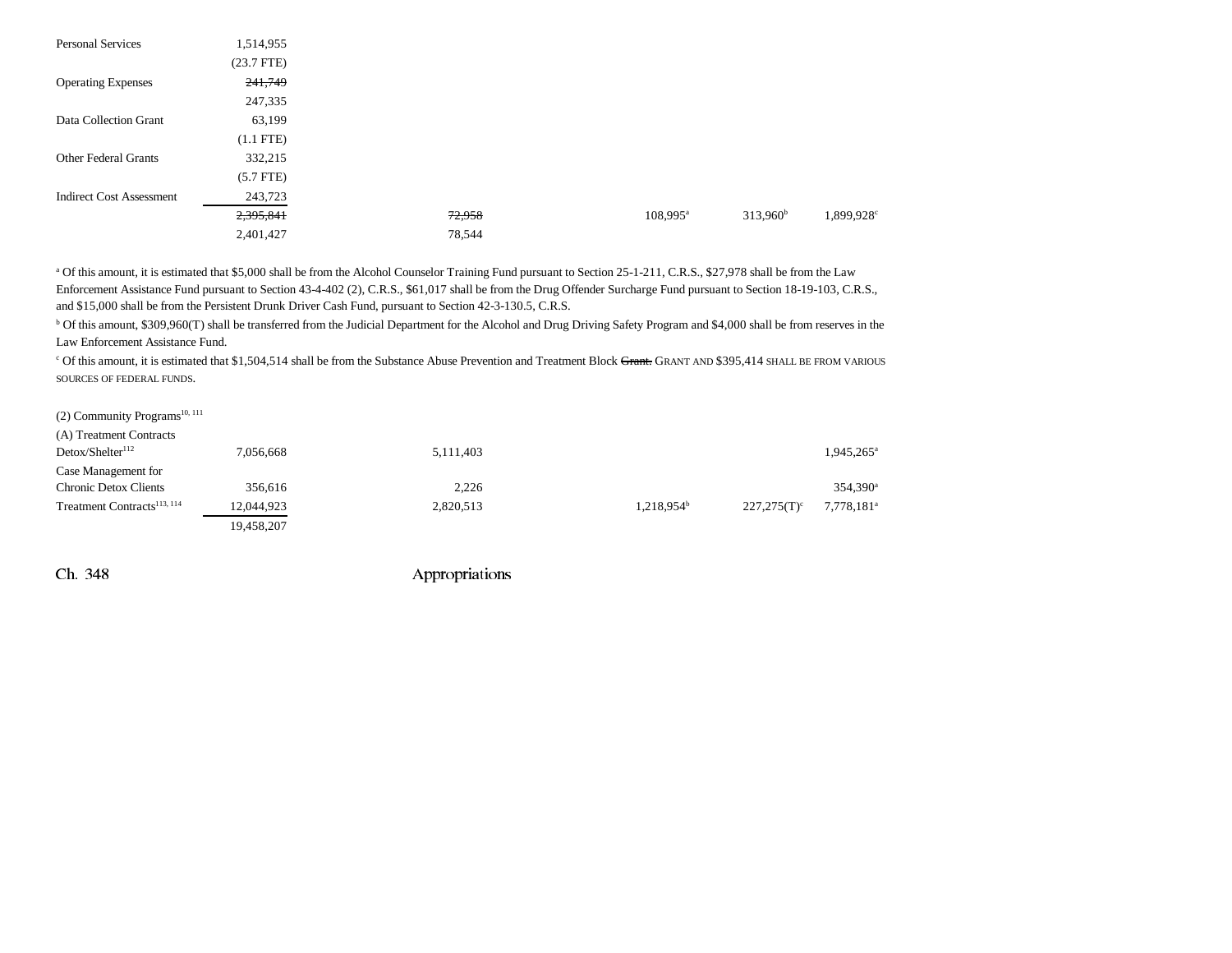|                 |              | APPROPRIATION FROM |               |              |               |                |  |
|-----------------|--------------|--------------------|---------------|--------------|---------------|----------------|--|
|                 |              |                    | GENERAL       |              | CASH          |                |  |
| ITEM &          |              | <b>GENERAL</b>     | <b>FUND</b>   | CASH         | <b>FUNDS</b>  | <b>FEDERAL</b> |  |
| <b>SUBTOTAL</b> | <b>TOTAL</b> | <b>FUND</b>        | <b>EXEMPT</b> | <b>FUNDS</b> | <b>EXEMPT</b> | <b>FUNDS</b>   |  |
| ¢               |              |                    |               |              |               |                |  |

a These amounts shall be from the Substance Abuse Prevention and Treatment Block Grant.

b This amount shall be from the Drug Offender Surcharge Fund, pursuant to Section 18-19-103, C.R.S.

c It is anticipated that this amount shall be from the Department of Public Safety, Division of Criminal Justice.

| (B) Other Community Programs |           |         |                       |                       |               |
|------------------------------|-----------|---------|-----------------------|-----------------------|---------------|
| High Risk Pregnant Women     |           |         |                       |                       |               |
| Program                      | 213,208   |         |                       | $213,208(T)^{a}$      |               |
| <b>Prevention Contracts</b>  | 1,151,291 | 119,608 | 22,000 <sup>b</sup>   |                       | $1,009,683^c$ |
| Persistent Drunk Driver      |           |         |                       |                       |               |
| Programs                     | 190,000   |         | 190,000 <sup>d</sup>  |                       |               |
| Law Enforcement Assistance   |           |         |                       |                       |               |
| <b>Fund Contracts</b>        | 327,637   |         | 293,094 <sup>e</sup>  | $34.543$ <sup>f</sup> |               |
| Provider Training            | 67,000    |         | $67,000$ <sup>g</sup> |                       |               |
| <b>Federal Grants</b>        | 4,995,295 |         |                       |                       | $4,995,295^h$ |
|                              | 6,944,431 |         |                       |                       |               |

<sup>a</sup> This amount shall be from Medicaid funds appropriated to the Department of Health Care Policy and Financing.

<sup>b</sup> This amount shall be from the Tobacco Use Prevention Fund, pursuant to Section 24-35-507, C.R.S.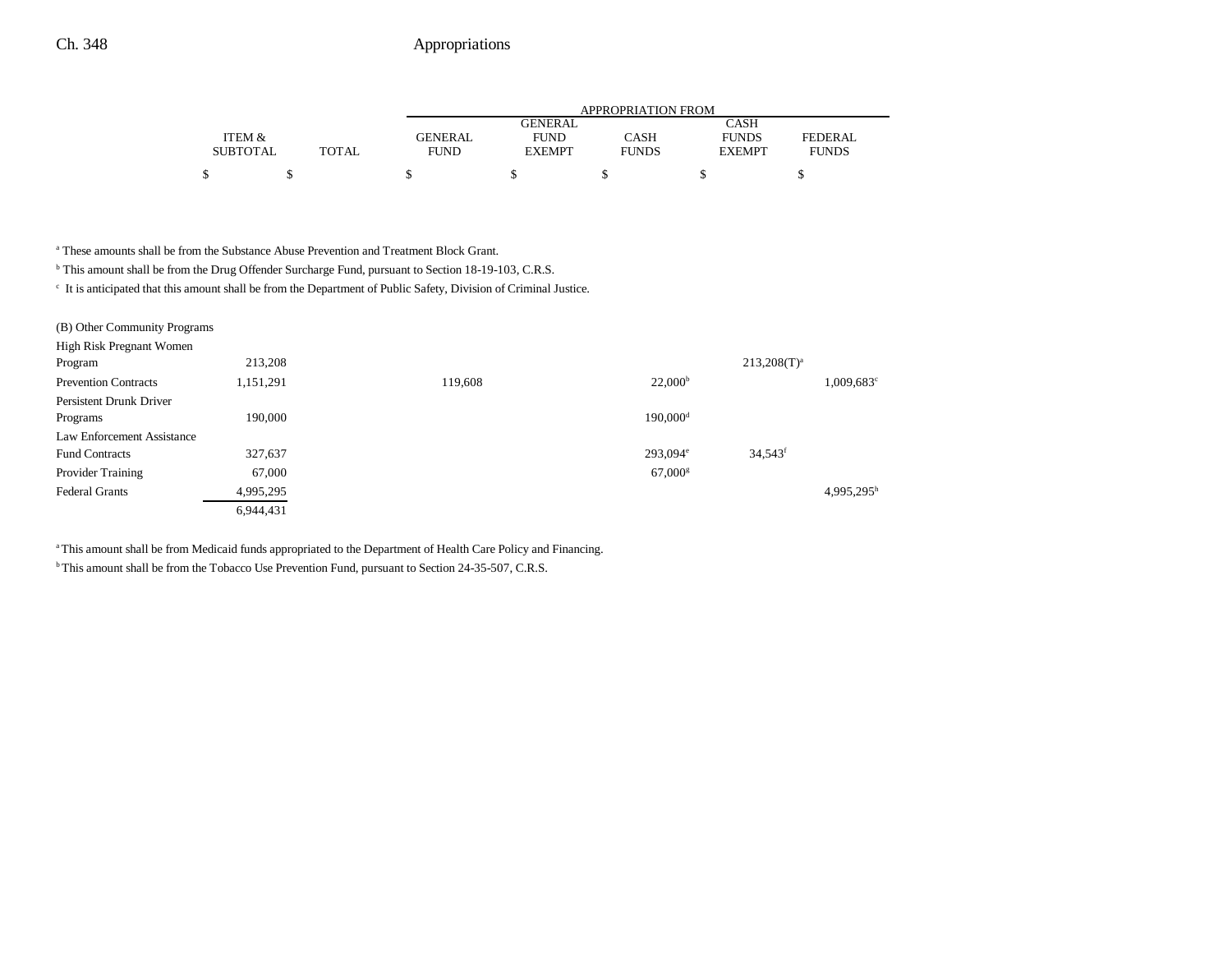c It is estimated that this amount shall be from the Substance Abuse Prevention and Treatment Block Grant. <sup>d</sup> This amount shall be from the Persistent Drunk Driver Cash Fund, pursuant to Section 42-3-130.5, C.R.S. e This amount shall be from the Law Enforcement Assistance Fund, pursuant to Section 43-4-402 (2), C.R.S. f This amount shall be from reserves in the Law Enforcement Assistance Fund. <sup>g</sup> This amount shall be from the Drug Offender Surcharge Fund, pursuant to Section 18-19-103, C.R.S. h This amount includes estimated receipts for various federal substance abuse prevention and treatment grants. (C) Balance of Substance Abuse Block Grant Programs 6,829,163 232,946 6,596,217<sup>a</sup>

a It is estimated that this amount shall be from the Substance Abuse Prevention and Treatment Block Grant.

#### 501,588,972

502,320,620

#### **(10) DIRECT SERVICES**

| (A) Administration        |             |  |
|---------------------------|-------------|--|
| <b>Personal Services</b>  | 130.344     |  |
|                           | $(2.0$ FTE) |  |
| <b>Operating Expenses</b> | 10.581      |  |
|                           | 140,925     |  |

<sup>a</sup> This amount shall be from the Department of Health Care Policy and Financing.

| (B) Homelake<br>Domiciliary <sup>115</sup> |         |
|--------------------------------------------|---------|
| <b>Personal Services</b>                   | 614,485 |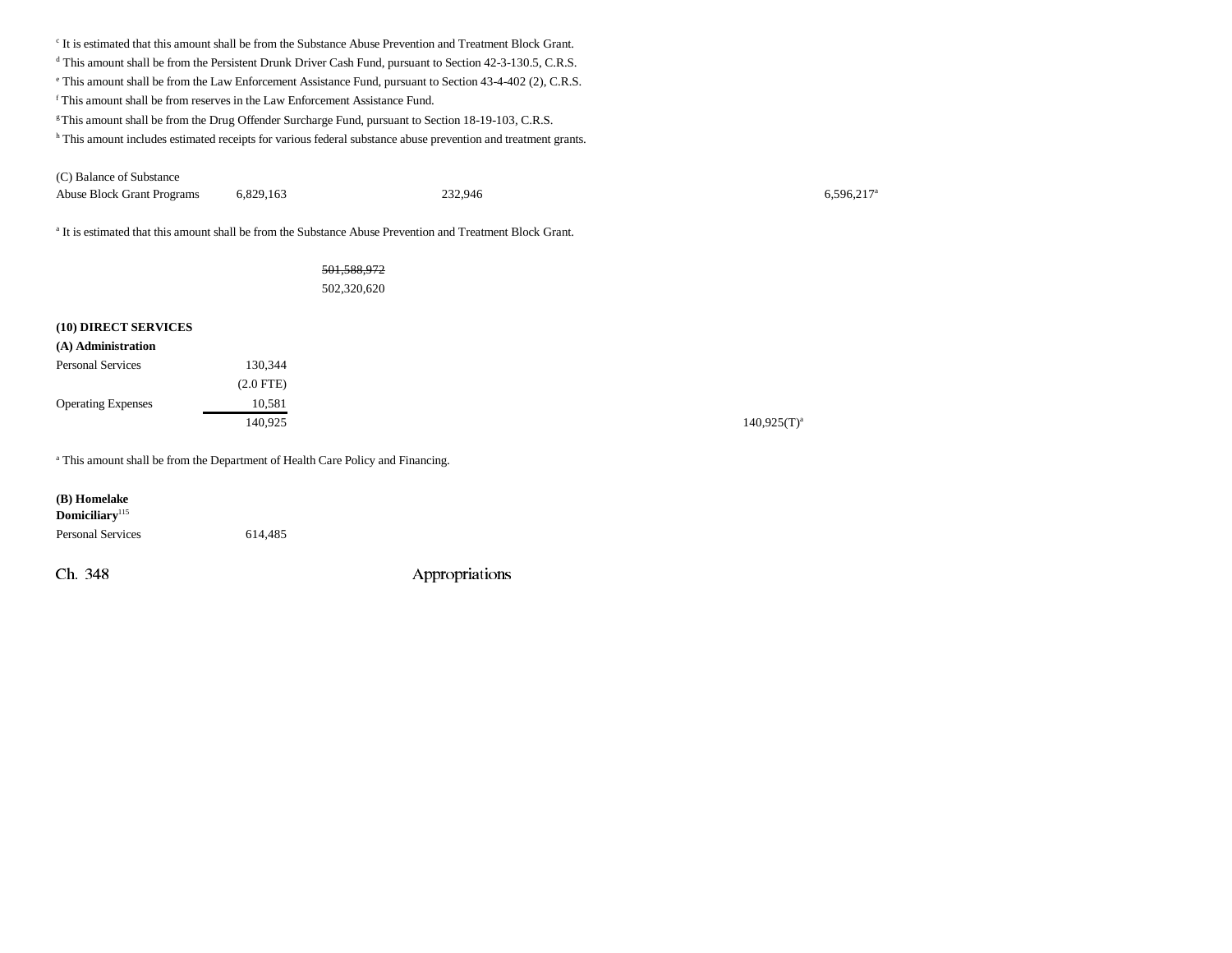|                           |                           |              |              | <b>APPROPRIATION FROM</b>     |                                                |                             |                                       |                                |  |
|---------------------------|---------------------------|--------------|--------------|-------------------------------|------------------------------------------------|-----------------------------|---------------------------------------|--------------------------------|--|
|                           | ITEM &<br><b>SUBTOTAL</b> |              | <b>TOTAL</b> | <b>GENERAL</b><br><b>FUND</b> | <b>GENERAL</b><br><b>FUND</b><br><b>EXEMPT</b> | <b>CASH</b><br><b>FUNDS</b> | CASH<br><b>FUNDS</b><br><b>EXEMPT</b> | <b>FEDERAL</b><br><b>FUNDS</b> |  |
|                           | \$                        | \$           |              | \$                            | \$                                             | \$                          | \$                                    | \$                             |  |
|                           |                           |              |              |                               |                                                |                             |                                       |                                |  |
|                           |                           | $(16.4$ FTE) |              |                               |                                                |                             |                                       |                                |  |
| <b>Operating Expenses</b> |                           | 160,948      |              |                               |                                                |                             |                                       |                                |  |
| <b>Utilities</b>          |                           | 62,531       |              |                               |                                                |                             |                                       |                                |  |
|                           |                           | 73,299       |              |                               |                                                |                             |                                       |                                |  |
|                           |                           | 837,964      |              | 193,119                       |                                                |                             | 431,497 <sup>a</sup>                  | 213,348                        |  |
|                           |                           | 848,732      |              | 203,887                       |                                                |                             |                                       |                                |  |

a This amount shall be from receipts for patient care.

| (C) Mental Health Institutes <sup>58</sup> |                      |
|--------------------------------------------|----------------------|
| <b>Personal Services</b>                   | 64.382.885           |
|                                            | $(1,215.0$ FTE)      |
| <b>Operating Expenses</b>                  | <del>7.562.669</del> |
|                                            | 7.700.566            |
| General Hospital Personal                  |                      |
| Services                                   | 2.453.434            |
|                                            | $(36.0$ FTE)         |
| <b>General Hospital Operating</b>          |                      |
| Expenses                                   | 305.291              |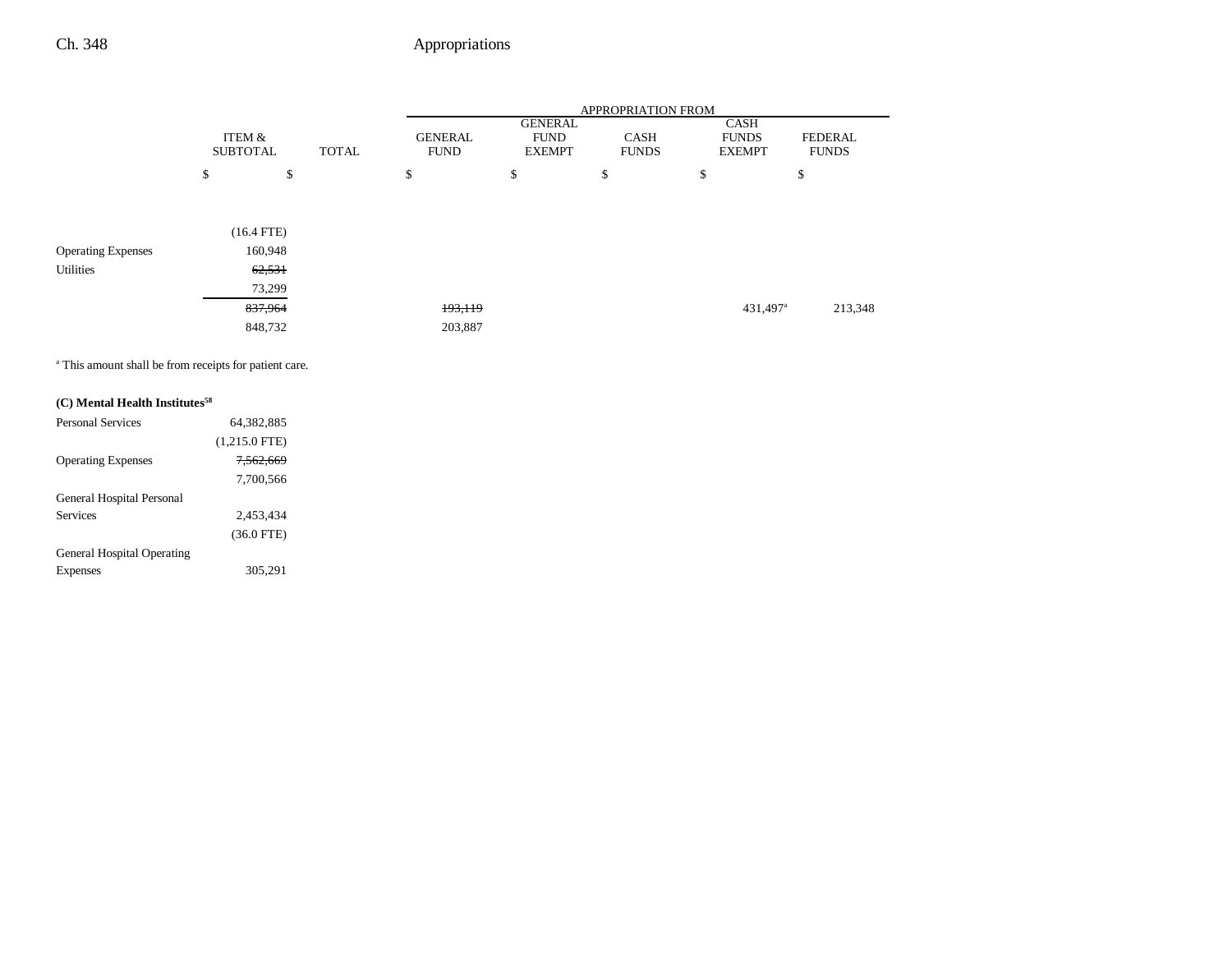| <b>Educational Programs</b>             | 611,549      |            |                          |                         |
|-----------------------------------------|--------------|------------|--------------------------|-------------------------|
|                                         | $(17.0$ FTE) |            |                          |                         |
| Study of the Future of the              |              |            |                          |                         |
| Mental Health Institutes <sup>116</sup> | 100,000      |            |                          |                         |
| <b>Indirect Cost Assessment</b>         | 214,279      |            |                          |                         |
|                                         | 75,630,107   | 59,289,524 | $3,001,570^{\circ}$      | 13,339,013 <sup>b</sup> |
|                                         | 75,768,004   | 59.427.421 | $6,770,790$ <sup>a</sup> | $9.569.793^b$           |

<sup>a</sup> Of this amount, <del>\$2,510,457</del> \$6,279,677 shall be from patient revenues (INCLUDING \$3,769,220 FROM REVENUE EARNED FROM MENTAL HEALTH COMMUNITY CAPITATION) and \$491,113 shall be from school districts and counties for the operation of residential treatment centers.

 $b$  Of this amount,  $\frac{640,234,834}{100,234,834}$  \$6,465,614 shall be from patient revenues, \$2,515,624(T) shall be from the Department of Corrections, \$303,178(T) shall be from the Department of Education, \$273,377(T) shall be from the Division of Youth Corrections, and \$12,000(T) shall be from Institutional Programs for Persons with Developmental Disabilities. For informational purposes only, of the patient revenues, \$3,769,220(T) is estimated to be from revenue earned from Mental Health Community Capitation, \$2,670,789 is estimated tobe TO BE from federal and other sources of patient revenues, \$1,008,284(T) is estimated to be from Child Welfare, THE Division of Youth Corrections, CORRECTIONS and the Department of Health Care Policy and Financing for the operation of Residential Treatment Centers, and \$2,786,541(T) is estimated to be from Medicaid funds appropriated to the Department of Health Care Policy and Financing.

#### **(D) Institutional Programs for Persons with Developmental Disabilities106, 117**

| <b>Personal Services</b>     | <del>35.065.086</del>  |  |
|------------------------------|------------------------|--|
|                              | 35,304,946             |  |
|                              | <del>(903.6 FTE)</del> |  |
|                              | $(913.7$ FTE)          |  |
| <b>Operating Expenses</b>    | 2.007.098              |  |
|                              | 2,078,648              |  |
| Capital Outlay - Patient     |                        |  |
| <b>Needs</b>                 | 80,249                 |  |
| Resident Incentive Allowance | 138,176                |  |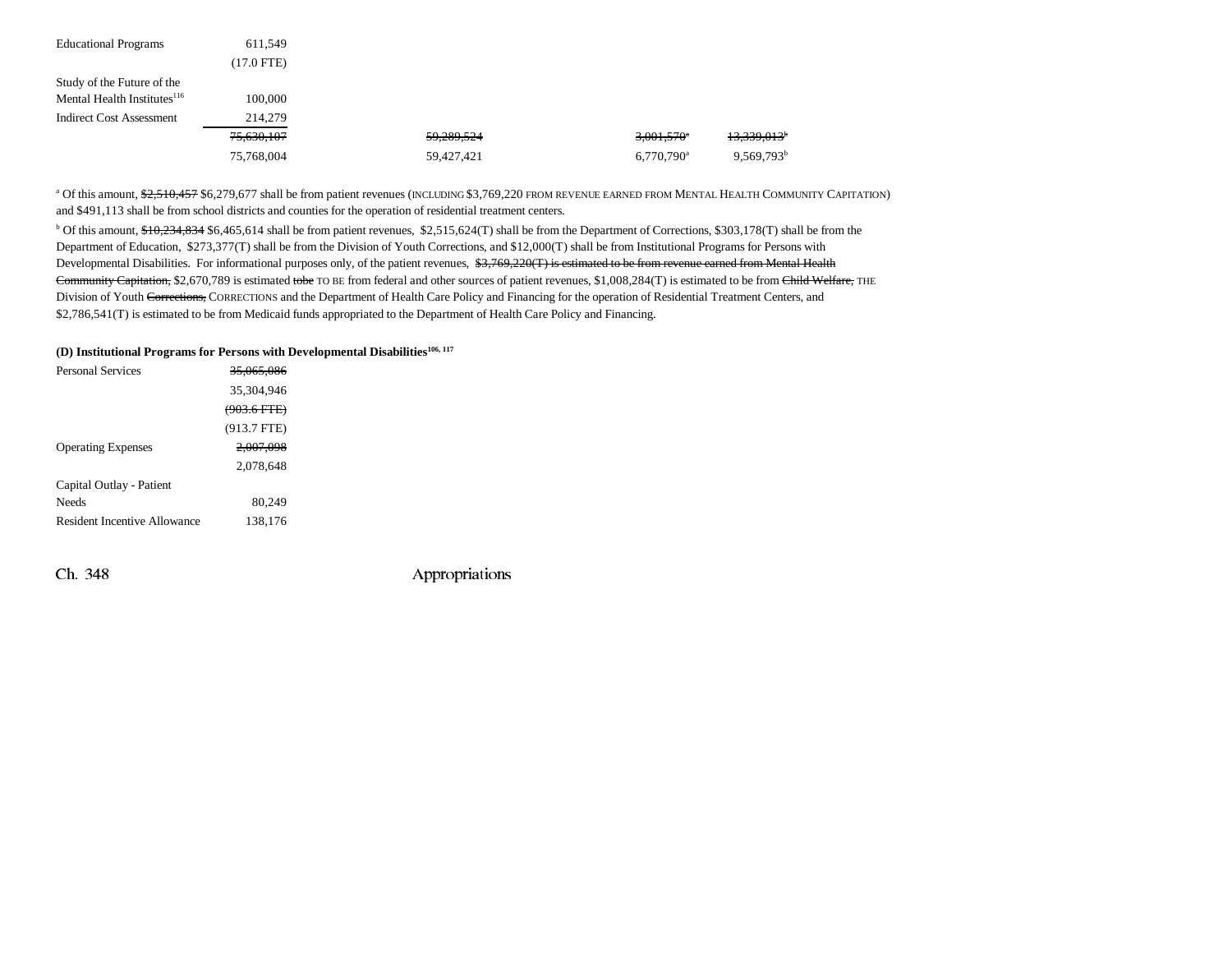|                                                                                                                                                                                                                                                                                           |                                      |              |                               |                                                | APPROPRIATION FROM              |                                       |                                |
|-------------------------------------------------------------------------------------------------------------------------------------------------------------------------------------------------------------------------------------------------------------------------------------------|--------------------------------------|--------------|-------------------------------|------------------------------------------------|---------------------------------|---------------------------------------|--------------------------------|
|                                                                                                                                                                                                                                                                                           | <b>ITEM &amp;</b><br><b>SUBTOTAL</b> | <b>TOTAL</b> | <b>GENERAL</b><br><b>FUND</b> | <b>GENERAL</b><br><b>FUND</b><br><b>EXEMPT</b> | CASH<br><b>FUNDS</b>            | CASH<br><b>FUNDS</b><br><b>EXEMPT</b> | <b>FEDERAL</b><br><b>FUNDS</b> |
|                                                                                                                                                                                                                                                                                           | \$<br>\$                             | \$           |                               | \$                                             | \$                              | \$                                    | \$                             |
|                                                                                                                                                                                                                                                                                           |                                      |              |                               |                                                |                                 |                                       |                                |
| <b>Leased Space</b>                                                                                                                                                                                                                                                                       | 246,320                              |              |                               |                                                |                                 |                                       |                                |
| <b>Purchase of Services</b>                                                                                                                                                                                                                                                               | 262,112                              |              |                               |                                                |                                 |                                       |                                |
|                                                                                                                                                                                                                                                                                           | 37,799,041                           |              |                               |                                                | 2,294,217 <sup>*</sup>          | 35,504,824(T)                         |                                |
|                                                                                                                                                                                                                                                                                           | 38,110,451                           |              |                               |                                                | 2,313,882 <sup>a</sup>          | $35,796,569(T)$ <sup>b</sup>          |                                |
| <sup>a</sup> This amount shall be from client cash revenues.<br><sup>b</sup> This amount shall be from Medicaid funds appropriated to the Department of Health Care Policy and Financing.<br>(E) Work Therapy<br>Program<br><sup>a</sup> This amount shall be from the Work Therapy Fund. | 921,967<br>$(1.5$ FTE)               |              |                               |                                                | 781,763 <sup>a</sup>            | $140,204^{\rm b}$                     |                                |
| <sup>b</sup> This amount shall be from Work Therapy Fund reserves.                                                                                                                                                                                                                        |                                      |              |                               |                                                |                                 |                                       |                                |
| (F) Refugee Assistance<br>Program Costs                                                                                                                                                                                                                                                   | 3,735,940                            |              | 15,000                        |                                                | $137,610(L)^{a}$<br>$137,610^a$ | $4,000(T)^{b}$                        | 3,579,330<br>$(11.0$ FTE)      |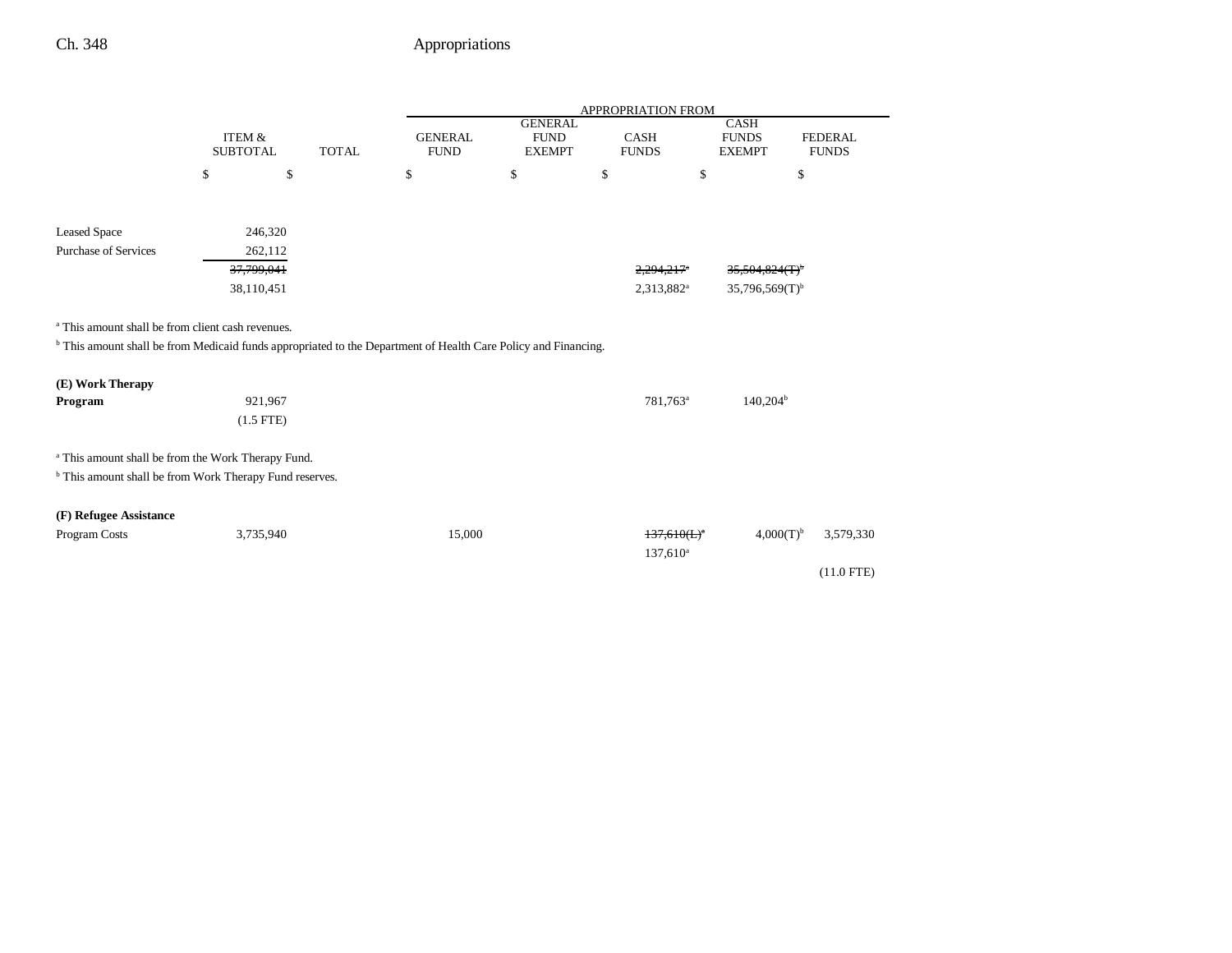<sup>a</sup> This amount shall be from payments by county departments of social services.

b This amount shall be from federal funds received by the Department of Health Care Policy and Financing.

#### **(G) Disability Determination Services**

| Program Costs                              | 14,894,847      |                            |              |                             | 14,894,847    |
|--------------------------------------------|-----------------|----------------------------|--------------|-----------------------------|---------------|
|                                            |                 |                            |              |                             | $(134.5$ FTE) |
|                                            | 133,960,791     |                            |              |                             |               |
|                                            | 134,420,866     |                            |              |                             |               |
| TOTALS PART VII,                           |                 |                            |              |                             |               |
| (HUMAN SERVICES) <sup>5, 6, 118, 119</sup> | \$1,708,602,907 | \$493,483,771 <sup>e</sup> | \$64,577,100 | $$669,915,648$ <sup>b</sup> | \$480,626,388 |
|                                            | \$1,759,156,246 | \$490,220,780 <sup>a</sup> | \$71,319,404 | $$674,215,310^b$            | \$523,400,752 |

a Of this amount, \$2,558,160 is appropriated pursuant to a final court order for Case #94-M-1417. This amount is exempt from the statutory limit on state General Fund appropriations pursuant to Section 24-75-201.1 (1) (a) (III) (B), C.R.S.

 $b$  Of this amount, \$509,171,297 \$510,823,493 contains a (T) notation, and \$99,306,297 \$100,926,576 contains an (L) notation.

**FOOTNOTES** -- The following statements are referenced to the numbered footnotes throughout section 2.

5 (Governor lined through this provision. See L. 2000, p. 2752.)

6 All Departments, Totals -- The General Assembly requests that copies of all reports requested in other footnotes contained in this act be delivered to the Joint Budget Committee and the majority and minority leadership in each house of the General Assembly. Each principal department of the state shall produce its rules in an electronic format that is suitable for public access through electronic means. Such rules in such format shall be submitted to the Office of Legislative Legal Services for publishing on the Internet. It is the intent of the General Assembly that this be done within existing resources.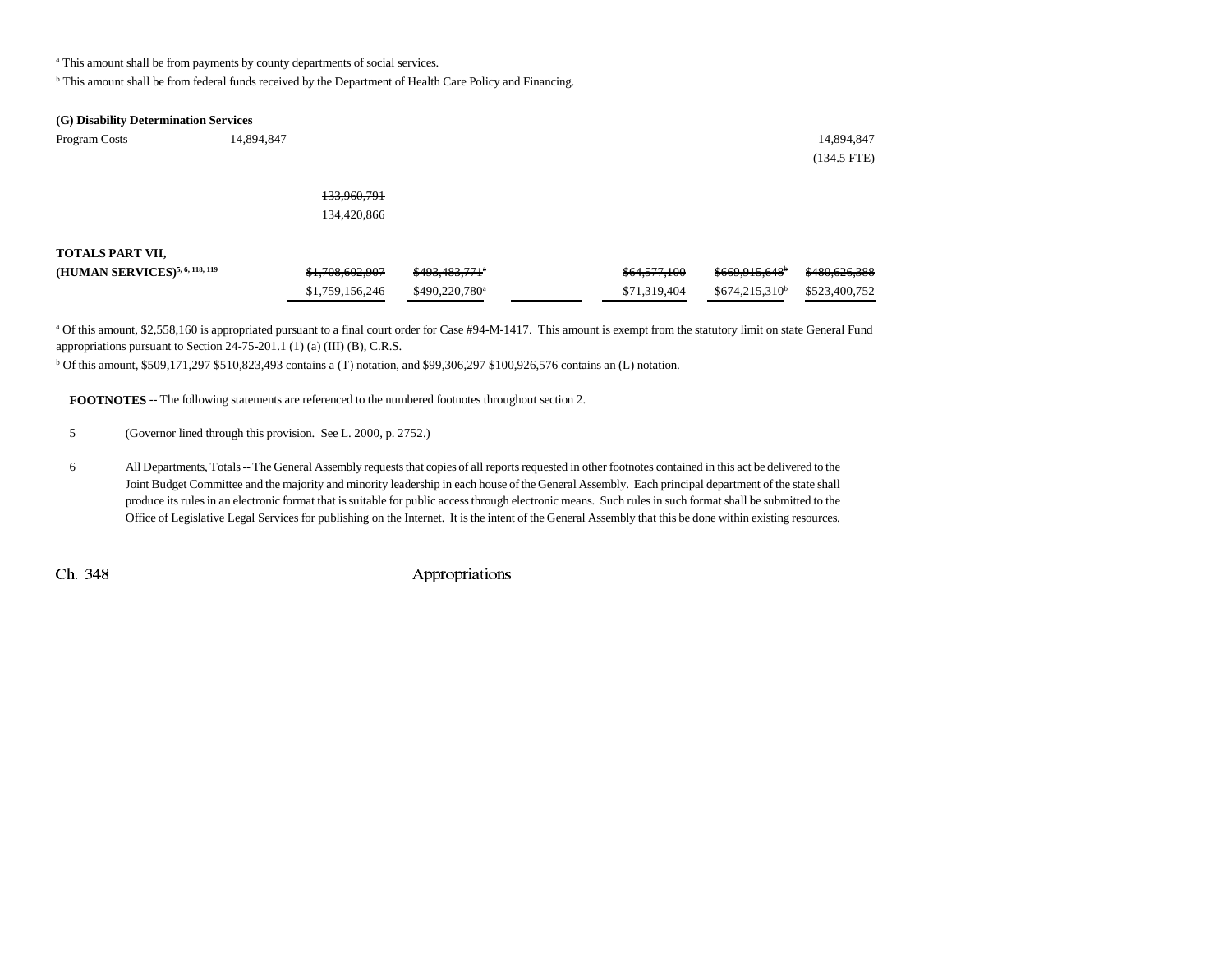|                 |       | APPROPRIATION FROM |                |              |               |                |  |
|-----------------|-------|--------------------|----------------|--------------|---------------|----------------|--|
|                 |       |                    | <b>GENERAL</b> |              | CASH          |                |  |
| ITEM &          |       | GENERAL            | <b>FUND</b>    | CASH         | <b>FUNDS</b>  | <b>FEDERAL</b> |  |
| <b>SUBTOTAL</b> | TOTAL | <b>FUND</b>        | <b>EXEMPT</b>  | <b>FUNDS</b> | <b>EXEMPT</b> | <b>FUNDS</b>   |  |
| \$              |       |                    |                |              |               |                |  |

9 Department of Corrections, Management, Executive Director's Office Subprogram; Department of Human Services, Division of Youth Corrections, and Health and Rehabilitation Services, Alcohol and Drug Abuse Division; Judicial Department, Probation and Related Services; Department of Public Safety, Division of Criminal Justice; Department of Revenue, Motor Vehicle Division; and Department of Transportation, Office of Transportation Safety -- It is the intent of the General Assembly that state agencies involved in multi-agency programs requiring separate appropriations to each agency designate one lead agency to be responsible for submitting a comprehensive annual budget request for such programs to the Joint Budget Committee. Each agency must still submit its portion of such request with its own budget document. This applies to requests for appropriation from the Drug Offender Surcharge Fund, the Sex Offender Surcharge Fund, the Persistent Drunk Driver Cash Fund, and the Alcohol and Drug Driving Safety Fund, among other programs.

10 (Governor lined through this provision. See L. 2000, p. 2752.)

16 Department of Corrections, Support Services, Information Systems Subprogram; Department of Human Services, Office of Information Technology Services; and Division of Youth Corrections; Judicial Department, Courts Administration, Integrated Information Services; Department of Public Safety, Executive Director's Office, Colorado Integrated Criminal Justice Information System (CICJIS); and Colorado Bureau of Investigation, Colorado Crime Information Center (CCIC), -- The Department of Corrections, the Department of Human Services, the Judicial Department, the Department of Public Safety and the Colorado District Attorney's Council are requested to develop a plan for consistent policies among all of the agencies for providing public access to criminal history information. The plan should address, but should not be limited to: (1) the pros and cons of bulk distributions of electronic criminal history data to private companies; (2) an update on the success of the Internet access to criminal records initiative; and (3) a uniform fee schedule for providing criminal history information to the public that will be applied in a consistent manner by each of the justice agencies and that will include recovery of a reasonable portion of the costs associated with building and maintaining the information systems of the justice agencies pursuant to Section 24-72-205(4), C.R.S. The Department of Public Safety is requested to coordinate a report from the said agencies to the Joint Budget Committee and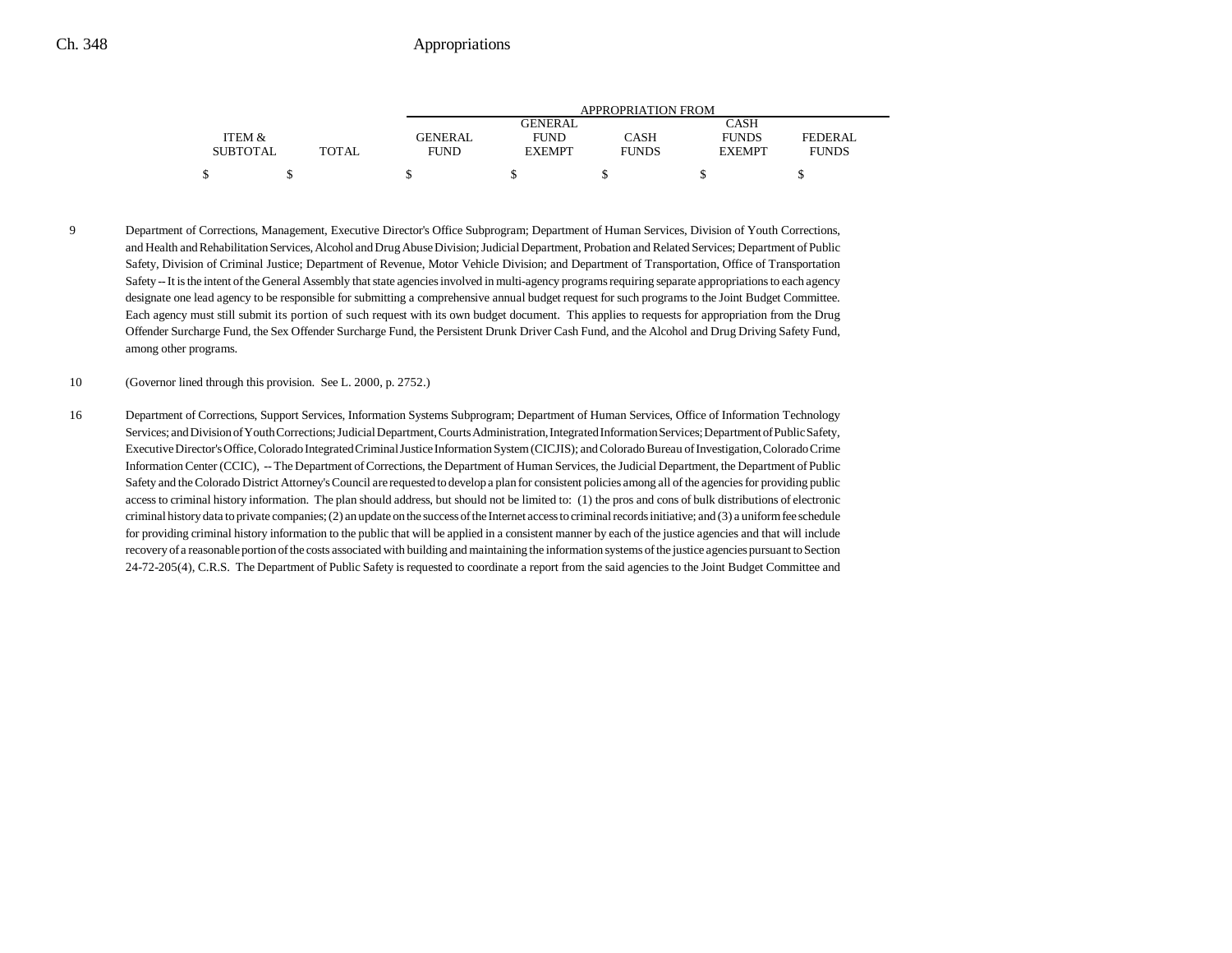the Judiciary Committees of the Senate and House of Representatives by October 1, 2000, summarizing the public access plan and proposing any legislative changes that may be needed to implement the plan.

- 37 Department of Health Care Policy and Financing, Executive Director's Office, Colorado Benefits Management System; and Department of Human Services, Office of Information Technology Services, Colorado Benefits Management System -- It is the intent of the General Assembly that moneys appropriated in these line items that are utilized to pay contractors involved in the development and implementation of the Colorado Benefits Management System (CBMS) be restricted by the State Controller until the Commission on Information Management approves the release of such restriction or restrictions. The Departments are requested to identify and restrict those portions of the appropriations that are related to such contractor payments.
- 38 Department of Health Care Policy and Financing, Executive Director's Office, Colorado Benefits Management System; and Department of Human Services, Office of Information Technology Services, Colorado Benefits Management System -- It is the understanding of the General Assembly that the primary goal of the Colorado Benefits Management System (CBMS) project is to streamline several county administrative functions by creating a single, integrated, eligibility and client management system that will minimize manual and paper-intensive processes. The 1997 feasibility study that was prepared for the CBMS project included an analysis of the annual savings that would result from the statewide implementation of CBMS, estimating \$31.0 million in annual savings from all fund sources. The feasibility study, however, did not include an analysis of the impact of medical application sites. The Department of Health Care Policy and Financing and the Department of Human Services are currently in the process of revising the costbenefit analyses included in the feasibility study. The preliminary results of the departments' recent analyses indicate that the estimated savings associated with the implementation of CBMS will be significantly lower than originally anticipated. It is the intent of the General Assembly that, once CBMS is fully implemented statewide, various appropriations will be adjusted to reflect the resulting cost savings. It is further the intent of the General Assembly that such adjustments be based on an objective analysis of the impact of the implementation of CBMS on the Department of Health Care Policy and Financing, the Department of Human Services, and county departments of social services.
- 40 Department of Health Care Policy and Financing, Medical Programs Administration; and Department of Human Services, Health and Rehabilitation Services, Office of Health and Rehabilitation, Mental Health Community Programs, Mental Health Capitation -- The Departments are requested to provide a report, by August 1, 2000, analyzing the reasons for differences between Medicaid eligibility figures and growth rates for Medicaid medical programs and the Medicaid mental health capitation program. The report should indicate whether eligibility growth projections for the medical programs should continue to be used to project capitation growth rates and should include any recommended alternatives.

41 (Governor lined through this provision. See L. 2000, p. 2755.)

 $\chi$  Ch. 348 Appropriations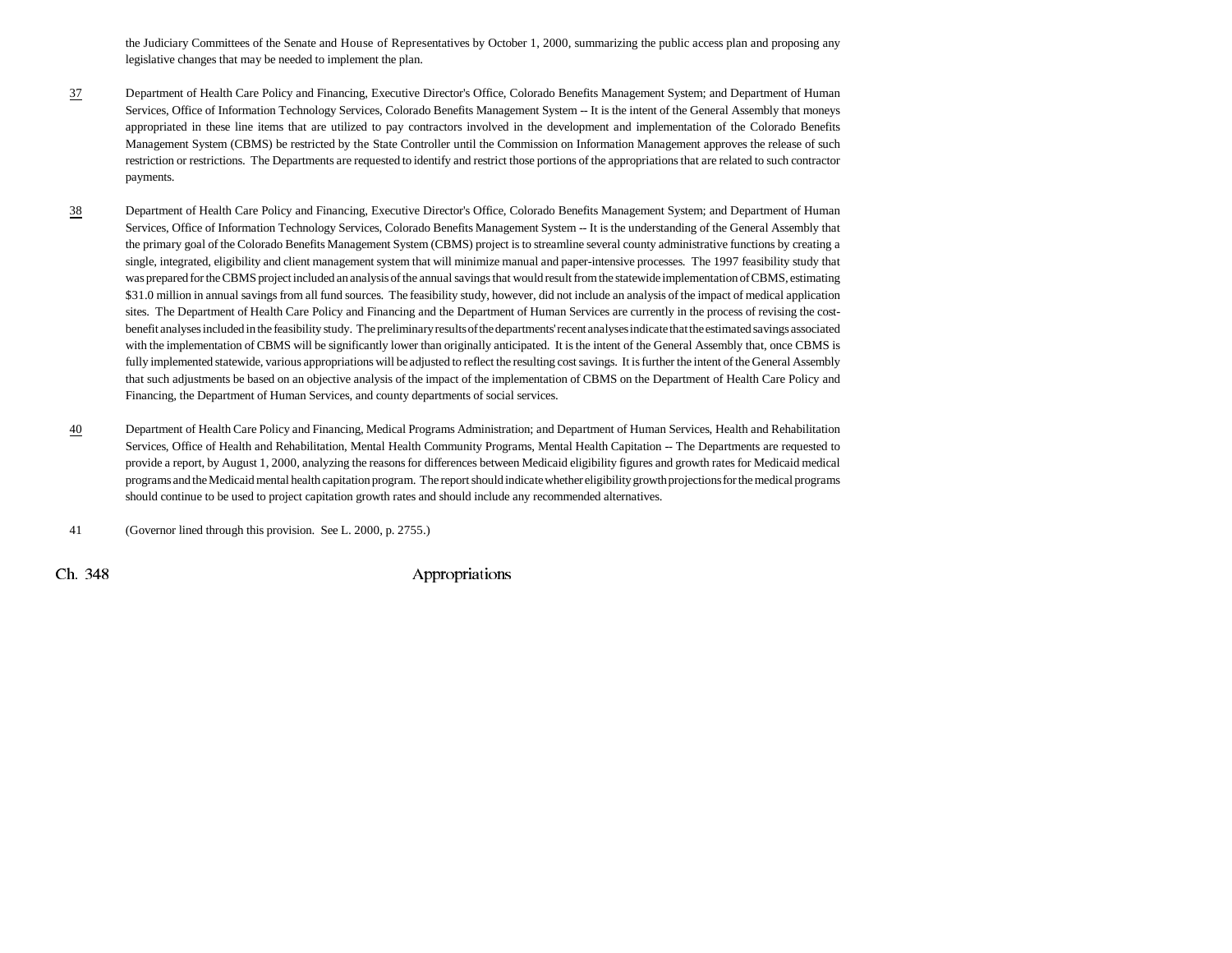|                 |              |             | APPROPRIATION FROM |              |               |                |  |  |
|-----------------|--------------|-------------|--------------------|--------------|---------------|----------------|--|--|
|                 |              |             | GENERAL            |              | CASH          |                |  |  |
| ITEM &          |              | GENERAL     | <b>FUND</b>        | CASH         | <b>FUNDS</b>  | <b>FEDERAL</b> |  |  |
| <b>SUBTOTAL</b> | <b>TOTAL</b> | <b>FUND</b> | <b>EXEMPT</b>      | <b>FUNDS</b> | <b>EXEMPT</b> | <b>FUNDS</b>   |  |  |
|                 |              |             |                    |              |               |                |  |  |

50 Department of Health Care Policy and Financing, Medical Services Premiums; and Department of Human Services, Self-Sufficiency, Adult Assistance Programs -- The Departments are requested to work together to identify and explain recent changes in the number of persons determined to be eligible for the federal Supplemental Security Income (SSI) program. The Departments are requested to submit a report to the Joint Budget Committee by October 1, 2000, that details their findings and the impact of such findings on state-funded programs, including the Medicaid, Aid to the Needy Disabled State-only(AND-SO), and Aid to the Needy Disabled and Aid to the Blind Supplemental Security Income Colorado Supplement (AND/ and AB/SSI/CS) caseloads. Finally, the Departments are requested to provide data regarding the number of individuals in Colorado eligible for SSI and the average monthly SSI payment. Such data is requested by month for the last two actual years.

55 (Governor lined through this provision. See L. 2000, p. 2755.)

- 56 Department of Health Care Policy and Financing, Department of Human Services Medicaid-Funded Programs; and Department of Human Services, Health and Rehabilitation Services, Office of Health and Rehabilitation, Mental Health Community Programs, Mental Health Capitation -- The Departments are requested to provide a report to the Joint Budget Committee, as part of their annual budget submissions, that reviews their progress toward and plans for reducing variations among Medicaid mental health capitation rates paid to regional providers that cannot be reasonably justified.
- 57 Department of Health Care Policy and Financing, Department of Human Services Medicaid-Funded Programs; and Department of Human Services, Health and Rehabilitation Services, Office of Health and Rehabilitation, Mental Health Community Programs, Mental Health Capitation -- The Departments are requested to provide a report to the Joint Budget Committee, as part of their annual budget submissions, that reviews options and recommendations for determining whether the Medicaid mental health capitation program is in compliance with the requirement that total program costs be no more than 95 percent of costs under a comparable fee-for-service program. This report should include any information currently available showing that the Departments are in compliance with this requirement, proposals for how compliance could be better demonstrated, and any recommendations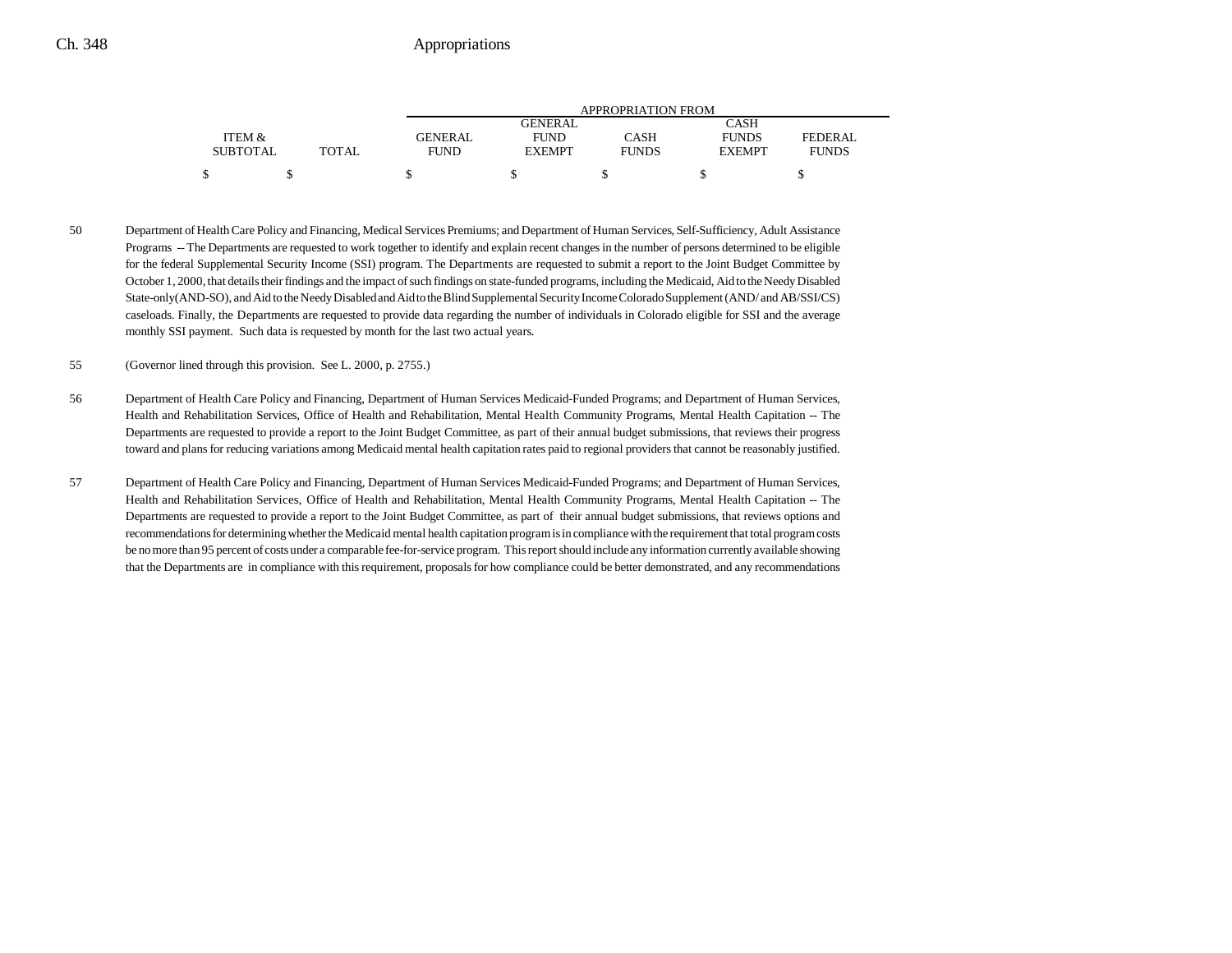for related statutory changes.

- 58 Department of Health Care Policy and Financing, Department of Human Services Medicaid-Funded Programs; and Department of Human Services, Health and Rehabilitation Services, Office of Health and Rehabilitation, Mental Health Community Programs, Mental Health Capitation; and Direct Services, Mental Health Institutes -- The Departments are requested to provide a report to the Joint Budget Committee, as part of their annual budget submissions, that reviews their progress, goals, and proposed time frames for incorporating adult inpatient services at the State mental health institutes into the Medicaid mental health capitation program.
- 59 Department of Health Care Policy and Financing, Department of Human Services Medicaid-Funded Programs; and Department of Human Services, Health and Rehabilitation Services, Office of Health and Rehabilitation, Mental Health Community Programs, Medicaid Anti-Psychotic Pharmaceuticals -- The Departments are requested to report to the Joint Budget Committee with their November 1 budget submissions on their progress toward managing Medicaid mental health pharmaceutical costs, including any efforts to incorporate medication funding in the capitated Medicaid mental health contracts. This report should include an expected time line for planned activities, as well as estimates of the programmatic and fiscal impacts of any changes. The Departments are also requested to identify actual expenditures and growth projections for all psycho-tropic medications as part of their FY 2001-2002 budget submission.
- 68 Department of Human Services, Executive Director's Office -- The General Assembly expects the State Board of Human Services to take appropriate actions pursuant to Section 26-1-121(1)(c), C.R.S., as soon as the Executive Director determines that any appropriation for payment of the costs described in paragraph (a) of said subsection (1) is inadequate. The Department and the State Board should not expect to rely on supplemental appropriations in determining what action is to be taken.
- 69 Department of Human Services, Executive Director's Office, Personal Services, and Operating Expenses -- It is the intent of the General Assembly that funding associated with management and administrative staff responsible for specific program areas within the Department be appropriated to the relevant program areas rather than to the Executive Director's Office. The Department is requested to recommend changes to the Long Bill so that it accurately reflects the Department's organizational structure and to reflect the transfer of such dollar amounts and the associated FTE to specific program areas in its FY 2001-02 budget request as a decision item.
- 70 Department of Human Services, Executive Director's Office, Injury Prevention Program -- The Department is requested to include in its annual budget request information regarding the cost-effectiveness of this program. Such information should include: actual and planned annual expenditures for this line item, by program; the actual number of workers' compensation claims filed, by type of injury and by program; and the related costs associated with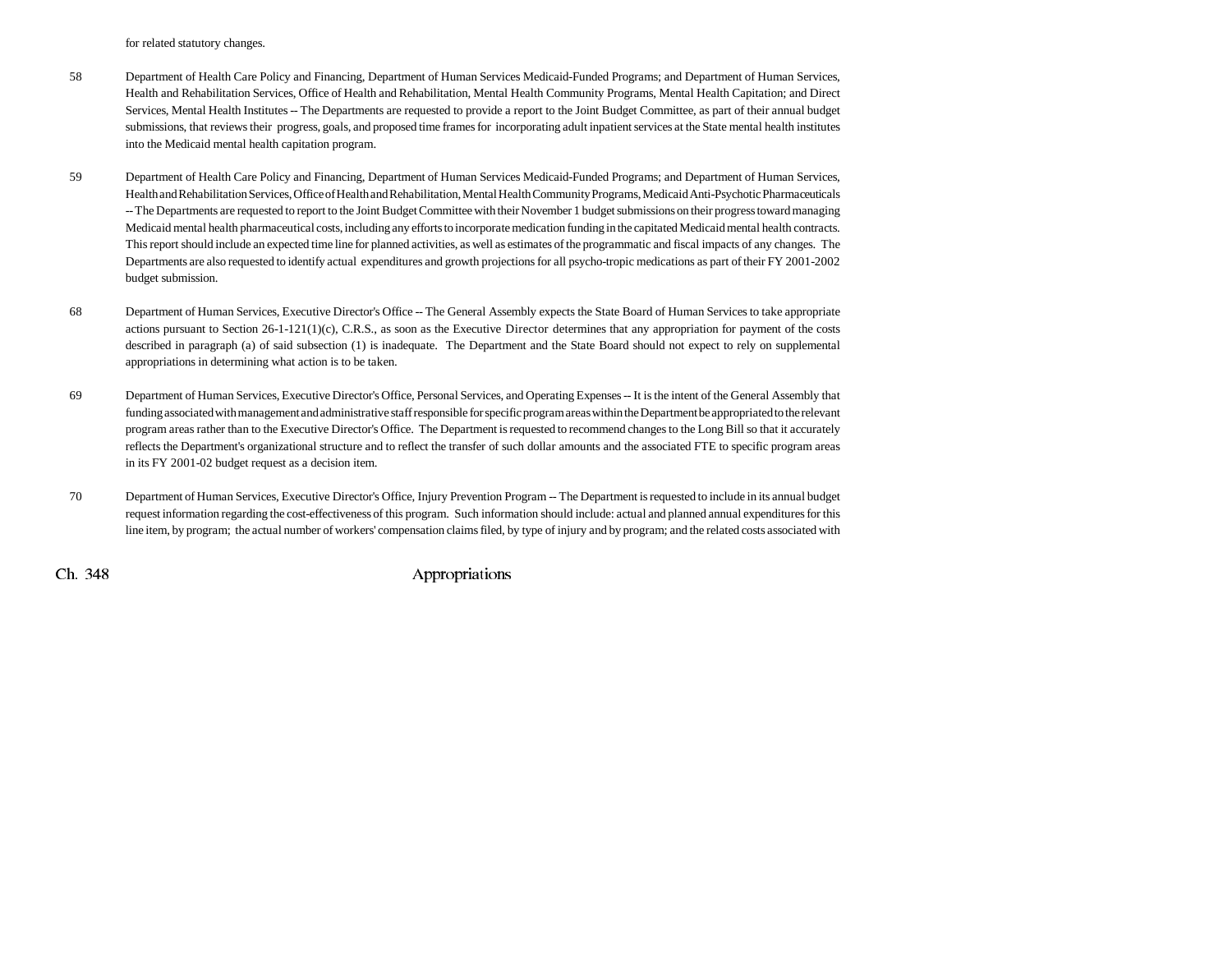|                 |              |         | APPROPRIATION FROM |              |               |              |  |
|-----------------|--------------|---------|--------------------|--------------|---------------|--------------|--|
|                 |              |         | GENERAL.           |              | CASH          |              |  |
| ITEM &          |              | GENERAL | <b>FUND</b>        | CASH         | <b>FUNDS</b>  | FEDERAL      |  |
| <b>SUBTOTAL</b> | <b>TOTAL</b> | FUND    | <b>EXEMPT</b>      | <b>FUNDS</b> | <b>EXEMPT</b> | <b>FUNDS</b> |  |
|                 |              |         |                    |              |               |              |  |

workers' compensation claims filed, by type of injury and by program.

71 Department of Human Services, Executive Director's Office, Juvenile Parole Board; Division of Youth Corrections, Community Programs, Parole Program Services -- It is the intent of the General Assembly that the Juvenile Parole Board and the Division of Youth Corrections develop best practice guidelines for targeting funds appropriated in the Parole Program Services line item, based on the proven performance of specific services in reducing recidivism and regressive moves, and on the risk characteristics of youth and the need for supervision. The Division of Youth Corrections is requested to submit a report to the Joint Budget Committee no later than May 1, 2001 summarizing the guidelines.

72 (Governor lined through this provision. See L. 2000, p. 2756.)

- 72aDEPARTMENT OF HUMAN SERVICES, OFFICE OF INFORMATION TECHNOLOGY SERVICES, BROOMFIELD COUNTY START-UP COSTS -- IT IS THE INTENT OF THE GENERAL ASSEMBLY THAT THE DEPARTMENT PROVIDE BI-MONTHLY STATUS UPDATES AND PROGRESS REPORTS INCLUDING ANY CONCERNS REGARDING THE PROJECT TO THE OFFICE OF INNOVATION AND TECHNOLOGY, THE INFORMATION MANAGEMENT COMMISSION, THE OFFICE OF STATE PLANNING AND BUDGETING, AND THE JOINT BUDGET COMMITTEE.
- 73 Department of Human Services, Office of Operations, Utilities -- Up to \$100,000 of the Department's utility appropriation may be used to develop and implement a program designed to decrease energy consumption. A portion of these funds may be used to hire an energy program manager.
- 74 Department of Human Services, County Administration, County Share of Offsetting Revenues -- It is the intent of the General Assembly that, pursuant to Section 26-13-108, C.R.S., the Department utilize recoveries to offset the costs of providing public assistance. This appropriation represents an estimate of the county share of such recoveries and, if the amount of the county share of such recoveries is greater than the amount reflected in this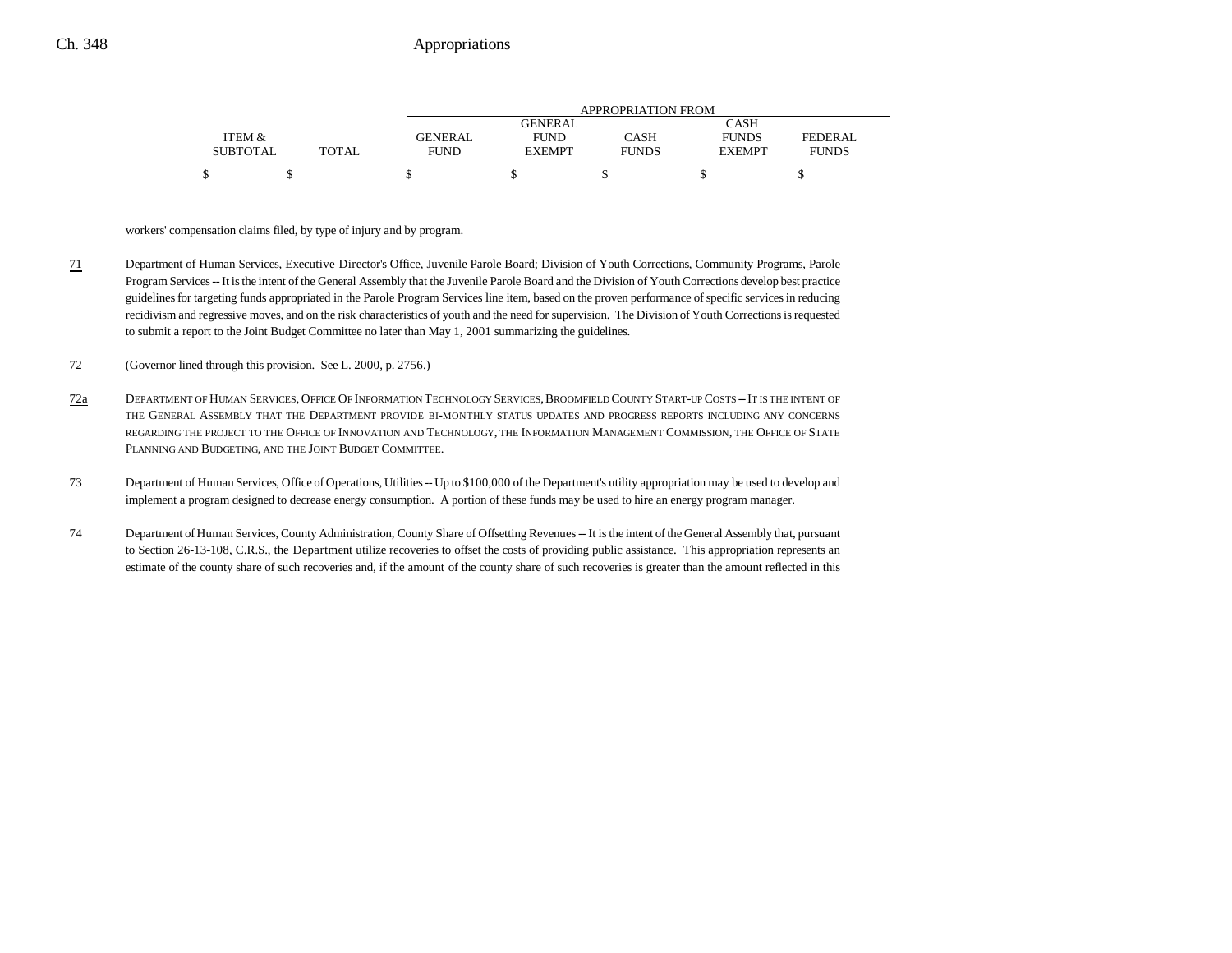appropriation, the Department is authorized to disburse an amount in excess of this appropriation to reflect the actual county share of such recoveries.

- 75 Department of Human Services, County Administration, County Incentive Payments -- It is the intent of the General Assembly that, pursuant to Sections  $26-13-108$  and  $26-13-112(2)(c)$ , C.R.S., the Department distribute child support incentive payments to counties. This appropriation represents an estimate of one-half of the State share of recoveries of amounts of support for public assistance recipients, as described in Section 26-13-108, C.R.S. If the amount of one-half of the State share of such recoveries is greater than the amount reflected in this appropriation, the Department is authorized to disburse an amount in excess of this appropriation to reflect one-half of the actual State share of such recoveries.
- 76 Department of Human Services, Self-Sufficiency, Adult Assistance Programs, Old Age Pension Program -- The Department is requested to reflect in its annual budget request all expenditures associated with the Old Age Pension Program individually, including grant payments for each recipient population, state and county program administration costs, burial reimbursements, and refunds and state revenue intercepts.
- 77 Department of Human Services, Self-Sufficiency, Adult Assistance Programs, Old Age Pension Program -- The Department is requested to report to the Joint Budget Committee by November 1, 2000, on the Employment and Self-Sufficiency Pilot authorized by Section 26-2-903 C.R.S. The report should include the number of counties participating in the program, the amount each county has received to operate the program, the number of individual participants, participant success in securing employment and any resulting savings, the projected costs and savings for FY 2001-02 and a recommendation of whether the program should continue.
- 78 Department of Human Services, Self-Sufficiency, Adult Assistance Programs, Old Age Pension Program -- The Department is requested to submit, in its FY 2001-02 budget request, a report on the longer-term policy implications of the State Board of Human Services' approval of a full cost-of-living increase in the OAP grant standard and options for achieving parity between the Aid to the Needy Disabled State-only grant standard and the Old Age Pension grant standard. The Department is requested to report on the State Board's discussions on this issue and provide fiscal projections of implementing any policy the State Board approves.
- 79 (Governor lined through this provision. See L. 2000, p. 2756.)
- 80 Department of Human Services, Self-Sufficiency, Colorado Works Program, County Block Grants -- It is the intent of the General Assembly that the appropriation of local funds for Colorado works program county block grants may be decreased by a maximum of \$100,000 to reduce one or more small counties' fiscal year 2000-01 targeted or actual spending level, pursuant to Section 26-2-714 (8), C.R.S.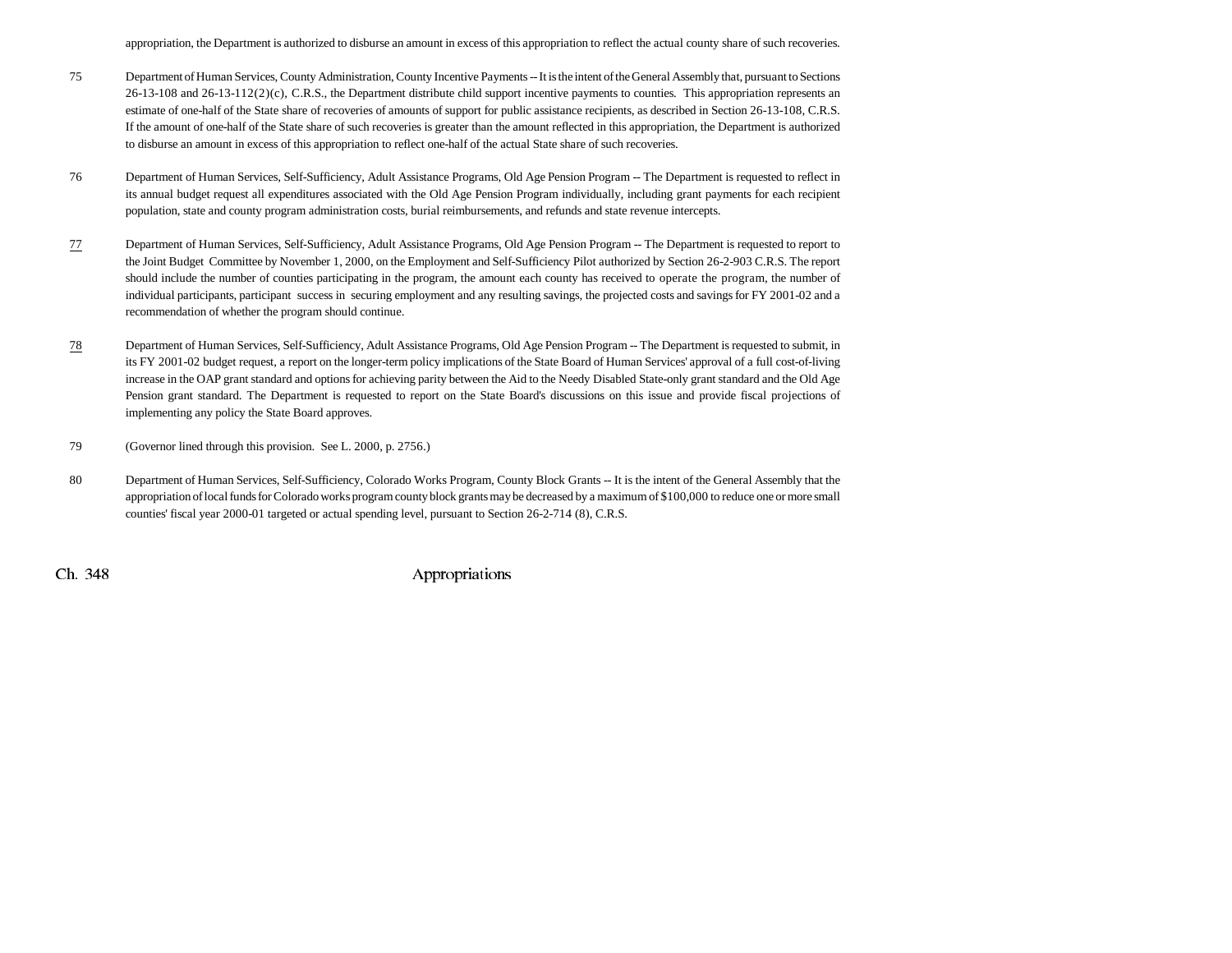|                 |       | APPROPRIATION FROM |                |              |               |              |
|-----------------|-------|--------------------|----------------|--------------|---------------|--------------|
|                 |       |                    | <b>GENERAL</b> |              | CASH          |              |
| ITEM &          |       | <b>GENERAL</b>     | <b>FUND</b>    | CASH         | <b>FUNDS</b>  | FEDERAL      |
| <b>SUBTOTAL</b> | TOTAL | <b>FUND</b>        | <b>EXEMPT</b>  | <b>FUNDS</b> | <b>EXEMPT</b> | <b>FUNDS</b> |
|                 |       |                    |                |              |               |              |

#### 81(Governor lined through this provision. See L. 2000, p. 2756.)

- 82 Department of Human Services, Self-Sufficiency, Aging and Adult Services Division, State-funding for Senior Services -- It is the intent of the General Assembly that the funding associated with the State-funding for Senior Services line be used to provide funding flexibility, through the existing Area Agencies on Aging, to local communities to address specific needs in their communities that are not being met with existing resources.
- 83 Department of Human Services, Self-Sufficiency, Aging and Adult Services Division, State-funding for Senior Services -- The Department is requested to provide data in its November 1, 2001, budget submission indicating what other types of public benefits persons who access services through Area Agencies on Aging receive or for which they are eligible. The Department is also requested to provide data that links the provision of Older Americans Act services to lower utilization rates of more expensive generally Medicaid-funded services.
- 84 Department of Human Services, Self-Sufficiency, Child Support Enforcement, Automated Child Support Enforcement System -- The Department is requested to report to the Joint Budget Committee by December 1, 2001, regarding alternative methods of administering the Family Support Registry. Specifically, the Department is requested to compare the costs and benefits of continuing to operate the Family Support Registry through a contract with an outside vendor to the costs and benefits of operating the Family Support Registry utilizing Department staff.
- 85 Department of Human Services, Children, Youth and Families, Child Welfare -- The Department is requested to reflect in its annual budget request the gross amount of payments to child welfare service providers, including amounts that were paid using revenues other than county, state, or federal tax revenues. The Department is requested to reflect such amounts for the last two actual fiscal years.
- 86 Department of Human Services, Children, Youth and Families, Child Welfare -- It is the intent of the General Assembly to encourage counties to serve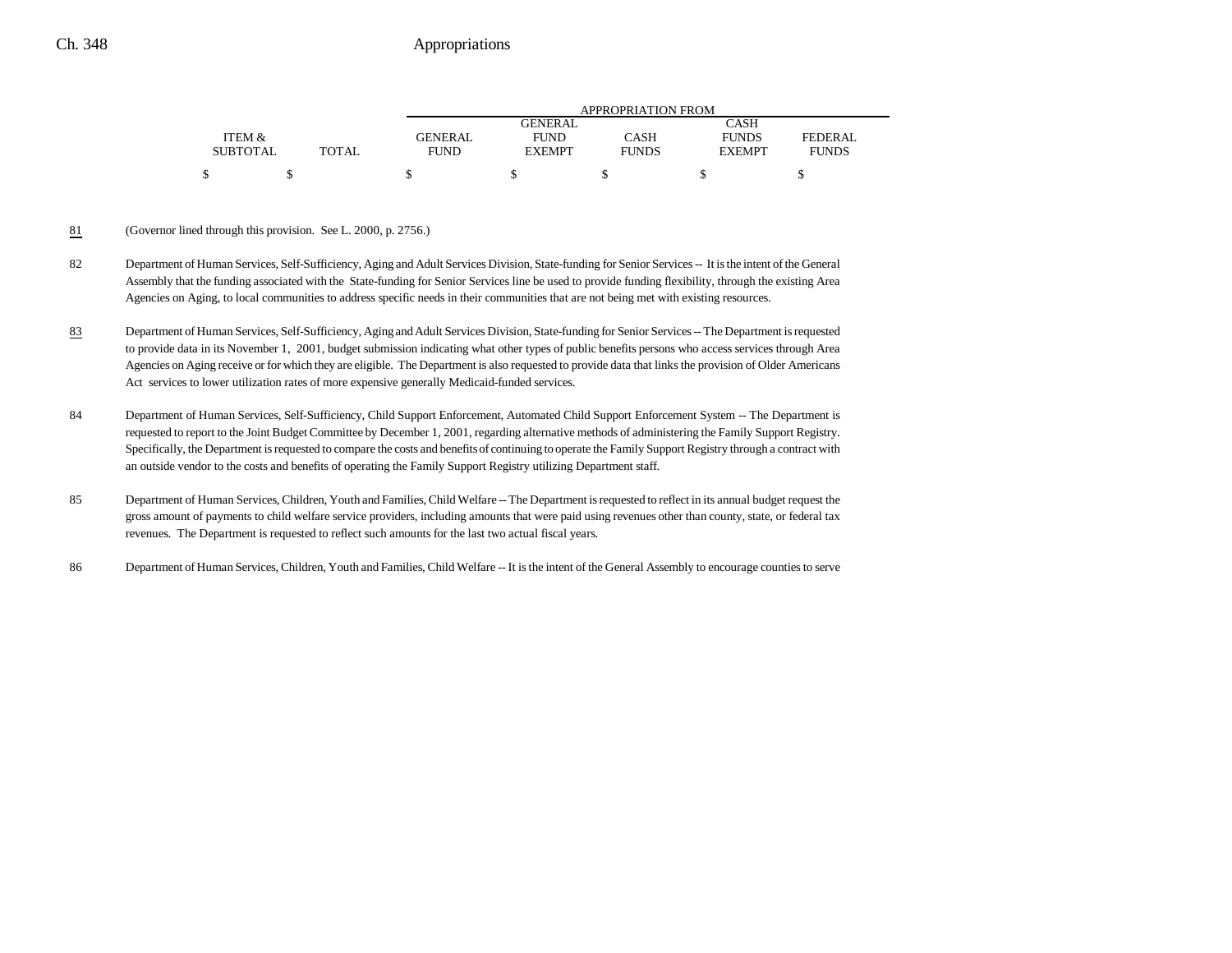children in the most appropriate and least restrictive manner. For this purpose, the Department may transfer funds among all line items in this long bill group total for child welfare.

- 87 Department of Human Services, Children, Youth and Families, Child Welfare, Child Welfare Services -- The Department is requested to reflect in its annual budget request expenditures for the last two fiscal years for services that are now funded through this consolidated line item. Such data should include both the number of children for whom services were purchased and the average payment per child for the following services: Out-of-Home Placement Services, Subsidized Adoption Payments, Case Service Payments Related to Subsidized Adoptions, Child Welfare-related Child Care, and Burials.
- 87a Department of Human Services, Children, Youth and Families, Child Care, Child Care Grants -- It is the intent of the General Assembly that \$2,155,045 additional federal funds included in this line item in FY 2000-01 be used for one-time expenditures only.
- 87b DEPARTMENT OF HUMAN SERVICES, CHILDREN, YOUTH AND FAMILIES, CHILD WELFARE, CHILD WELFARE SERVICES -- PURSUANT TO SECTION 26-2-714 (9), C.R.S., a county may transfer federal Temporary Assistance for Needy Families (TANF) funds within its Colorado Works Program BLOCK GRANT TO PROGRAMS FUNDED BY TITLE XX OF THE FEDERAL SOCIAL SECURITY ACT, BUT THE AMOUNT MUST BE SPECIFIED BY THE DEPARTMENT OF HUMAN SERVICES AS BEING AVAILABLE FOR TRANSFER WITHIN THE LIMITATION IMPOSED BY FEDERAL LAW. IT IS THE INTENT OF THE GENERALASSEMBLY THAT INDIVIDUAL COUNTIES BE ALLOWED TO TRANSFER A GREATER PERCENT OF FEDERAL TANF FUNDS THAN ALLOWED UNDER FEDERAL LAWAS LONG AS: (A) EACH COUNTY HAS HAD AN OPPORTUNITY TO TRANSFER AN AMOUNT UP TO THE FEDERAL MAXIMUM ALLOWED; AND (B) THE TOTAL AMOUNT TRANSFERRED STATEWIDE DOES NOT EXCEED THE FEDERAL MAXIMUM.
- 87c DEPARTMENT OF HUMAN SERVICES, CHILDREN, YOUTH AND FAMILIES, CHILD CARE, CHILD CARE ASSISTANCE PROGRAM -- THE DEPARTMENT IS REQUESTED TO NOTIFY COUNTIES THAT THE ADDITIONAL \$4,921,602 FEDERAL TEMPORARY ASSISTANCE FOR NEEDY FAMILIES BLOCK GRANT FUNDS that have been made available for the Child Care Assistance Program for FY 2000-01 through Senate Bill 01-185 are not anticipated TO BE MADE AVAILABLE IN SUBSEQUENT FISCAL YEARS.
- 88 Department of Human Services, Children, Youth and Families, Child Care, Mental Health Early Intervention Program -- It is the intent of the General Assembly that mental health early intervention pilot program become part of the pilot program for community consolidated child care services. The Department is requested to submit a report to the Joint Budget Committee on or before November 1, 2000, concerning its plans for the mental health early intervention program. Such report should include any information available regarding program outcomes and cost savings experienced to date. If the program is unable to demonstrate a level of savings that warrants continued investment, it is the intent of the General Assembly that the program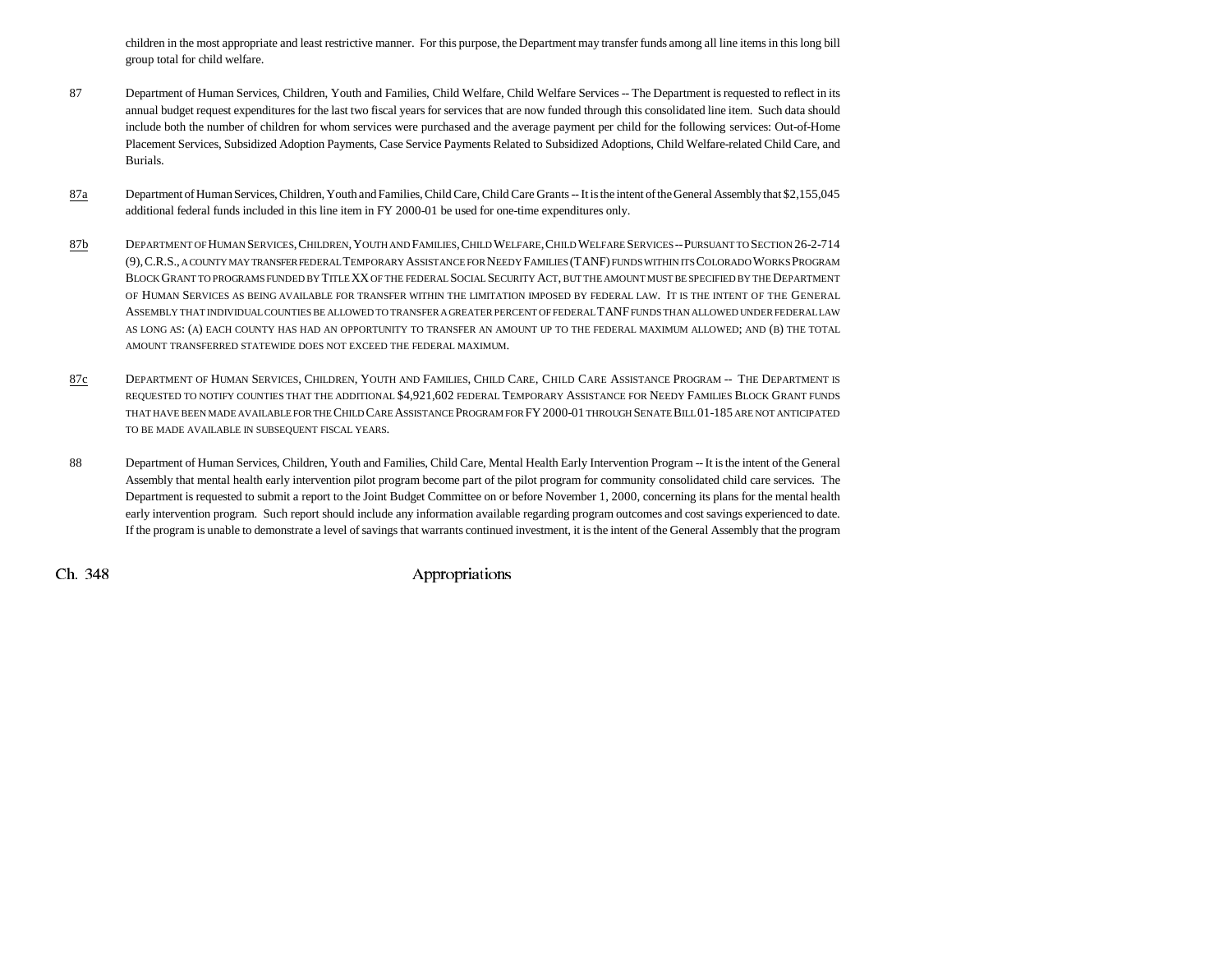|                 |              | APPROPRIATION FROM |               |              |               |              |  |  |
|-----------------|--------------|--------------------|---------------|--------------|---------------|--------------|--|--|
|                 |              |                    | GENERAL       |              | CASH          |              |  |  |
| ITEM &          |              | <b>GENERAL</b>     | <b>FUND</b>   | CASH         | <b>FUNDS</b>  | FEDERAL      |  |  |
| <b>SUBTOTAL</b> | <b>TOTAL</b> | <b>FUND</b>        | <b>EXEMPT</b> | <b>FUNDS</b> | <b>EXEMPT</b> | <b>FUNDS</b> |  |  |
|                 |              |                    |               |              |               |              |  |  |

be discontinued and the funding eliminated. The Department is further requested to submit a subsequent report to the Joint Budget Committee on or before November 1, 2001, concerning the impact of the mental health early intervention program on the costs of other programs and services, as well as any other quantifiable and objective outcome data regarding program performance. The Department's evaluation of the impact of the mental health early intervention program on other programs and services should include, but not be limited to, child welfare services, psychiatric hospitalization, and education.

- 89 Department of Human Services, Division of Youth Corrections, Administration **--** The Division should continue its efforts to provide outcome data on the effectiveness of its programs. The Division is requested to provide to the Joint Budget Committee by January 1 of each year an evaluation of Division placements, community placements, and nonresidential placements, which shall include but not be limited to the number of juveniles served, length of stay, and recidivism data per placement.
- 90 Department of Human Services, Division of Youth Corrections, Institutional Programs, Enhanced Mental Health Services at Lookout Mountain; and Enhanced Mental Health Services Pilot for Detention **--** The Division of Youth Corrections is requested to report outcome data regarding enhanced mental health services provided at the Lookout Mountain Youth Services Center, as well as the enhanced mental health services pilot program for detention. The Division is requested to submit a report to the Joint Budget Committee providing outcome data and a recommendation on whether funding should continue for these programs by November 1, 2000.
- 91 Department of Human Services, Division of Youth Corrections, Community Programs, Purchase of Contract Placements **--** The Division is requested to evaluate its process for setting rates to pay contract providers, and recommend ways to improve the process that reward performance and ensure a fair rate, if necessary. The Division is requested to submit such information to the Joint Budget Committee no later than November 1, 2000. The report should include sufficient detail to show how any recommended adjustments, if any, to the rate setting process would change reimbursement rates when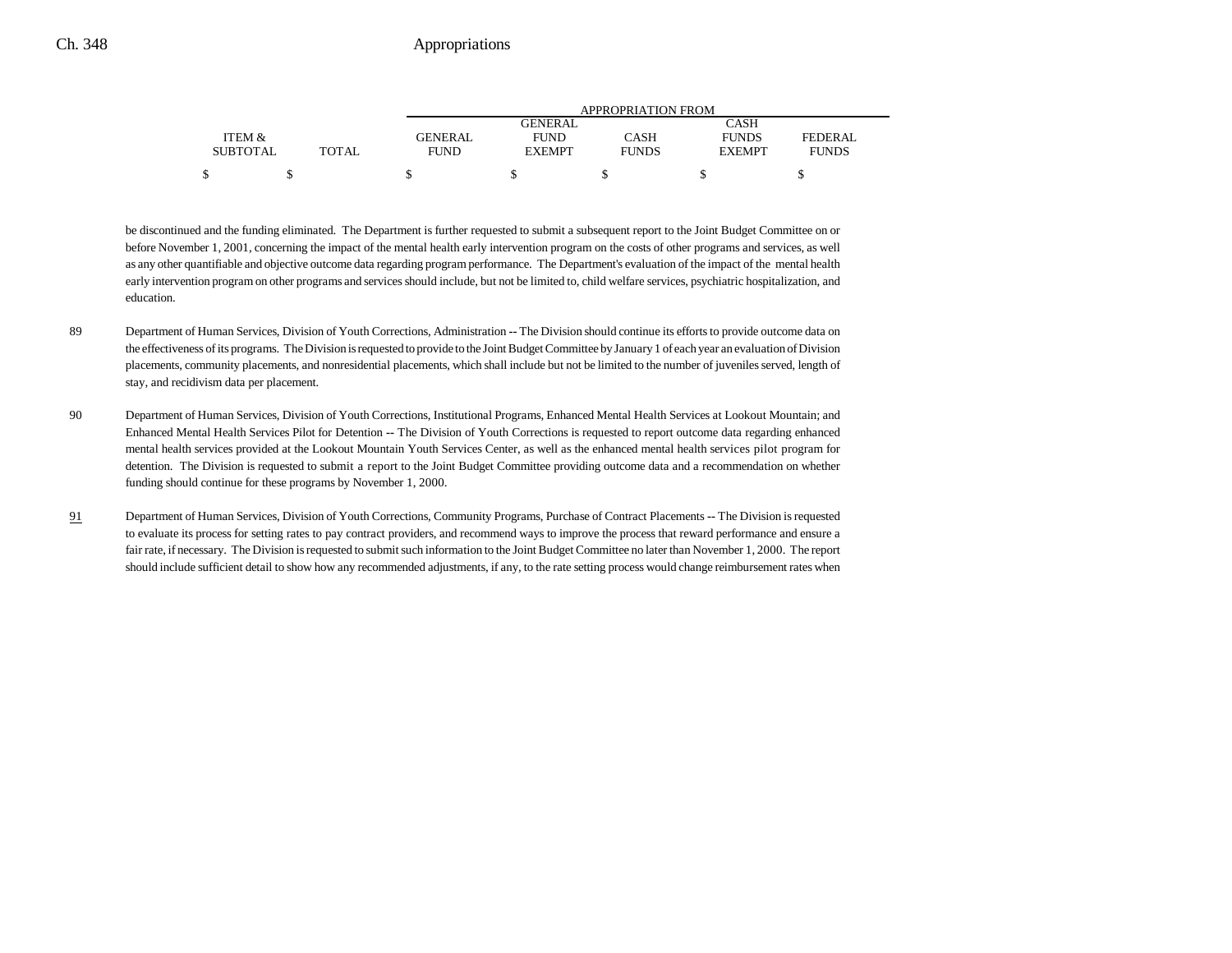applied to the Division of Youth Correction's current contract providers.

- 92 (Governor lined through this provision. See L. 2000, p. 2756.)
- 93 Department of Human Services, Division of Youth Corrections, Juvenile Boot Camp; Judicial Department, Probation and Related Services -- It is the intent of the General Assembly that the Division of Youth Corrections and Probation Services jointly identify effective sentencing options as alternatives to a juvenile boot camp. The Departments are requested to submit to the Joint Budget Committee a joint report outlining their findings and recommendations by November 1, 2000.
- 94 Department of Human Services, Division of Youth Corrections, Community Programs, S.B. 91-94 Programs -- It is the intent of the General Assembly that funds appropriated for Senate Bill 91-94 programs are to provide alternative services for juveniles determined to be at imminent risk of being placed in a detention or commitment facility and to provide services designed to reduce the length of stay of juveniles placed in Division facilities. In an effort to improve the effectiveness of S.B. 91-94 in reducing detention and commitment populations, the Division is requested to focus S.B. 91-94 funds on programs and services that will most effectively reduce populations in Division facilities, including intake screening, assessment, and case management services and other services designed to divert youth from placement in secure facilities.
- 95 Department of Human Services, Division of Youth Corrections, Community Programs, S.B. 91-94 Programs -- The Department is requested to submit to the Joint Budget Committee no later than November 1, 2000 a report that includes the following information by judicial district and for the state as a whole: 1) comparisons of trends in detention and commitment incarceration rates; 2) profiles of youth served by S.B. 91-94; 3) progress in achieving the performance goals established by each judicial district; 4) the level of local funding for alternatives to detention; and 5) identification and discussion of potential policy issues with the types of youth incarcerated, length of stay, and available alternatives to incarceration.
- 96 Department of Human Services, Health and Rehabilitation Services, Office of Health and Rehabilitation, Administration, Mental Health Data Analysis Contracts -- It is the intent of the General Assembly that the funding provided in this line item be provided only in FY 1999-2000, FY 2000-01 and FY 2001-02 and that the amount provided in FY 2001-02 be half of the amount originally appropriated.
- 97 Department of Human Services, Health and Rehabilitation Services, Office of Health and Rehabilitation, Mental Health Community Programs -- The Department is requested to compile detailed quarterly data of the waiting lists for community mental health services, and provide the Joint Budget Committee with quarterly reports of this data within 30 days of the respective quarter's end.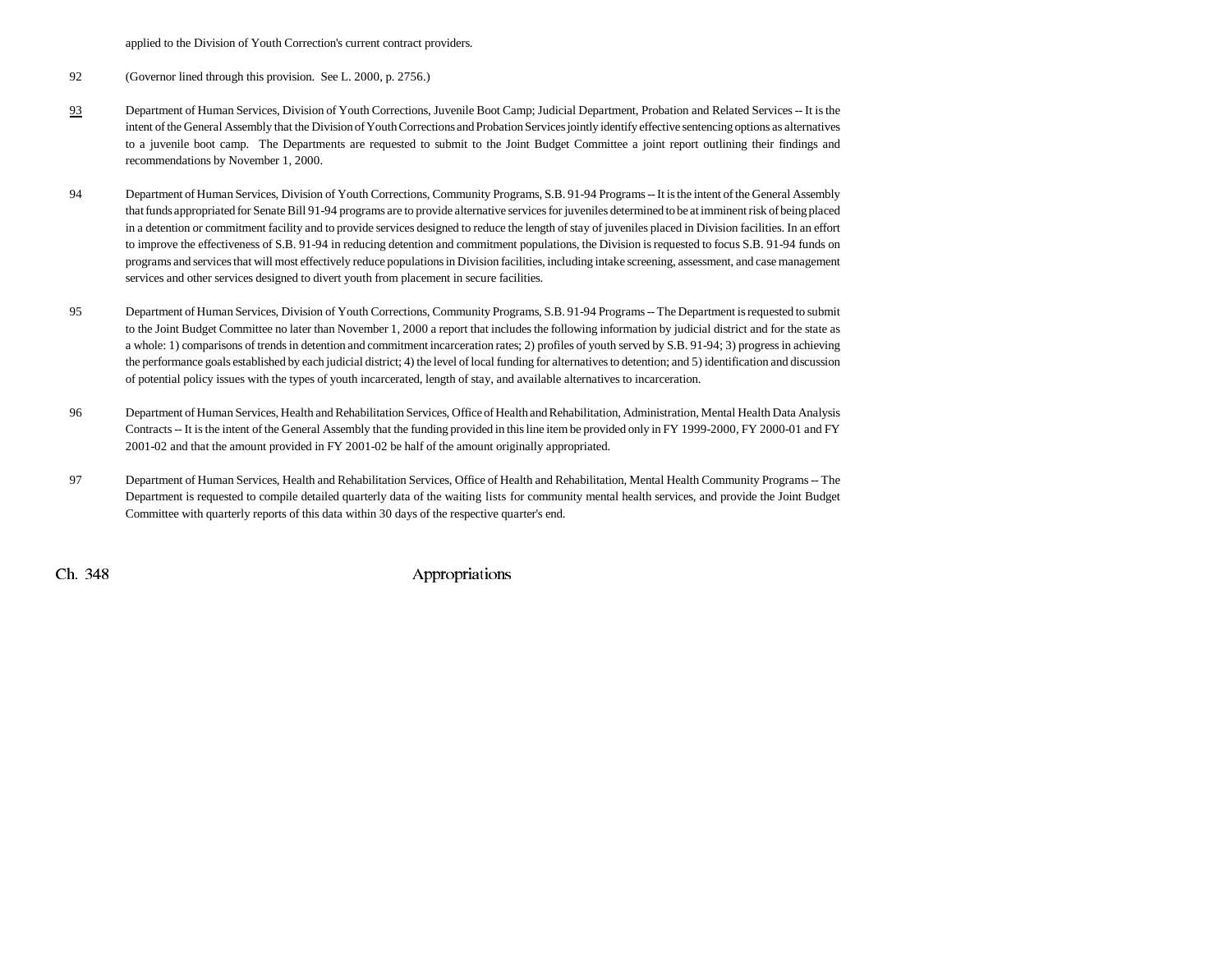|                 |       |                | APPROPRIATION FROM |              |               |                |  |  |  |
|-----------------|-------|----------------|--------------------|--------------|---------------|----------------|--|--|--|
|                 |       |                | <b>GENERAL</b>     |              | CASH          |                |  |  |  |
| ITEM &          |       | <b>GENERAL</b> | <b>FUND</b>        | CASH         | <b>FUNDS</b>  | <b>FEDERAL</b> |  |  |  |
| <b>SUBTOTAL</b> | TOTAL | <b>FUND</b>    | <b>EXEMPT</b>      | <b>FUNDS</b> | <b>EXEMPT</b> | <b>FUNDS</b>   |  |  |  |
|                 |       |                |                    |              |               |                |  |  |  |

#### 98 (Governor lined through this provision. See L. 2000, p. 2756.)

- 99 Department of Human Services, Health and Rehabilitation Services, Office of Health and Rehabilitation, Mental Health Community Programs, Services for Target Clients -- Local matching funds in this line item reflect funding for mental health pharmaceuticals at the rate of \$1 for every \$3 of General Fund provided. This match requirement is to be applied to all General Fund support for pharmaceuticals in this line item. The Department is requested to monitor and report on medication funding for community mental health centers, including the amounts and sources of financial and in-kind contributions received by each center. The General Assembly is particularly interested in efforts by community mental health centers to maximize available funding for medications from non-state sources. The Department is requested to include this report with its November 1 annual budget submission.
- 100 Department of Human Services, Health and Rehabilitation Services, Office of Health and Rehabilitation, Mental Health Community Programs, Services for Target Clients -- The Department is requested to submit a report to the Joint Budget Committee, as part of its annual budget submission, on its progress and plans for reapportioning General Fund support among community mental health centers.
- 101 Department of Human Services, Health and Rehabilitation Services, Office of Health and Rehabilitation, Mental Health Community Programs, Goebel Lawsuit Settlement -- Funding included in this line item represents only a portion of total expenditures for the Goebel Lawsuit Settlement. The Department is requested to include, as part of its annual budget submission, a summary of all appropriations used to serve the Goebel plaintiff class.
- 102 (Governor lined through this provision. See L. 2000, p. 2757.)
- 103 (Governor lined through this provision. See L. 2000, p. 2757.)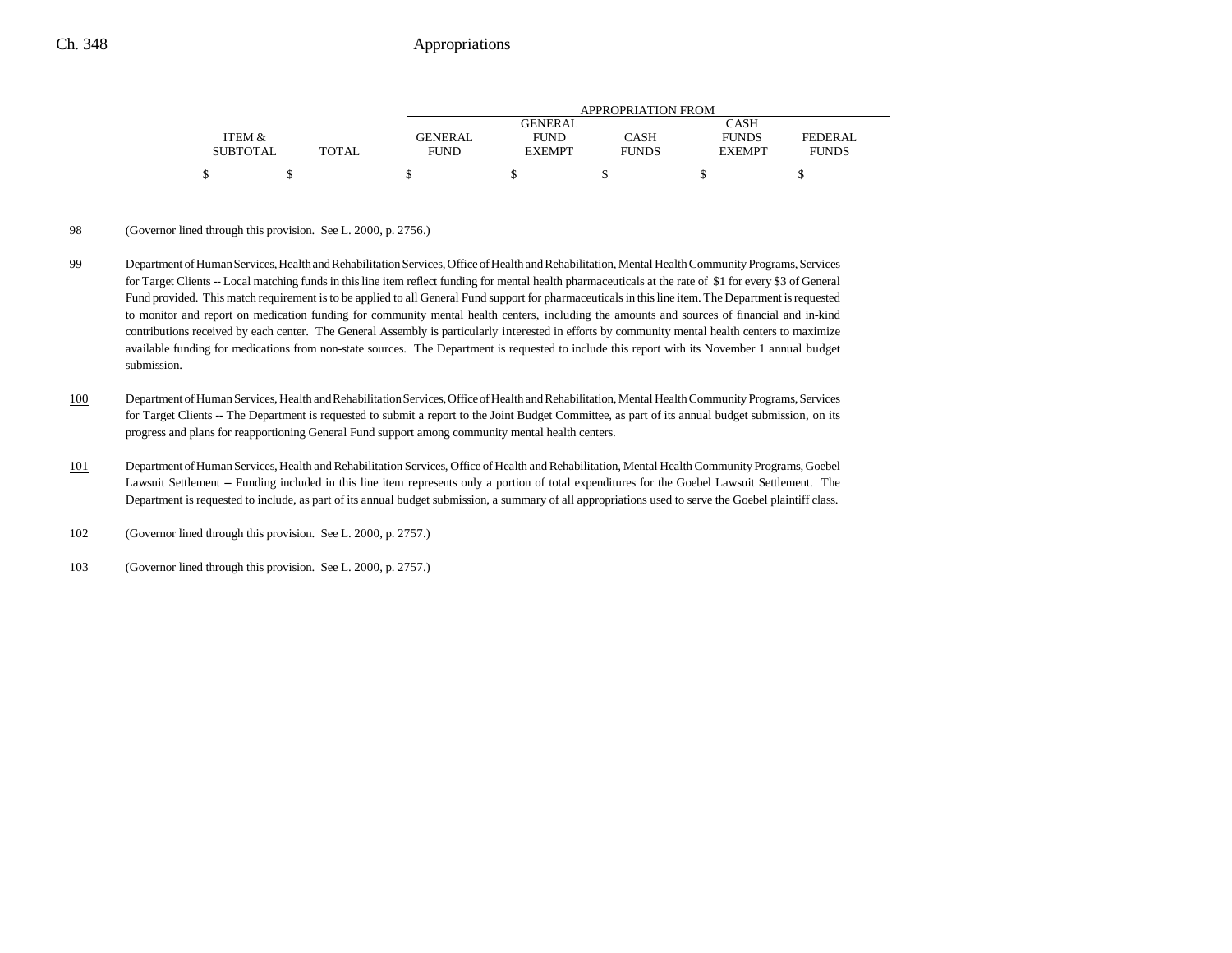- 104 Department of Human Services, Health and Rehabilitation Services, Office of Health and Rehabilitation, Mental Health Community Programs, Assertive Community Treatment Programs -- Amounts included in this line item are for the creation or enhancement of Assertive Community Treatment programs resulting in new or enhanced services to at least 120 severely and persistently mentally ill clients. As part of its annual budget submission, the Department is requested to provide a report to the Joint Budget Committee on the use of these funds, including mental health centers receiving funding, numbers of additional persons to be served, services to be provided, and matching funds for Medicaid-eligible clients provided by collaborating Mental Health Assessment and Service Agencies.
- 105 Department of Human Services, Health and Rehabilitation Services, Office of Health and Rehabilitation, Community Services for Persons with Developmental Disabilities, Community Programs -- It is the intent of the General Assembly that this appropriation be fully utilized for the provision of community services for persons with developmental disabilities and that the Department make every reasonable effort to reduce the number of people and families on waiting lists for these services. The Department is requested to report in its annual budget request on any reversion of funds from this line item in FY 1999-00, as well as any under expenditure anticipated for FY 2000-01. The report should include an explanation of the causes of the reversion or anticipated under expenditure, the actions taken by the Department to address the causes of the reversion or anticipated under expenditure, and recommended legislative action, if any.
- 106 Department of Human Services, Health and Rehabilitation Services, Community Services for Persons with Developmental Disabilities, Community Programs; Direct Services, Institutional Programs for Persons with Developmental Disabilities --The Department is requested to develop a plan by September 15, 2000, that indicates how the Community Centered Board (CCB) system will coordinate and provide services for: (1) Clients coming from the regional centers; (2) clients in emergency situations; (3) clients coming from other systems such as Child Welfare, Mental Health, Corrections and Judicial; and (4) reductions in the adult and family and children's services waiting lists. The Department's plan shall: (1) Estimate the costs associated with all components of the plan; (2) identify current or anticipated limitations on CCB capacity to serve clients, including a review of CCB base rates; (3) recommend options for reducing limitations; (4) prioritize the provision of services to clients listed in the categories above; and (5) identify other anticipated challenges.
- 107 Department of Human Services, Health and Rehabilitation Services, Office of Health and Rehabilitation, Community Services for Persons with Developmental Disabilities, Family Support Pilot -- It is the intent of the General Assembly to provide 20 full program equivalent resources for 20 families to participate in the Family Support Services pilot for FY 2000-01 and FY 2001-02. The Department is requested to adhere to the statutory limitations on program administration of seven percent provided for in Sections 27-10.5-401 through 407 C.R.S., for the administration of this pilot program. As indicated in the Department's pilot proposal, at the end of two years, the Department is requested to report on the outcomes of the pilot and provide recommendations based upon its findings.

 $\chi$  Ch. 348 Appropriations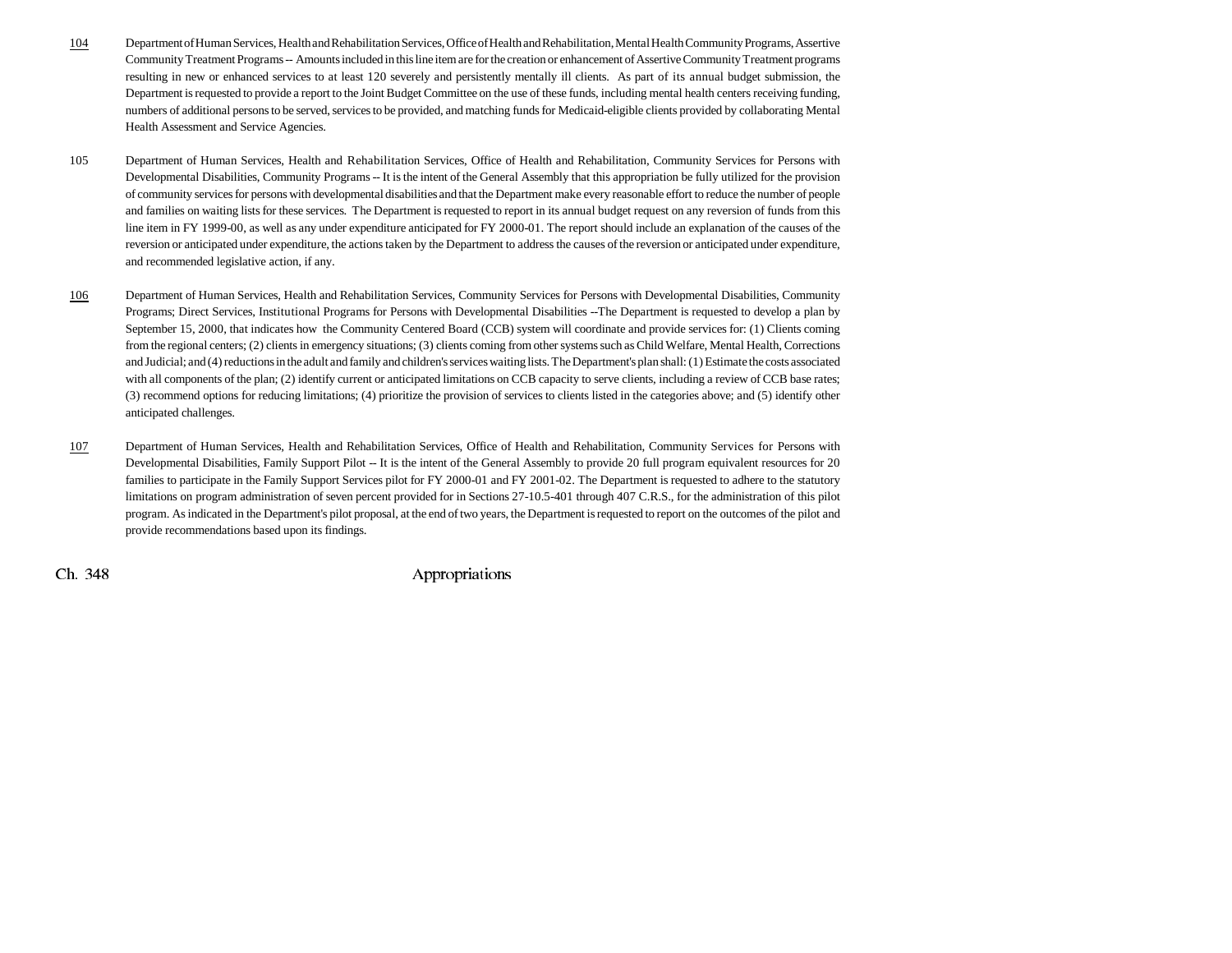|                 |              | APPROPRIATION FROM |               |              |               |              |  |  |
|-----------------|--------------|--------------------|---------------|--------------|---------------|--------------|--|--|
|                 |              |                    | GENERAL.      |              | CASH          |              |  |  |
| ITEM &          |              | GENERAL            | <b>FUND</b>   | CASH         | <b>FUNDS</b>  | FEDERAL      |  |  |
| <b>SUBTOTAL</b> | <b>TOTAL</b> | FUND               | <b>EXEMPT</b> | <b>FUNDS</b> | <b>EXEMPT</b> | <b>FUNDS</b> |  |  |
|                 |              |                    |               |              |               |              |  |  |

#### 108 (Governor lined through this provision. See L. 2000, p. 2757.)

- 109 Department of Human Services, Health and Rehabilitation Services, Division of Vocational Rehabilitation, Rehabilitation Programs Local Funds Match -- It is the intent of the General Assembly that the Division of Vocational Rehabilitation actively pursue partnerships with local entities that provide matching funds for federal vocational rehabilitation dollars. The Division is requested to provide a report to the Joint Budget Committee, as part of its annual budget request, on such partnerships. The report should include the potential for replacing General Fund support in the Rehabilitation Programs - General Fund Match line item for cash and cash exempt support in the Rehabilitation Programs - Local Funds Match line item
- 110 Department of Human Services, Health and Rehabilitation Services, Division of Vocational Rehabilitation, Rehabilitation Programs - Local Funds Match -- It is the intent of the General Assembly that the Division attempt to modify its funding mechanisms so that funds currently classified as cash funds in this line item are reclassified as cash funds exempt. The Department is requested to submit a supplemental request for FY 2000-2001 reflecting such reclassification.
- 110a Department of Human Services, Health and Rehabilitation Services, Division of Vocational Rehabilitation, Independent Living Grants -- It is the intent of the General Assembly that, of the total amount in this line item, \$36,111 cash funds exempt and \$325,000 federal funds be for one-time only grants in FY 2000-01.
- 111 Department of Human Services, Health and Rehabilitation Services, Alcohol and Drug Abuse Division, Community Programs -- For purposes of complying with federal maintenance of effort requirements, it is noted that the Alcohol and Drug Driving Safety Program, which the Alcohol and Drug Abuse Division helps to administer, has been transferred to the Judicial Department budget.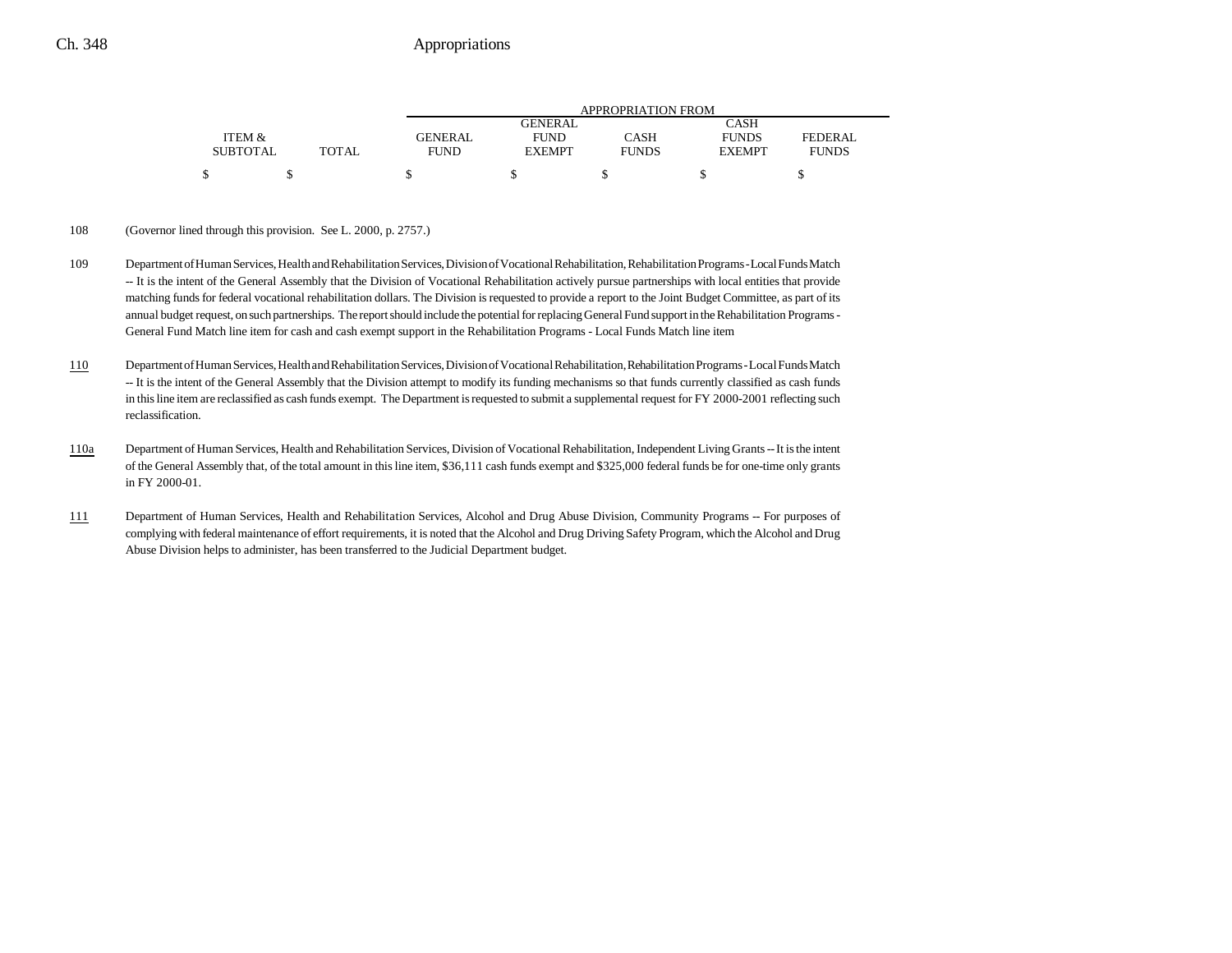- 112 (Governor lined through this provision. See L. 2000, p. 2757.)
- 113 Department of Human Services, Health and Rehabilitation Services, Alcohol and Drug Abuse Division, Community Programs, Treatment Contracts, Treatment Contracts -- The Department is requested to develop and monitor outcome data that demonstrates the success of the criminal justice referral treatment programs and quantifies savings to other public systems. The Department is further requested to include this information in its annual budget submission.

114(Governor lined through this provision. See L. 2000, p. 2757.)

- 115 Department of Human Services, Direct Services, Homelake Domiciliary -- It is the intent of the General Assembly that the Homelake Domiciliary not require additional General Fund dollars. The Department is requested to prepare an annual plan outlining potential General Fund reductions and the impact on client fees and submit the plan to the Joint Budget Committee by November 1 of each year.
- 116(Governor lined through this provision. See L. 2000, p. 2757.)
- 117 Department of Human Services, Direct Services, Institutional Programs for Persons with Developmental Disabilities -- The Department is requested to report on November 1, 2000, to the Joint Budget Committee concerning the status of its plans for uses of the Wheat Ridge Regional Center campus, including the status of negotiations with the State Land Board, or concerning the status of the implementation of any legislation regarding the Kipling Village site and the Zier and Therapy Pool buildings.
- 118 Department of Human Services, Totals -- The Department is requested to include in its annual budget request information regarding the amount of federal Temporary Assistance for Needy Families funds available in the Long-term Works Reserve Fund. Specifically, such information should include the following for each fiscal year: a) The total amount of federal Temporary Assistance for Needy Families Block Grant funds available to Colorado, including funds rolled forward from previous fiscal years ; b) the amount of such funds expended; c) the amount of such funds that remain available in County Reserve Accounts; and d) the amount of such funds available in the Short-term Works Emergency Fund.
- 119 Department of Human Services, Totals -- Up to \$60,000 of the Department's FY 2000-01 personal services appropriations may by used for advertising costs directly related to employee recruitment. The Department is requested to provide a listing of such expenditures incurred, by line item and in total, in its annual budget request.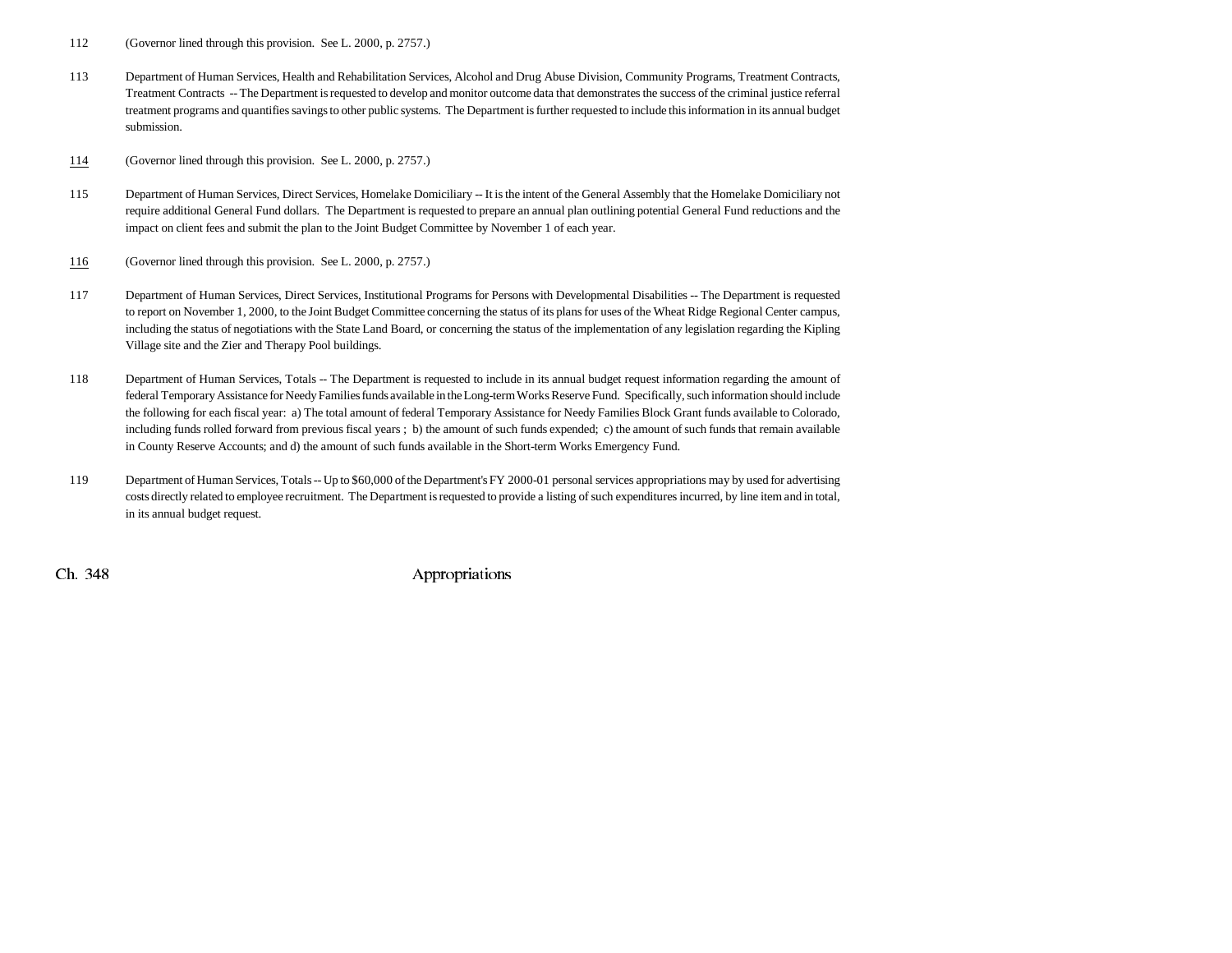|                 |              | APPROPRIATION FROM |               |              |               |                |  |  |
|-----------------|--------------|--------------------|---------------|--------------|---------------|----------------|--|--|
|                 |              |                    | GENERAL       |              | CASH          |                |  |  |
| ITEM &          |              | <b>GENERAL</b>     | <b>FUND</b>   | CASH         | <b>FUNDS</b>  | <b>FEDERAL</b> |  |  |
| <b>SUBTOTAL</b> | <b>TOTAL</b> | FUND               | <b>EXEMPT</b> | <b>FUNDS</b> | <b>EXEMPT</b> | <b>FUNDS</b>   |  |  |
| Φ               |              |                    |               |              |               |                |  |  |

**SECTION 2.** Part VII (5)(A) and the affected totals of section 2 of chapter 364, Session Laws of Colorado 1999, as amended by section 1 of chapter 398, Session Laws of Colorado 2000, as further amended by section 9 of chapter 413, Session Laws of Colorado 2000, are amended to read:

Section 2. **Appropriation.**

## **PART VII DEPARTMENT OF HUMAN SERVICES**

| (5) SELF-SUFFICIENCY                        |            |           |                |                        |
|---------------------------------------------|------------|-----------|----------------|------------------------|
| (A) Adult Assistance Programs <sup>85</sup> |            |           |                |                        |
| Old Age Pension Program <sup>86</sup>       | 48,807,008 |           | $48,236,162^a$ | 570,846 <sup>b</sup>   |
| Aid to the Needy Disabled                   |            |           |                |                        |
| <b>State Supplemental Grant</b>             |            |           |                |                        |
| Program for an average of                   |            |           |                |                        |
| 4,106 recipients with an                    |            |           |                |                        |
| average monthly payment not                 |            |           |                |                        |
| to exceed \$62.91                           | 3,099,845  | 2.313.228 |                | $786,617$ <sup>e</sup> |
|                                             | 3,290,457  |           |                | $977.229$ <sup>c</sup> |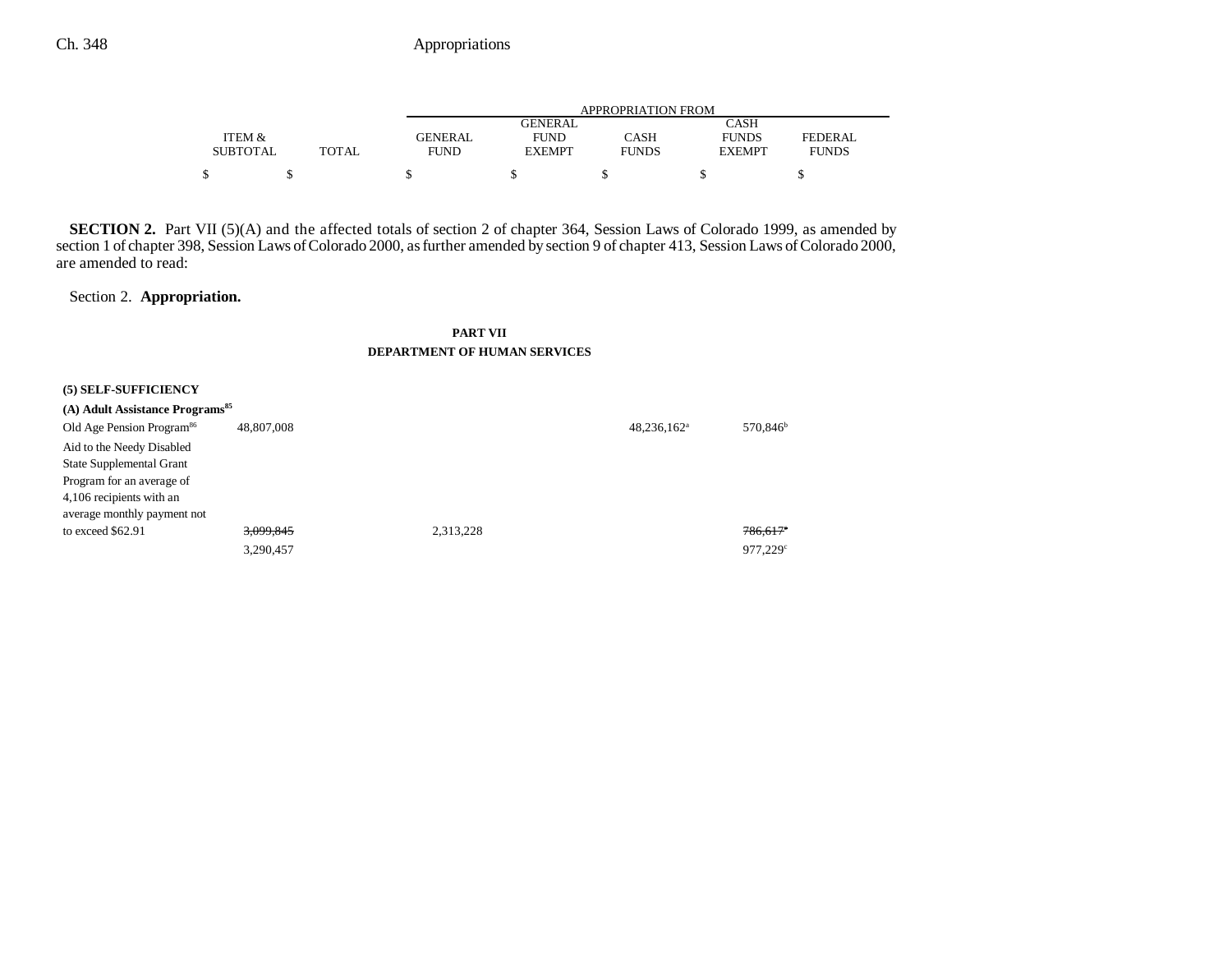| Aid to the Blind State         |            |           |                        |
|--------------------------------|------------|-----------|------------------------|
| Supplemental Grant Program     |            |           |                        |
| for an average of 33           |            |           |                        |
| recipients with an average     |            |           |                        |
| monthly payment not to         |            |           |                        |
| exceed \$44.55                 | 17,642     | 13,798    | $3,844^d$              |
| Aid to the Needy Disabled      |            |           |                        |
| State-only Grant Program for   |            |           |                        |
| an average of 4,446 recipients |            |           |                        |
| with an average monthly        |            |           |                        |
| payment not to                 |            |           |                        |
| exceed \$235.4287              | 12,560,196 | 7,909,713 | <del>4.650.483°</del>  |
|                                | 12,621,421 |           | 4,711,708 <sup>e</sup> |
| Burial Reimbursements for      |            |           |                        |
| Aid to the Needy Disabled      |            |           |                        |
| and Aid to the Blind           |            |           |                        |
| recipients                     | 508,000    | 402,985   | $105,015$ <sup>f</sup> |
| Medically Correctable Pilot    |            |           |                        |
| Program                        | 157,145    | 157,145   |                        |
| Home Care Allowance            | 16,152,608 |           | $16,152,608(T)^{g}$    |
| <b>Adult Foster Care</b>       | 461,132    |           | $461,132(T)^{g}$       |
|                                | 81,763,576 |           |                        |
|                                | 82,015,413 |           |                        |

<sup>a</sup> This amount shall be from the Old Age Pension Fund. For purposes of complying with the limitation on state fiscal year spending imposed by Article X, Section 20 of the State Constitution these moneys are included for informational purposes as they are continuously appropriated by Article XXIV of the State Constitution. b Of this amount, \$505,905 shall be from cash funds exempt revenues, including refunds and state revenue intercepts, and \$64,941(T) shall be from the Department of Health Care Policy and Financing.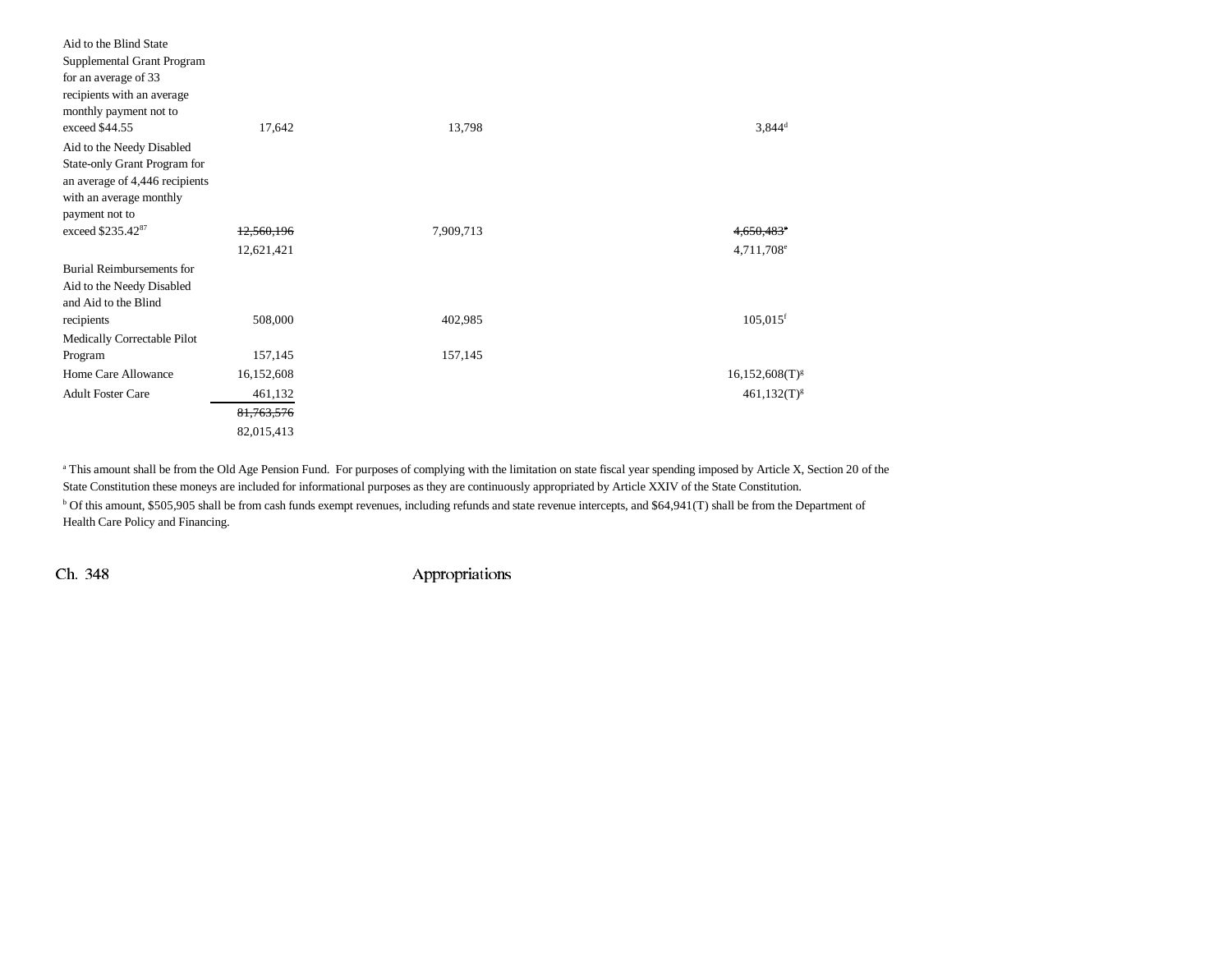|                 |              | APPROPRIATION FROM |                |              |               |                |  |  |
|-----------------|--------------|--------------------|----------------|--------------|---------------|----------------|--|--|
|                 |              |                    | <b>GENERAL</b> |              | CASH          |                |  |  |
| ITEM &          |              | <b>GENERAL</b>     | <b>FUND</b>    | CASH         | <b>FUNDS</b>  | <b>FEDERAL</b> |  |  |
| <b>SUBTOTAL</b> | <b>TOTAL</b> | FUND               | <b>EXEMPT</b>  | <b>FUNDS</b> | <b>EXEMPT</b> | <b>FUNDS</b>   |  |  |
|                 |              |                    |                |              |               |                |  |  |

<sup>c</sup> Of this amount, \$578,307(L) shall be from local funds and <del>\$208,310</del> \$398,922 shall be from cash funds exempt revenues, including refunds and state revenue intercepts.

d Of this amount, \$3,449(L) shall be from local funds and \$395 shall be from cash funds exempt revenues, including refunds and state revenue intercepts.

<sup>e</sup> Of this amount, <del>\$2,486,919</del> \$2,548,144 shall be from federal interim assistance reimbursement payments, \$1,977,428(L) shall be from local funds, and \$186,136 shall be from other refunds.

f Of this amount,  $$100,744(L)$  shall be from local funds and  $$4,271$  shall be from cash funds exempt revenues, including refunds.

<sup>g</sup> These amounts shall be from the Department of Health Care Policy and Financing.

392,996,048 393,247,885

| TOTALS PART VII                                |                                          |              |                            |               |
|------------------------------------------------|------------------------------------------|--------------|----------------------------|---------------|
| (HUMAN SERVICES) <sup>5, 6, 20, 125, 126</sup> | <del>\$1,662,584,464</del> \$463,343,091 | \$59,805,166 | <del>\$645,071,627</del> * | \$494,364,580 |
|                                                | \$1,662,836,301                          |              | \$645,323,464 <sup>a</sup> |               |

<sup>a</sup> Of this amount, \$482,043,448 contains a (T) notation, and \$95,561,601 contains an (L) notation.

**SECTION 3.** Section 8 (4) (a) (I) of chapter 347, Session Laws of Colorado 2000, is amended to read: